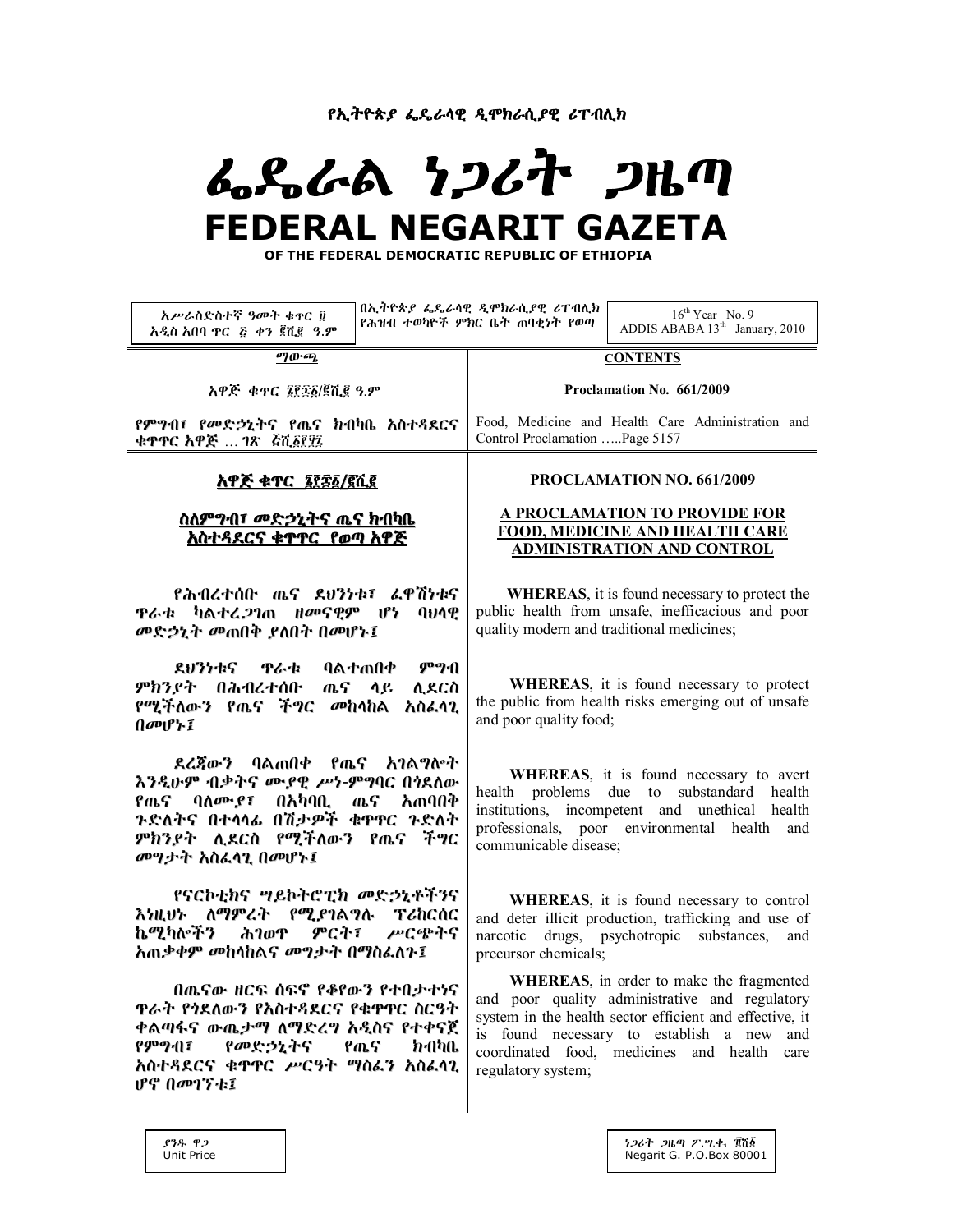በኢትዮጵያ ፌዴራላዊ ዲሞክራሲያዊ ሪፐብሊክ ሕገ-መንግሥት አንቀጽ ያ፩/፩/ መሠረት የሚከተለው ታውጇል፡፡

# **ክፍል አንድ ጠ ቅ ላ ላ**

# **1. አጭር ርዕስ**

ይህ አዋጅ "የምግብ፣ የመድኃኒትና የጤና ክብካቤ አስተዳደርና ቁጥጥር አዋጅ ቁጥር 6)%1/2ሺ2" ተብሎ ሊጠቀስ ይችላል፡፡

# **2. ትርጓሜ**

የቃሉ አግባብ ሌላ ትርጉም የሚያሰጠው ካልሆነ በስተቀር በዚህ አዋጅ ውስጥ፡-

- 1/ "ምግብ" ማለት ማንኛውም በጥሬነቱ፣ በከፊል ወይም ሙሉ በሙሉ የተዘጋጀ ለንግድ ወይም በሌላ መንገድ ለህብረተሰቡ አገልግሎት ቀርቦ ለሰው ምግብነት የሚውል ነገር ሲሆን ውኃ ወይም ሌላ መጠጥ፣ የሚታኘክ ማስቲካ፣ ተጨማሪ ምግብ እንዲ-ሁም ምግብ ለማምረት፣ ለማዘጋጀት ወይም ለማከምና ማንኛውም ንጥረ ነገር የሚያ-ካትት ሆኖ ትንባሆና ለመድኃኒትነት ብቻ የሚያገለግሉ ንጥረ ነገሮችን አይጨምርም፤
- 2/ "የምግብ ንግድ" ማለት ምግብና የም-ግብ ጥሬ ዕቃዎችን ለንግድ ማምረት፣ ማዘጋጀት፣ ማጭረር፣ ማሸግ፣ መላክ፣ ማስመጣት፣ ማከማቸት፣ ማከፋፈል፣ ማጓጓዝ፣ በጅምላና በችርቻሮ መሸጥና የምግብ ጥራት ላቦራቶሪ ሥራን ይጨምራል፤
- 3/ "መከለስ" ማለት ለንግድ ወይም በሌላ መንገድ ለህብረተሰቡ አገልግሎት በሚቀርብ ምግብ ወይም መድኃኒት ይዘት ላይ ሌላ ነገር በመጨመር ወይም ይዘቱን በከፊል ወይም ሙሉ በሙሉ በሌላ ነገር በመተካት ወይም በተገቢው መንገድ በንጽህና ባለመመረቱና ባለመያዙ ከባዕድ ነገር ጋር እንዲነካካ ማድረግ ነው፤
- 4/ "የምግብ ጭማሪዎች" ማለት እንደ ምግብ አካል ተቆጥሮ ምግብን ለማጣ - ፈጥ፣ ለማቅለም፣ ሳይበላሽ ለማቆየት ወይም ለማሳመር የሚረዳ በምግብ ላይ የሚጨመር ማንኛውም ንጥረ ነገር ነው፤

**NOW, THEREFORE**, in accordance with Article 55(1) of the Constitution of the Federal Democratic Republic of Ethiopia, it is hereby proclaimed as follows:

## **PART ONE GENERAL**

# **1. Short Title**

This Proclamation may be cited as the "Food, Medicine and Health Care Administration and Control Proclamation No. 661/2009".

## **2. Definitions**

In this Proclamation, unless the context otherwise requires:

- 1/ "food'' means any raw, semi-processed or processed substance for commercial purpose or to be served for the public in any way intended for human consumption that includes water and other drinks, chewing gum, supplementary food and any substance which has been used in the manufacture, preparation or treatment of food, but does not include tobacco and substances used only as medicines;
- 2/ "food trade'' means production, preparation, irradiation, export, import, storage, distribution, transport, wholesale and retail of food and food raw materials for commercial purpose and includes the provision of food quality control laboratory service;
- 3/ "adulteration" means adding any foreign substance or ingredient to a food for commercial purpose or to be served for the public in any way or medicine other than its content or by substituting its content in whole or in part by such other substance or by storing or manufacturing it under unsanitary conditions whereby it may have been contaminated;
- 4/ "food additive" means any substance added to food to improve its taste, color, preservation or appearance and which is considered to become a component of food;: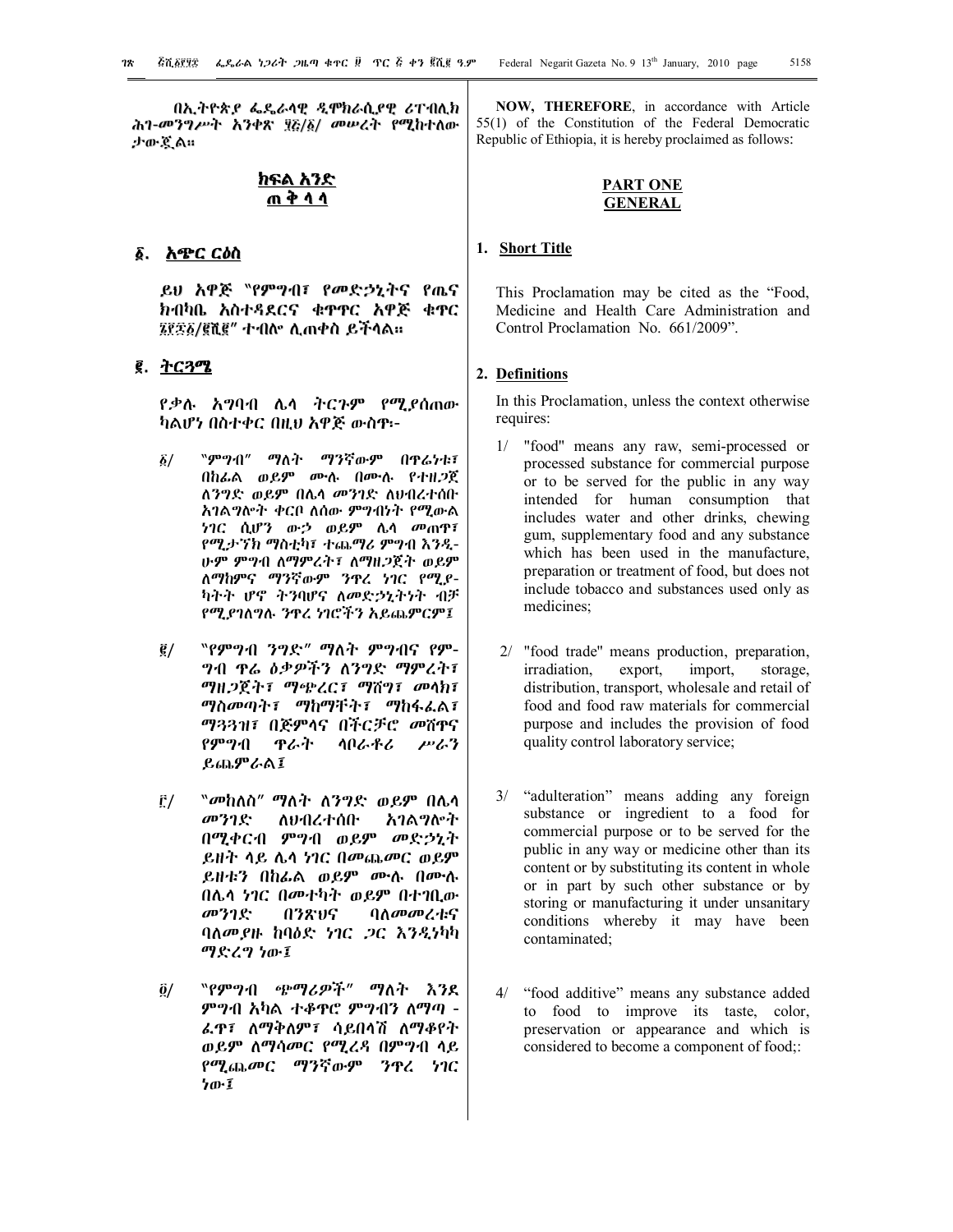- 5/ "ንጥረ ምግብ" ማለት ማንኛውንም ምግብ በተለይ የሰውነት ጤንነትን ለማጎልበት ወይም በተመጣጠነ የምግብ እጥረት ምክ ንያት የሚከሰት የጤና ችግርን ለመከላከል በሚገቡ የፕሮቲን፣ የቫይታሚን፣ ማዕድንና በመሳሰሉት የዳበረ ወይም የበለጸገ ምግብ ነው፤
- 6/ "መድኃኒት" ማለት የሰውን በሽታ ለመመርመር፣ ለማከም፣ ለማስታገስ ወይም ለመከላከል የሚያገለግል ማንኛውም ንጥረ ነገር ወይም የንጥረ ነገሮች ውህድ ሲሆን የናርኮቲክና ሣይኮትሮፒክ መድኃኒቶችን፣ ፕሪከርሰር ኬሚካሎች፣ የባህል መድኃኒ-ቶች፣ ተደጋጋፊ ወይም አማራጭ መድኃ-ኒቶች፣ መርዞች፣ ደምና የደም ተዋጽኦ-ዎች፣ ቫክሲኖች፣ ጨረራ አፍላቂ መድኃ-ኒቶች፣ ኮስሞቲኮች፣ የሳኒተሪ ዝግጅቶች እና የሕክምና መሣሪያዎችን ይጨምራል፤
- $\tilde{a}$ /  $\tilde{a}$  "ፋርማኮፒ $\ell$ " ማለት በአገሪቱ የተዘጋጀ ወይም ተቀባይነት ያገኘ ስለመድኃኒት ዝግጅቶች፣ መድኃኒትነት ይዘት ያላቸው እና የሌላቸው ንጥረ ነገሮች ፊዚካላዊ ባህሪይ፣ የዝግጅት ምንነት፣ ይዘት፣ ጥራት፣ ጥንካሬ እና እነዚህን ባህሪያት በተመለከተ ማሟላት ያለባ-ቸው መመዘኛዎች ወይም ደረጃዎች ያካተተ ህጋዊ ተፈጻሚነት ያለው ሰነድ ነው፤
- 8/ "የናርኮቲክ መድኃኒቶች ወይም ሳይኮትሮ-ፒክ ንጥረ ነገሮች" ማለት ኢትዮጵያ በተቀ-በለችው የተባበሩት መንግሥታት የናርኮቲክ መድኃኒቶች ወይም የሳይኮትሮፒክ ንጥረ ነገሮች ቁጥጥር ስምምነት መሠረት ዓለም-አቀፍ ቁጥጥር የሚካሄድበት መድኃኒት ሲሆን አስፈጻሚ አካሉ የናርኮቲክ ወይም የሳይኮትሮፒክ መድኃኒት ብሎ የሚሰይመ-ውንም ይጨመራል፤
- 9/ "ፕሪከርሰር ኬሚካል" ማለት ኢትዮጵያ በተቀበለችው የተባበሩት መንግሥታት የና-ርኮቲክ ወይም የሳይኮትሮፒክ መድኃኒቶች ህገ ወጥ ዝውውር የሚገታ ስምምነት መሠ-ረት ቁጥጥር የሚደረግባቸው ኬሚካሎች፣ ንጥረ ነገር ወይም የንጥረ ነገሮች ውህድ ሲሆን አስፈጻሚ አካሉ ፕሪከርሰር ኬሚካል ብሎ የሚሰይመውንም ይጨምራል፤
- 0/ "የትምባሆ ዝግጅት" ማለት በከፊልም ሆነ ሙሉ በሙሉ ከትምባሆ ቅጠል የተዘጋጀ በማጨስ፣ በመሳብ፣ በማኘክ ወይም በማሽተት የሚወሰድ ማንኛውም ንጥረ ነገር ነው፤
- 5/ "nutrition" means any food substance particularly enriched in protein, vitamin, mineral and any other similar contents that promote body health or protect health problems caused by malnutrition;
- 6/ "medicine" means any substance or mixture of substances used in the diagnosis, treatment, mitigation or prevention of a disease in human and includes narcotic drugs, psychotropic substances and precursor chemicals, traditional medicines, complementary or alternative medicine; poisons, blood and blood products, vaccine, radio active pharmaceuticals, cosmetics and sanitary items and medical instruments;
- 7/ "Pharmacopoeia" means a legal enforceable document issued or accepted by the government containing the particulars of medical drug preparation, physical aspects of medicinal and non-medicinal substances, preoperational aspect, content, intensity and standards and criteria's to be fulfilled related to such particulars;
- 8/ "narcotic drug or psychotropic substance" means any drug subject to control according to the Narcotic Drugs or Psychotropic Substance Convention of the United Nations ratified by Ethiopia, and includes a drug that is categorized as narcotic or psychotropic drug by the executive organ;
- 9/ "precursor chemical" means any chemical, substance or mixture of substances subject to control according to the Convention of the United Nations ratified by Ethiopia to prevent illegal circulation of narcotic or psychotropic drugs, and include a substance that is categorized as precursor chemical by the executive organ;
- 10/ "tobacco product" means product entirely or partly made of the leaf tobacco as raw material which is manufactured to be used for smoking, sucking, chewing or snuffing;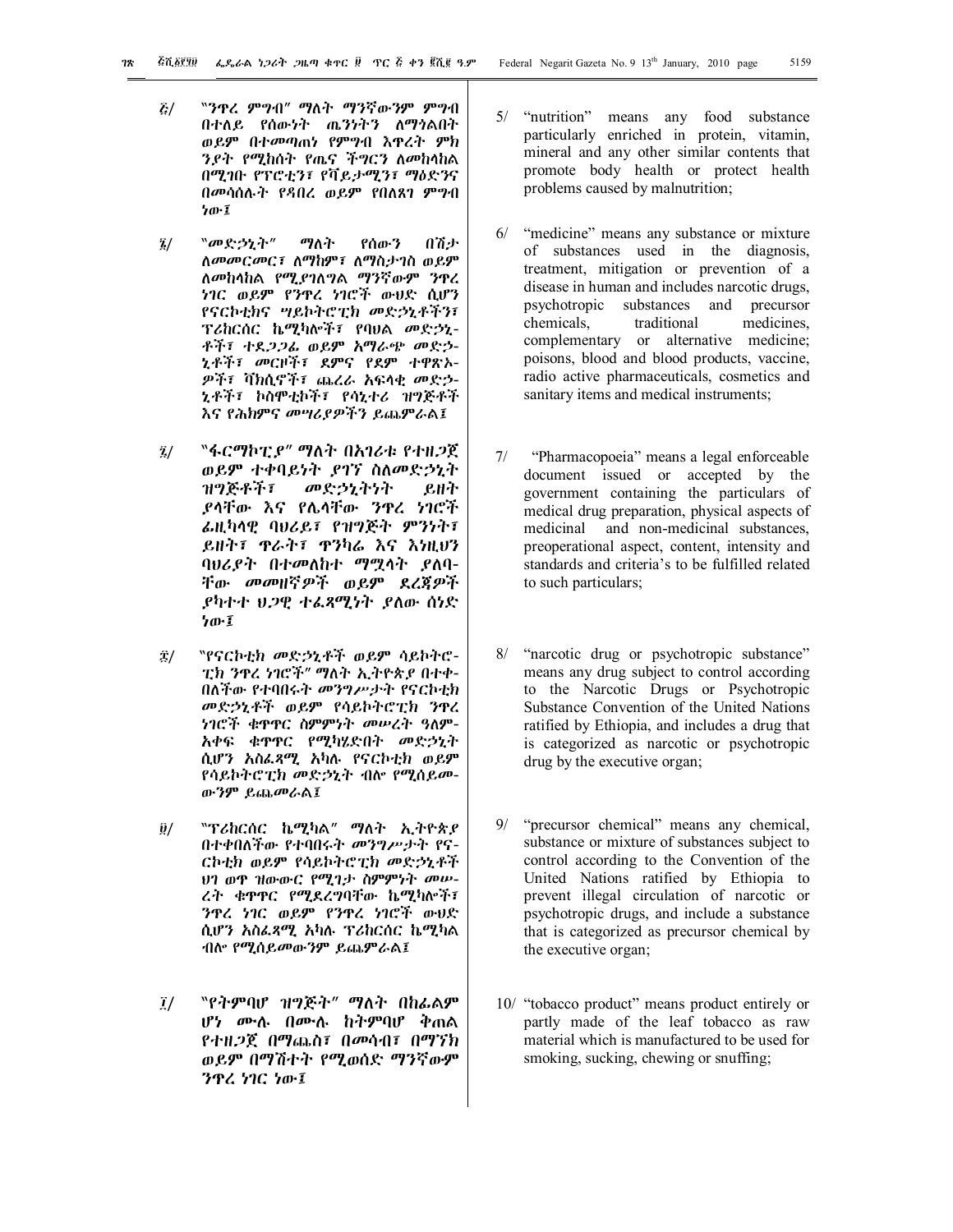- 01/ "መርዝ" ማለት በአነስተኛ መጠንም ሲወሰድ በሰው፣ በእንስሳት፣ በዕጽዋት ወይም በአካባቢ ደህንነት ላይ አደጋ የሚያስከትል ማንኛውም ንጥረ ነገር ነው፤
- 02/ "የሳኒተሪ ዝግጅት" ማለት የሰው ወይም የቤት ውስጥ ንጽህናን ለመጠበቂያ የሚያገ-ለግል ማንኛውም ዝግጅት ሲሆን ፓዶችን፣ ታምፖችን፣ የጥርስ ንጽሕና መጠበቂያ ዝግጅቶችን፣ የላብ መምጠጫዎችን እና ዲተርጀንቶችን ይጨምራል፤
- ፲፫/ 〝ፀረ-ተባይ" ማለት ለሰው፣ ለእንሰሳት ወይም ለእጽዋት ጤና አጠባበቅ ሲባል ተባይን ለመከላከል፣ ለመቆጣጠር ወይም ለማጥፋት የሚያገለግል ማንኛ-ውም ንጥረ ነገር ወይም የንጥረ ነገር ውህድ ነው፤
- 04/ "የሕክምና መሣሪያ" ማለት የሰውን በሽታ ለመመርመር ወይም ለማከም በውስጥ ወይም በውጭ አካል ላይ ጥቅም ላይ የሚ-ውል ማንኛውም መሣሪያ ወይም መገልገያ ሲሆን የተለያዩ የመመርመሪያ፣ የላቦራቶሪ፣ የቀዶ ህክምና፣ የጥርስ ሕክምና መሣሪያ-ዎች እና የቁስል መስፊያ ክሮችን፣ ሲሪንጆ-ችን፣ መርፌዎችን፣ ፋሻ፣ ጐዝ፣ ጥጥና መሰል ዝግጅቶችን፣ ሰው ሰራሽ ጥርሶችን፣ ኬሚካሎችን፣ የጨረራ ፊልሞችንና ሌሎች<br>*መ*ሰል - መሳሪ*ያዎችና - መገ*ልገያ*ዎችን* መሰል መሳሪያዎችና መገልገያዎችን ይጨምራል፤
- 05/ "ባህላዊ መድኃኒት" ማለት የእጽዋት፣ የእንስሳት ወይም የማዕድን ተዋጽኦ ሆኖ በነጠላም ሆነ በመቀላቀል ለሰውም ሆነ ለእንስሳት ሕክምና አገልግሎት የሚውል ዝግጅት ነው፤
- 06/ "ኮስሜቲክ" ማለት ሰውነትን ለማጽዳት፣ ለማስዋብ፣ ደምግባት ለመጨመር ወይም የአካልን ቅርጽና አሠራሩን ሳይቀይር ገጽታን ለመቀየር በገላ ላይ የሚደረግ ማንኛውም ዝግጅት ሲሆን የቆዳ ቅባቶችን፣ ሎሽኖችን፣ ሽቶዎችን፣ የከንፈር ቀለሞ-ችን፣ የጥፍር ቀለምና ማስለቀቂያ፣ የዓይንና የፊት ማስዋቢያ፣ የጸጉር ማቅለሚያዎችን፣ የጠረን መቀየሪያ ዝግጅቶችን፣ ሜዲኬ-ትድ ሳሙናዎችን እና ለእነዚህ ዝግጅቶች<br>*መሥሪያ የሚ*ውሉ *ን*ዋረ *ነገ*ሮችን የሚውሉ ንዋረ ይጨምራል፤
- 07/ "የመድኃኒት ንግድ ሥራ" ማለት መድኃ-ኒቶችን ለትርፍ አላማ ማምረት፣ እንደገና ማሸግ፣ ማስመጣት፣ መላክ፣ በጅምላ ማከፋ-ፈል ወይም በችርቻሮ ማደል ሲሆን ጥራት መመርመርን፣ ሳይንሳዊ ቢሮ ማቋቋምና ምርምር ማካሄድን እና በንግድ ወኪልነት መሥራትን ይጨምራል፤
- 11/ "poison" means any substance that may cause danger to human, animal, plant or environment even when taken in a small quantity;
- 12/ "sanitary item" means any preparation used in the maintenance of cleanliness of human, household, and includes pads, tampons, dentifrices, sweat-bands and detergents;
- 13/ "pesticide" means any substance or mixture of substances used to prevent, control or destroy pests to protect human, animal or plant health;
- 14/ "medical instrument" means any instrument or supply that may be used on the inner or outer part of the body for diagnosis or treatment of a disease in human, and includes various diagnostic, laboratory, surgery, dental medical instruments and suturing materials, syringes and needles;
- 15/ "traditional medicine" means any plant, animal or mineral product that can be used independently or in combination for the treatment of human or animal diseases;
- 16/ "cosmetic" means any preparation intended to be applied to the human body for cleansing, beautying, promoting attractiveness or altering the appearance without affecting the body's structure or functions. This includes products such as skin creams, lotions, perfumes, lipsticks, finger nail polishes, eye and facial makeup preparations, shampoos, permanent waves, hair colors, deodorant, medicated soaps and any ingredient intended for preparing these products;
- 17/ "medicine trade" means profit oriented production, repacking, import, export, wholesale or retail of medicines, and includes provision of quality control service, establishing and operating scientific offices and acting as a commission agent;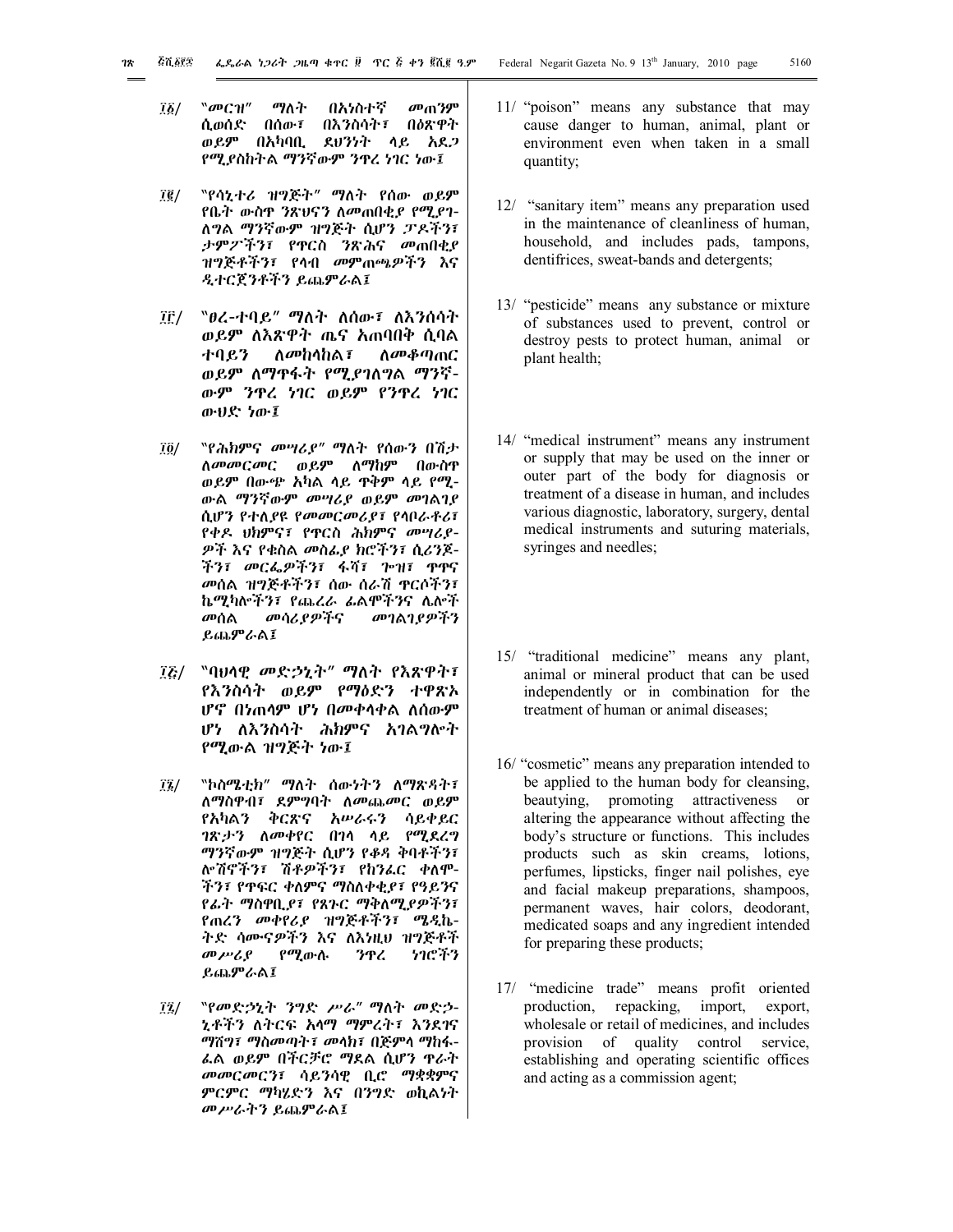- ፲፰/ 〝የመድኃኒት ማዘዣ ወረቀት" ማለት ፈቃድ ባለው የሕክምና ባለሙያ ተጽፎ ለሕሙማን የሚሰጥ የመድኃኒት ዕደላ ትዕዛዝ ነው፤
- ፲፱/ 〝የሕክምና ሙከራ" ማለት የአንድን መድኃኒት ወይም የሕክምና ዘዴ ፈዋ-ሽነትና ደህንነት ለማረጋገጥ በእንስሳት ወይም በሰዎች ላይ የሚደረግ ሙከራ ነው፤
- !/ "ጨረራ አፍላቂ መድኃኒት" ማለት የሰውን ወይም የእንስሳትን በሽታ ለመመርመር፣ ለመከላከል ወይም ለማከም አገልግሎት የሚውል አንድ ወይም ከአንድ የበለጠ ሬድዮ ኒዩክላይድ ጨረራ አፍላቂ ንጥረ ነገር የያዘ መድኃኒት ነው፤
- !1/ "ማሸጊያ" ማለት ምግብን ወይም መድኃኒ-ትን በውስጡ ለመሙላት ወይም ለመክተት ወይም ለመጠቅለል የሚያገለግል ማንኛውም መያዣ ሲሆን ከምግቡ ወይም ከመድኃኒቱ ጋር ቀጥታ ግንኙነት ያላቸውን መያዣዎ-ችንና ለመጠቅለያ የሚያገለግሉ ሌሎች ዕቃዎችን ይጨምራል፤
- !2/ "ገላጭ ጽሁፍ" ማለት ስለ አንድ ምግብ ወይም መድኃኒት አስፈላጊውን መረጃ የሚ-ገልጽ በማሸጊያው ላይ የሚታተም ወይም የሚለጠፍ ጽሁፍ ሲሆን በማሸጊያው ውስጥ በአባሪነት የሚከተተውን ጽሁፍ ይጨም-ራል፤
- !3/ "እንደገና ማሸግ" ማለት የምርት ሂደቱ ሙሉ በሙሉ ወይም በከፊል የተጠና-ቀቀ ምግብን ወይም መድኃኒትን በሌላ አምራች ድርጅት መልሶ የማሸግ ሥራ ነው፤
- !4/ "የብቃት ማረጋገጫ የምስክር ወረቀት" ማለት በወጣው የጤና ቁጥጥር ደረጃ መስፈርት መሰረት በምግብ፣ በመድኃኒት ወይም በጤና ወይም በጤና ነክ አገልግሎት ወይም የንግድ ሥራ ለሚሰማራ ሰው የሚሰጥ የሥራ ፈቃድ ነው፤
- !5/ "አስመስሎ ማቅረብ" ማለት የምግብ ወይም የመድኃኒት ማሸጊያ፣ መለያ፣ የንግድ ምልክት፣ የንግድ ስም ወይም ማንኛውንም ዓይነት ልዩ ምልክት በመጠቀም ምግቡ ወይም መድኃኒቱ በእውነተኛው አምራች እንደተመረተ በማስመሰል ወይም የምግብነት ወይም የመድኃኒትነት ይዘትና ባህርይ ለውጦ በማቅረብ በሰው ጤና ላይ ጉዳት ማስከተል ነው፤
- 18/ "prescription" means any order for medicines written by a duly licensed medical practitioner issued to a patient in order to collect medicine from dispensing unit;
- 19/ "clinical trial" means testing medicines or medical procedure on human or animal subjects to prove its efficacy and safety;
- 20/ "radio active pharmaceutical" means a medicine which has one or more radionuclide substance used to examine, prevent or diagnose human or animal disease;
- 21/ "packing material" means any article that may be used for filling, inserting or wrapping or packing food or medicine, and includes immediate container and other materials for wrapping the product;
- 22/ "label" means any material which is printed or affixed to a packing material which provides the necessary information about a food or medicine, and includes an insert;
- 23/ "repacking" means packing of any processed or semi-processed food or medicine by a different manufacturing company in any other way;
- 24/ "certificate of competence" means a work license issued for a person to carry out food, medicine, health or health related services or trade in accordance with standards set;
- 25/ "counterfeiting" means using in any way, the packing material, identification or trademark, trade name or any special mark thereon of an authentic product of a manufacturer and presenting such falsely labeled and packed food or medicine as if it is manufactured by the genuine manufacturer or altering content and properties of food or medicine that cause health hazards to human;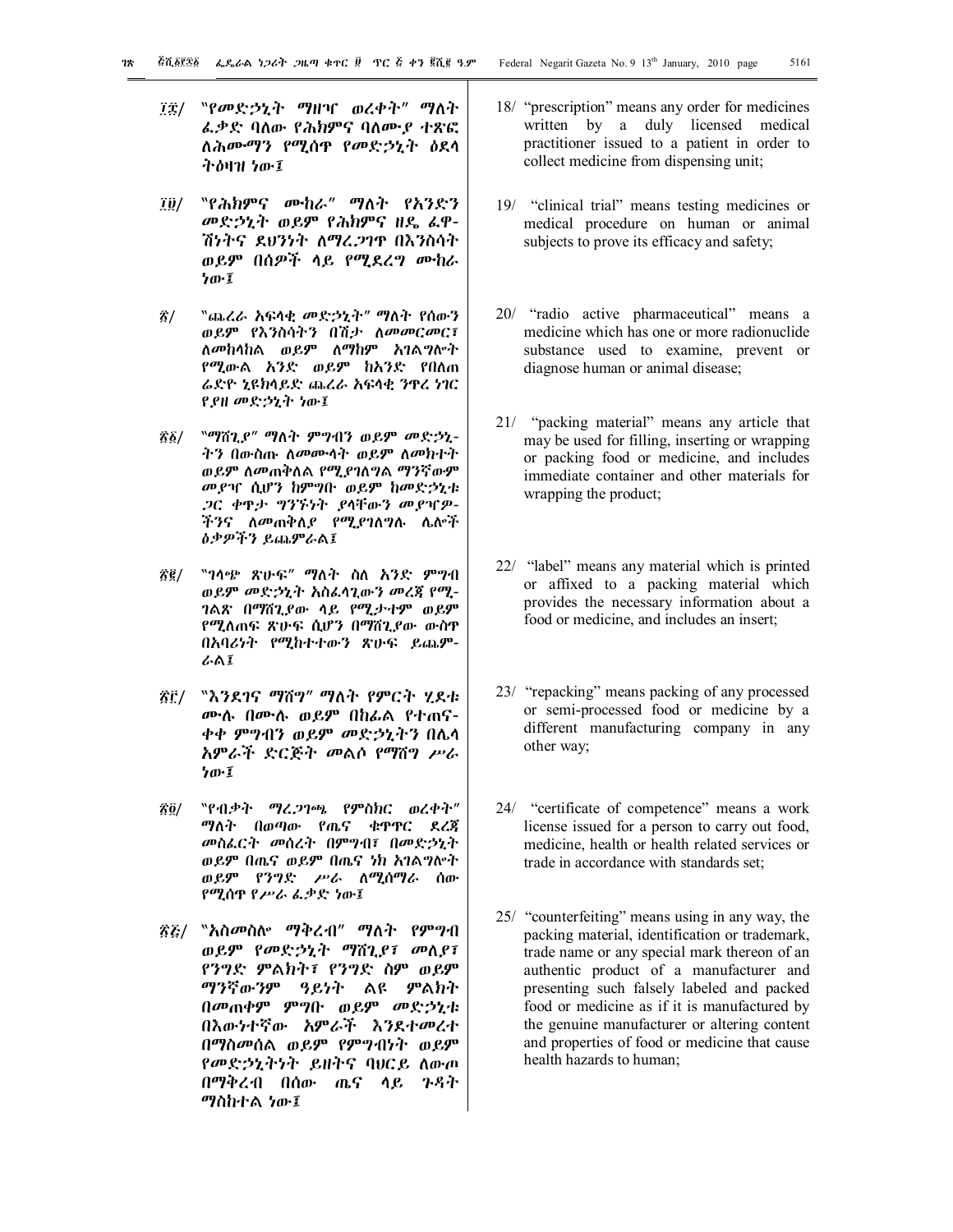- !6/ "ተቆጣጣሪ" ማለት በዚህ አዋጅ መሠ-ረት የቁጥጥር ተግባራትን ለማከናወን በአስፈጻሚ አካል ሥልጣን የተሰጠው ማንኛውም ባለሙያ ነው፤
- <u>፳፯/ "የተጠረጠረ ሰው" ማለት አ</u>ግባብ ባለው አካል ተገምግሞ ለተላላፊ በሽታ እንደተጋለጠ የሚቆጠርና ያለበትን በሽታ ማስተላለፍ የሚችል ሰው ነው፤
- !8/ "ቆሻሻ" ማለት ከኢንዱስትሪዎች፣ ከእርሻ ቦታዎች፣ ከትምህርት ቤቶች፣ ከመኖሪያ ቤቶች፣ ከንግድ ስፍራዎች፣ ከጤናና ምርምር ተቋማት፣ ከመጸዳጃ ቤት ወይም ከሌሎች መሰል ተቋሞች የሚወጣና በሰው ወይም በእንስሳት ጤና ላይ ጉዳት ሊያደርስ የሚችል ፈሳሽ፣ ደረቅ ቆሻሻ ወይም ሌላ ቆሻሻ ነው፤
- !9/ "የአካባቢ ጤና አጠባበቅ ጉድለት" ማለት ሰው በሚኖርበት አካባቢ የሚገኝ በአካላዊ እድገት፣ በጤና ወይም በአኗኗር ዘይቤ ላይ ተጽዕኖ ሊያስከትል የሚችል ማናቸውም ሁኔታ ነው፤
- "/ "የጤና ባለሙያ" ማለት የሰውን ጤና ለመጠበቅ ወይም አገልግሎት ለመስ-ጠት አግባብ ባለው አካል እንደ ጤና ባለሙያ የተመዘገበ ሰው ነው፤
- "1/ "የሕክምና ባለሙያ" ማለት ሕመምተ-ኛውን በመመርመር የበሽታውን ዓይነት የሚለይና በመድኃኒት ወይም አካልን በመቅደድ የሚያክም የሰው ሐኪም ወይም እነዚህኑ ተግባራት እንዲያከና-ውን በአስፈጻሚው አካል የተፈቀደለት የጤና ባለሙያ ነው፤
- "2/ "የመድኃኒት ባለሙያ" ማለት አግባብ ባለው አካል የሙያ ሥራ ፈቃድ የተሰጠው ፋርማሲስት፣ ድራጊስት ወይም ፋርማሲ ቴክኒሻን ነው፤
- "3// "ባህላዊ ሕክምና" ማለት አገር በቀል የሆነና በልምድ የካበተ እንዲሁም በህብረተሰቡ ተቀባይነት ያገኘ ዕውቀት ሆኖ የዕጽዋትን ወይም የእንስሳትን ተዋጽኦ፣ የማዕድናት ወይም የእጅ ጥበብ በመጠቀም የሚሰጥ የሕክምና አገልግሎት ነው፤
- 26/ "inspector" means any professional authorized by the executive organ to perform inspection activities pursuant to this Proclamation;
- 27/ "suspected person" means a person who is judged by appropriate body as having been exposed to infection by a disease and is capable of communicating it;
- 28/ "waste" means liquid, solid or other waste generated from industries, agricultural institutions, schools, residential or commercial areas, health and research institutions, toilets or other similar institutions which can affect the health of human beings or animals;
- 29/ "poor environmental sanitation" means all factors in human physical environment which may cause a deleterious effect on the physical development, health and survival of human beings;
- 30/ "health professional" means a physician who is licensed by the executive organ to examine and diagnose human diseases and treat them by drug or surgical operations or any other health professional who is authorized to perform such activities;
- 31/ "medical practitioner" means a physician who is licensed by the executive organ to examine and diagnose human diseases and treat them by drug or surgical operations or any other health professional who is authorized to perform such activities;
- 32/ "medicinal professional" means a pharmacist, druggist, or pharmacy technician who is licensed by the appropriate organ;
- 33/ "traditional medication" means a medical service using plant, animal or mineral product or physical means out of indigenous and customary knowledge which is accepted by the society;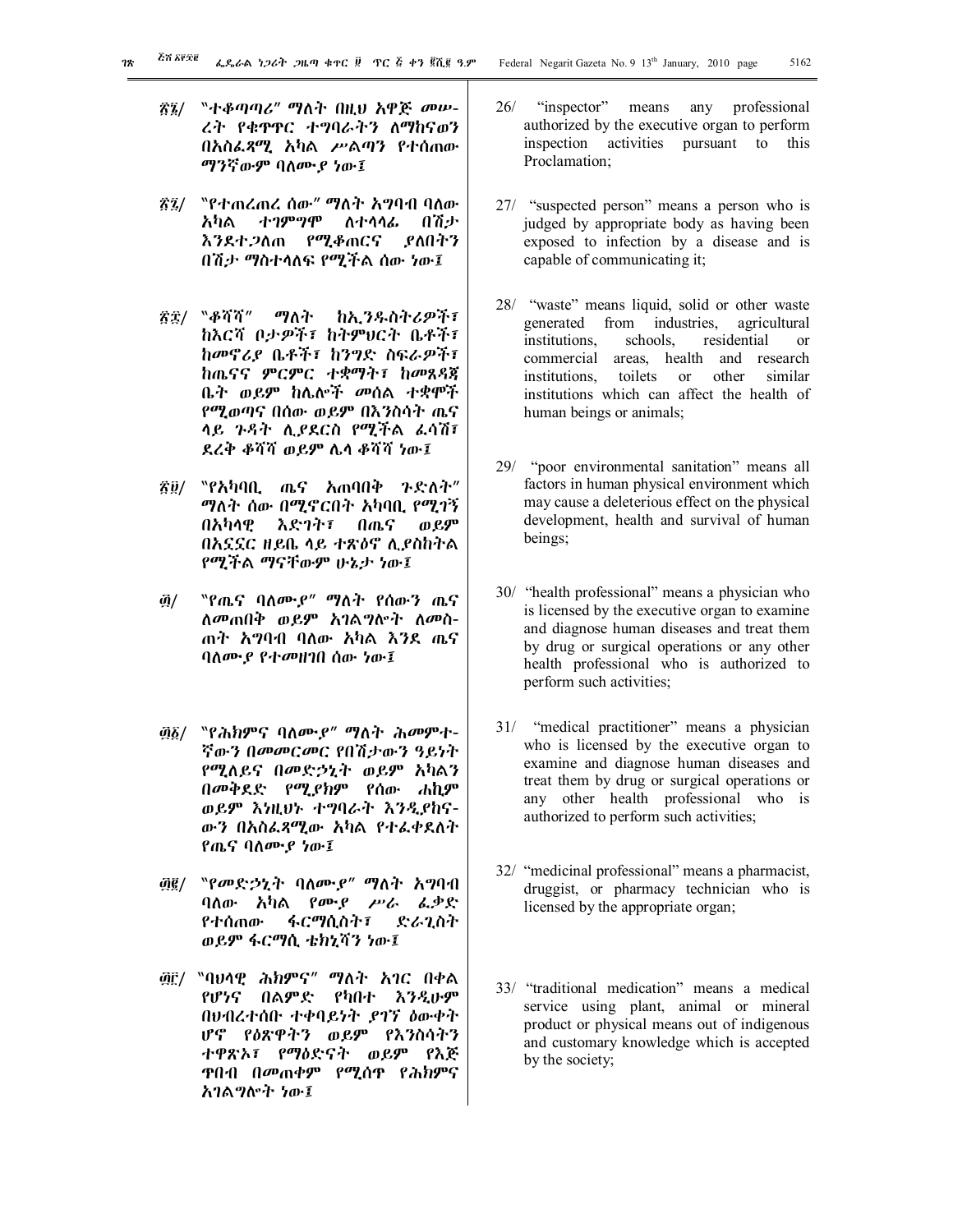- ፴፬/ "የባህላዊ ሕክምና አዋቂ" ማለት ባህላዊ ሕክምና ለመስጠት አግባብ ባለው አካል የሥራ ፈቃድ የተሰጠው ሰው ነው፤
- "5/ "ተደጋጋፊ ወይም አማራጭ ሕክምና" ማለት ሀገር በቀል የባህላዊ ሕክምና ያልሆ-ነና ከዘመናዊ የጤና ስርዓት ጋር ያልተ-ጣመረ ሕክምና ሲሆን በተደጋጋፊነት ወይም በአማራጭነት እንዲሰጥ የተፈቀደ አገልግ-ሎት ነው፤
- "6/ "የተደጋጋፊ ወይም የአማራጭ ሕክምና ባለሙያ" ማለት ተደጋጋፊ ወይም አማ-ራጭ ሕክምና ለመስጠት በአስፈጻሚ አካሉ የሥራ ፈቃድ የተሰጠው ባለሙያ ነው፤
- "7/ "የሙያ ሥራ ፈቃድ" ማለት የጤና አጠ-ባበቅ አገልግሎት ወይም ሌሎች ተዛማጅ አገልግሎቶችን ለማበርከት እንዲችል ለጤና ባለሙያ የሚሰጥ የምስክር ወረቀት ነው፤
- "8/ "የጤና ተቋም" ማለት የጤና ማበልጸግ፣ የበሽታ መከላከል፣ ማከምና መልሶ ማቋቋም ሥራዎችን ወይም የመድ-ኃኒት ንግድ ሥራን ወይም አገልግሎት የሚያከናውን ማንኛውም የመንግሥት፣ መንግሥታዊ ያልሆነ ወይም የግል ተቋም ነው፤
- "9/ "ልዩ የጤና ተቋም" ማለት ማንኛውም ስፔሻላይዝድ ሆስፒታል፣ ስፔሻላይዝድ የጤና ማዕከል ወይም ሀኪሞችንና ከዚያ በላይ የሙያ ደረጃ ያላቸውን ባለሙያ-ዎች የሚያሰለጥንና የጤና አገልግሎት የሚሰጥ ተቋም ነው፤
- #/ "ጤና ነክ ቁጥጥር የሚደረግበት ተቋም" ማለት ማንኛውም የኅብረተሰብ መገልገያ ተቋም ሲሆን፣ ትምህርት ቤት፣ ማረሚያ ቤት፣ የአረጋውያን መንከባከቢያ ማዕከላት፣ የአሳዳጊ አልባ ህፃናት ማዕከላት፣ መዋዕለ ህፃናት፣ የገበያ ቦታዎች፣ የስፖርት ቦታዎች፣ የመታሻ ማዕከላት፣ የመዝናኛ<br>ማዕከላት፣ የጸጉር ቤቶችና የውበት ማዕከላት ፣ ሳሎኖችን ይጨመራል፤
- #1/ "ሥራ ነክ ጤና አጠባበቅ" ማለት በሥራ አካባቢ የሚከሰቱ ወይም ከሥራ ጋር ግን-ኙነት ያላቸው ኬሚካላዊ፣ ፊዚካላዊና ሥነ ሕይወታዊ ጎጂ ንጥረ ነገሮች በመከላከልና በመቆጣጠር ሠራተኞች ለአደጋ እንዳይ-ጋለጡ በማድረግ ሳይንሳዊ፣ ቴክኖሎጂያዊና አስተዳደራዊ ዘዴዎችን በመጠቀም የሠራ-ተኞችን ጤንነት ለመጠበቅ የሚያስችል ሳይንስ ነው፤
- 34/ traditional practitioner" means a person who is licensed by the appropriate body to provide traditional medication;
- 35/ "complementary or alternative medicine" means a medication which is not indigenous traditional medication and associated with modern medicine and authorized to be rendered as complementary or alternative medicine;
- 36/ "complementary or alternative practitioner" means a person who is licensed by the executive organ to provide complementary or alternative medicine;
- 37/ "license" means a certificate issued for a health professional to provide medical or other health related services;
- 38/ "health institution" means any governmental, non-governmental or private institution that carry out promotive, preventive, curative and rehabilitative activities or medicine trade or services;
- 39/ "specialized health institution" means any specialized hospital, specialized center or institution that provides health service and training for physicians and professionals above that rank;
- 40/ "controllable health related institution" means any public place including schools, prisons, daycare centers, geriatric centers, orphanage centers, nurseries, market places, gyms, massage centers, recreation centers, barber and beauty salons;
- 41/ "occupational health care" means a science devoted to the application of scientific, technological and managerial principles to protect and control worker' health by preventing or reducing risks that may occur within working areas or relating to occupation due to chemical, physical or biological agents;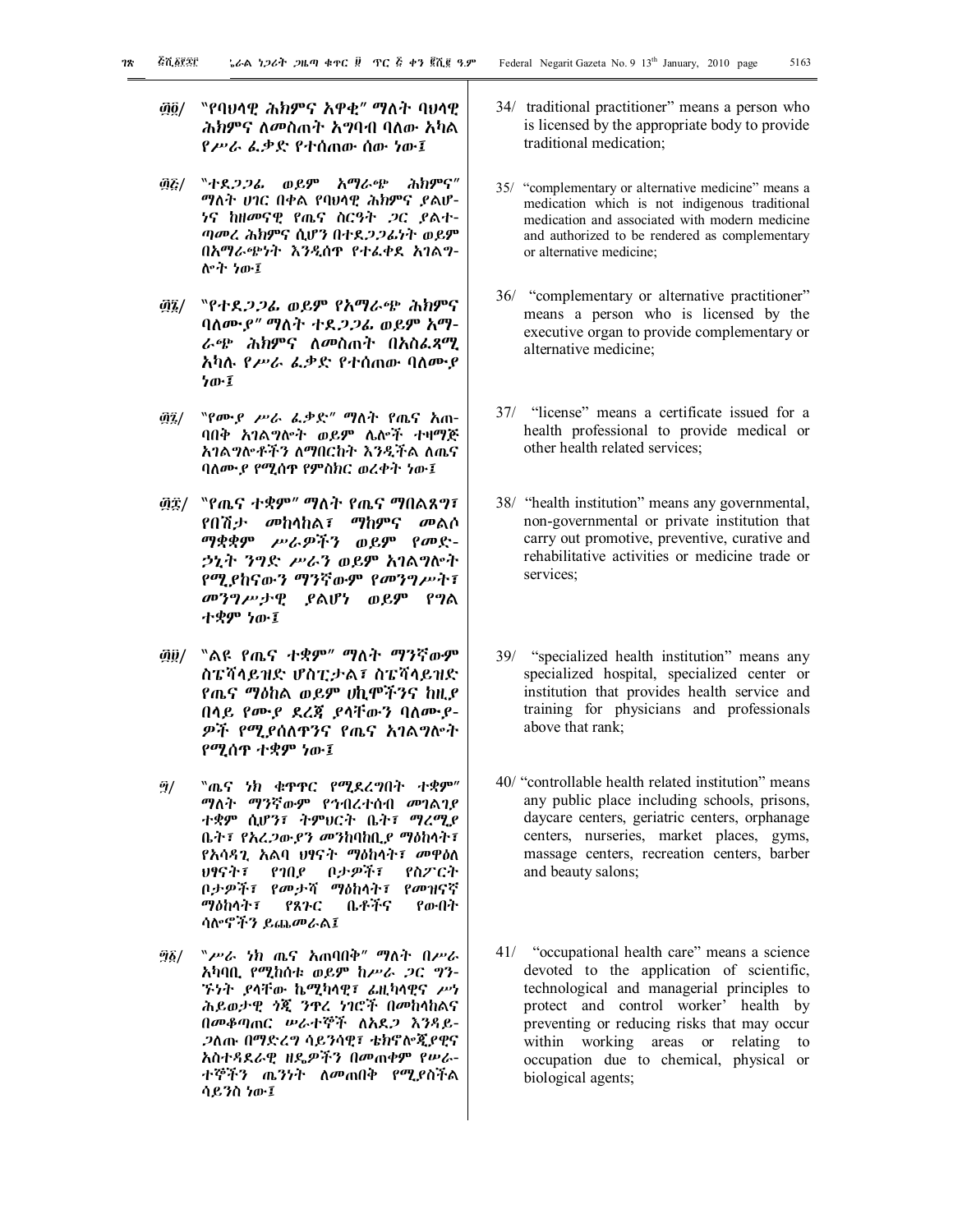- #2/ "ባዮኢኩቫለንስ ማእከል" ማለት ሁለት ዓይነት የመድኃኒት ዝግጅቶች በፍቱንነ ታቸውና ደህንነታቸው የሚመሳሰሉ መሆናቸው በጥናት የሚረጋገጥበት ማእከል ነው፤
- #3/ "አስፈጻሚ አካል" ማለት በፌዴራል ደረጃ የምግብ፣ የመድኃኒትና የጤና ክብካቤ አስተዳደርና ቁጥጥር ተግባ-ራትን ለማከናወን በሚኒስትሮች ምክር ቤት ደንብ የሚቋቋም አካል ነው፤
- #4/ "አግባብ ያለው አካል" ማለት እንደአግባቡ አስፈጻሚ አካሉ ወይም የምግብ፣ የመድ-ኃኒትና የጤና ነክ ቁጥጥር የሚደረግበት ተቋም ተግባራትን በክልል ደረጃ የማከናወን ሥልጣን የተሰጠው የክልል መንግሥት አካል ወይም በህግ ሥልጣን የተሰጠው ሌላ አካል ነው፤
- #5/ "ሚኒስቴር" ወይም "ሚኒስትር" ማለት እንደቅደም ተከተሉ የጤና ጥበቃ ሚኒስ ቴር ወይም ሚኒስትር ነው፤
- #6/ "ክልል" ማለት በኢትዮጵያ ፌዴራላዊ ዲሞክራሲያዊ ሪፐብሊክ ህገ መንግሥት አንቀጽ #7 የተመለከተው ማንኛውም ክልል ሲሆን የአዲስ አበባ እና የድሬዳዋ ከተሞች አስተዳደሮችን ይጨምራል፤
- #7/ "ሰው" ማለት የተፈጥሮ ሰው ወይም በሕግ የሰውነት መብት የተሰጠው አካል ነው፤
- #8/ ማንኛውም በወንድ ፆታ የተገለጸው አነጋገር ሴትንም ይጨምራል፡፡

# **3. የተፈጻሚነት ወሰን**

- 1/ ይህ አዋጅ በምግብ፣ በመድኃኒት፣ በአካባቢ ጤና አጠባበቅ፣ በጤና ባለሙ-ያዎች እና በጤናና ጤና ነክ ቁጥጥር የሚደረግበት ተቋማት ላይ በመላው አገሪቱ በሚካሄዱ የቁጥጥር ተግባሮች ላይ ተፈጻሚ ይሆናል፡፡
- 2/ የዚህ አንቀጽ ንዑስ ቁጥር /1/ አጠቃላይ አነጋገር እንደተጠበቀ ሆኖ በፌዴራል ደረጃ የዚህ አዋጅ ተፈጻሚነት የሚከተሉትን በሚመለከት ይሆናል፡-
- 42/ "bioequivalence center" means the center in which two types of medicine productions are ascertained by research as to their similarity of efficacy and safety;
- 43/ "executive organ" means a body to be established by regulations of the Council of Ministers to implement food, medicine and healthcare administration and control activities at the federal level;
- 44/ "appropriate organ" means , as the case may be, the executive organ or a state government organ authorized to implement food, medicine and controllable health related institution administration and control activities at a state level or other organ authorized by law;
- 45/ "Ministry" or "Minister" means the Ministry or Minister of Health, respectively;
- 46/ "state" means any state referred to under Article 47 of the Constitution of the Federal Democratic Republic of Ethiopia and includes Addis Ababa and Dire Dawa city administrations;
- 47/ "person" means any physical or juridical person;
- 48/ any expression in the masculine gender includes the feminine.

## **3. Scope**

- 1/ This Proclamation shall be applicable to regulatory activities in respect of food, medicine, environmental health, health professionals, health and controllable health related institutions in the country.
- 2/ Without prejudice to sub-article (1) of this Article, the application of this Proclamation at the federal level shall be in respect of: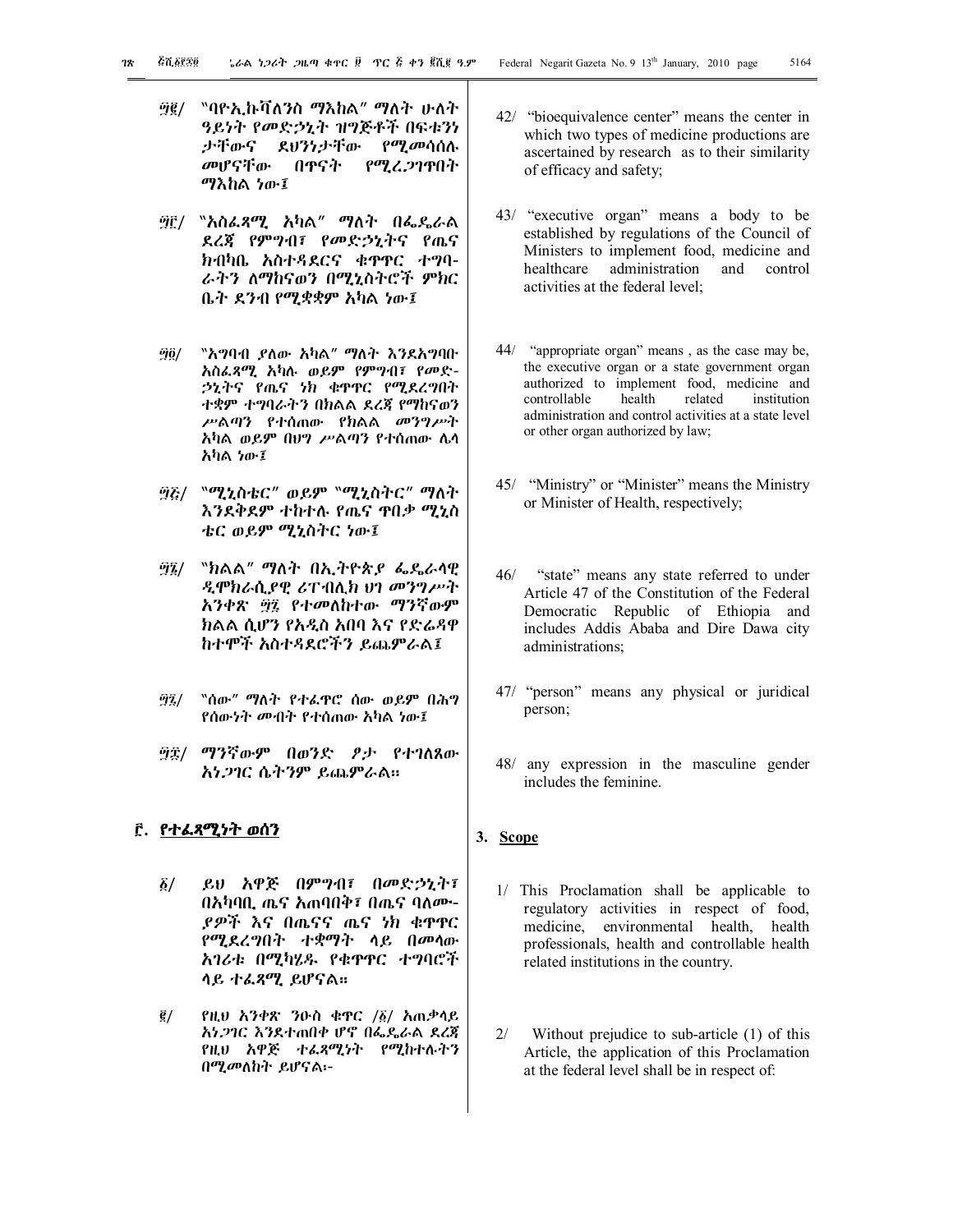- ሀ/ በአገር አቀፍ ደረጃ የምግብ፣ የመድ-ኃኒት፣ የአካባቢ ጤና አጠባበቅ፣ የጤና ባለሙያዎች፣ የጤናና ጤና ነክ ቁጥጥር የሚደረግበት ተቋማት ደረጃ ማውጣትን፤
- ለ/ ለክልል ተሻጋሪ የምግብና የመድ-ኃኒት ማምረት፣ ምግብና መድኃኒት ወደ ሀገር ውስጥ ለማስገባት፣ ወደ ውጭ ለመላክ፣ ለማከፋፈል፣ ለማስ-ተዋወቅና ለማከማቸት እና የጥራት ቁጥጥር ላብራቶሪዎች ፈቃድ መስ-ጠትንና መቆጣጠርን፤
- ሐ/ በበቂ መጠን የማይገኙ የጤና ባለ-<br>መደዎችን መመዝገብና የሙየ መመዝገብና የሙያ ፈቃድ መስጠትን፤
- መ/ ከውጭ ሀገር አገልግሎት ለመስጠት<br>የሚመጡ የጤና ባለሙያዎችን የሚመጡ የጤና ባለሙ*ያዎችን*<br>መመዝገብንና የሙያ *ፌ*ቃድ መመዝገብንና የሙያ መስጠትን፤
- ሠ/ ለልዩ የጤና ተቋማት ፈቃድ መስጠትንና መቆጣጠርን፤
- ረ/ ከአንድ ክልል በላይ የሚነኩ የአ-ካባቢ ጤና አገልግሎቶችን መከ-ታተልንና መቆጣጠርን፤
- ሰ/ በመግቢያና መውጫ ኬላዎች ላይ የሚካሄድ የኳራንቲን ቁጥጥር ከሚመለከታቸው አካላት ጋር ማካሄድን፤ እና
- ሸ/ ሌሎች ክልል ተሻጋሪ የምግብ፣ የመድኃኒት፣ ጤናና ጤና ነክ ቁጥጥር የሚደረግበት አገልግሎቶች ንና ተቋማትን የሚመለከቱ የቁጥጥር ሥራዎችን፡፡
- 3/ የዚህ አንቀጽ ንዑስ አንቀጽ /2/ አጠቃላይ አነጋገር እንደተጠበቀ ሆኖ በዚህ አዋጅ አንቀጽ 4 ለአስፈጻሚ አካሉ ከተሰጡት ሥልጣንና ተግባራት ውጪ ያሉት የቁጥጥር ተግባራት በክልል መንግሥታት ተቆጣጣሪ አካላት የሚፈጸሙ ይሆናሉ፡፡
- a) setting standards in relation to food, medicine, environmental health, health professionals, health and controllable health related institutions;
- b) licensing and regulating trans-regional food and medicine production, import, export, distribution, promotion and storage of food and medicine and quality control laboratory;
- c) registering and licensing unsufficiently available health professionals;
- d) registering and licensing health professionals coming from abroad to deliver health service;
- e) licensing and regulating specialized health institutions;
- f) monitoring and regulating trans-regional environmental health services;
- g) undertaking quarantine service with concerned bodies at entry and exit ports; and
- h) other regulatory activities with respect to trans-regional food, medicine, health and controllable health related services and institutions.
- 3/ Without prejudice to the generality of subarticle (2) of the Article, other regulatory activities which are not given to the executive organ under Article 4 of this Proclamation shall be carried out by states government regulatory bodies.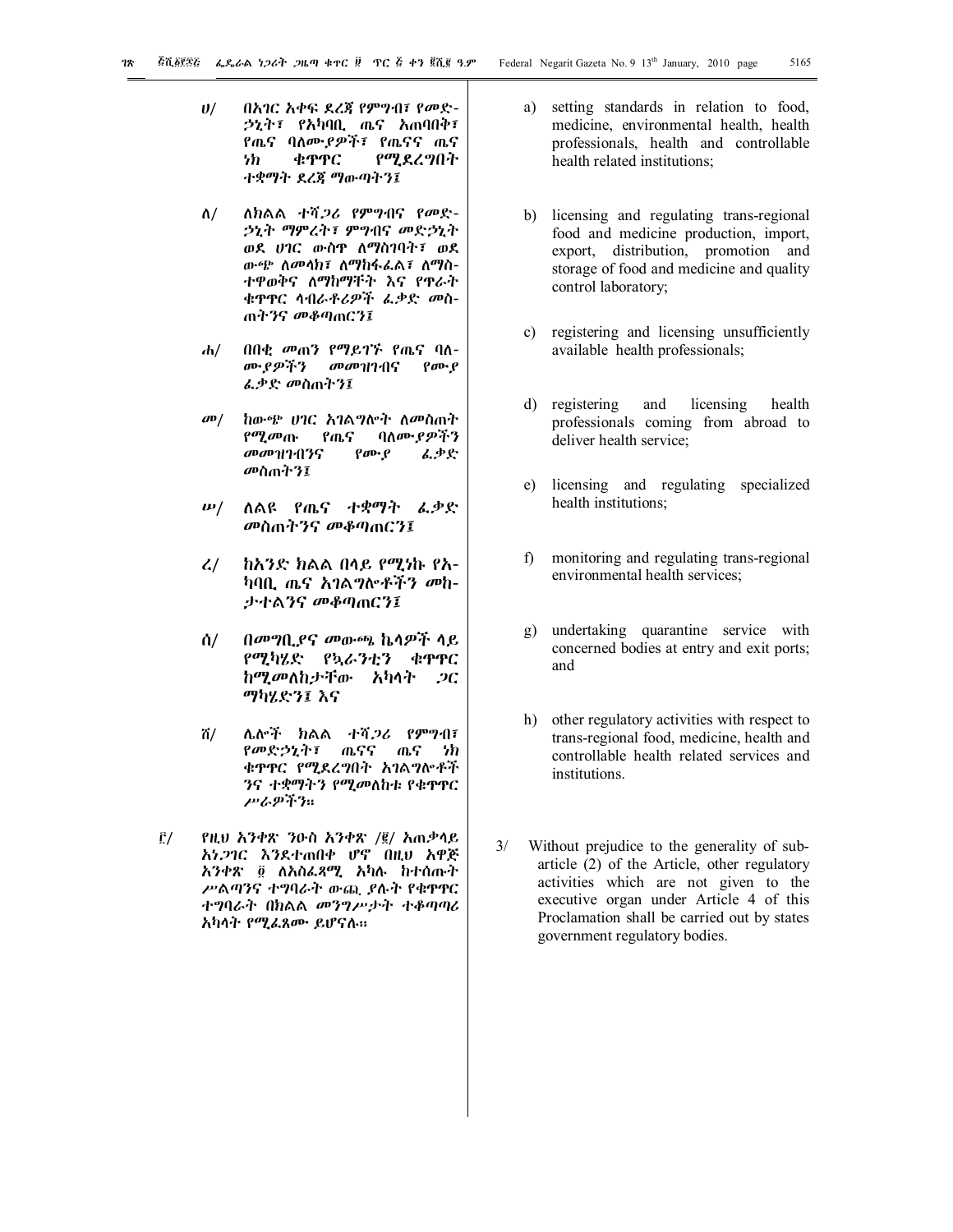# **ክፍል ሁለት ስለ አስፈጻሚ አካልና ተቆጣጣሪዎች**

# **4. የአስፈጻሚ አካሉ ሥልጣንና ተግባር**

አስፈጻሚ አካሉ የሚከተሉት ሥልጣንና ተግባሮች ይኖሩታል፡-

- 1/ የምግቦችን ደህንነትና ጥራት፣ የመድ-ኃኒቶችን ደኅንነት፣ ፈዋሽነት፣ ጥራ-ትና አግባባዊ አጠቃቀም የሕክምና ባለሙያዎችን ብቃትና አሠራር፣ የሀይ- ጅንና የአካባቢ ጤናን እና የጤናና ጤና ነክ ቁጥጥር የሚደረግበት ተቋማትን የቁጥጥር ደረጃዎች አዘጋጅቶ አግባብ ላለው አካል ያቀርባል፣ ሲጸድቁም በተግባር ላይ መዋላቸውንና መከበራቸውን ያረጋግጣል፤
- 2/ ለልዩ የጤና ተቋማት፣ ለምግብ ወይም ለመድኃኒት አምራች ድርጅቶች፣ ለ<mark>ዋ-</mark><br>ራት - መቆጣጠሪያ - ሳቦራቶሪዎች፣ *መቆጣጠሪያ ላቦራቶሪዎች፣*<br>Iለ*ን*ስ ማእከላት፣ ለአስመ-ለባዮኢኩቫለንስ ጪዎች፣ ለላኪዎች፣ ለአከማችና ለአከፋፋይ ድርጅቶች እና ለክልል ተሻጋሪ የጤና አገ-ልግሎት ተቋማት የብቃት ማረጋገጫ ምስ-ክር ወረቀት ይሰጣል፣ ያድሳል፣ ያግዳል፣ ይሰርዛል፤
- 3/ የምግብ፣ የመድኃኒት፣ የጤና ባለሙያ-ዎችና የጤና ተቋማት ጥራትና ብቃት የሚጠናከርበትንና የሚስፋፋበትን የፖሊሲ<br>ሀሳብ *ያመነጫ*ል፣ ረቂቅ ሕጕችን ሀሳብ ያመነጫል፣ ረቂቅ ያዘጋጃል፣ ለመንግሥት ውሳኔም ያቀርባል፤
- 4/ የምግብ፣ የመድኃኒት፣ የአካባቢ ጤና አጠ-ባበቅ፣ የጤና ባለሙያዎች እና የጤናና ጤና ነክ ቁጥጥር የሚደረግበት ተቋማትን በሚመለከት የመረጃዎች ማዕከል ሆኖ ያገለግላል፤
- 5/ በምግብ ወይም በመድኃኒት መመረዝ ወይም መበከል ምክንያት ለሚደርስ የሞት፣ የጤንነት መታወክ መንስኤ የሆነውን ንጥረ ነገር ልዩ ልዩ ናሙናዎችን በመውሰድ ወይም በመቀበል መርምሮ ምንነታቸውን ያረጋግጣል፣ አስፈላጊውን እርምጃ ይወስ-ዳል፤
- 6/ ለሥራው አስፈላጊ የሆኑትን የጥራት ምርመራ ላቦራቶሪዎችን ያደረጃል፤
- 7/ ወደ ሀገር ውስጥ የሚገቡ ወይም ወደ ውጭ ሀገር የሚላኩ ምግቦች፣ መድኃኒቶች፣ ጥሬ ዕቃዎች፣ የማሸጊያ ቁሳቁሶችና የአስክሬን ቁጥጥር ያካሂዳል፣ የመግቢያና የሙውጫ ፍቃዶች ይሰጣል፤

## **PART TWO**

# **THE EXECUTIVE ORGAN AND INSPECTORS**

# **4. Power and Duties of the Executive Organ**

The executive organ shall have the powers and duties to:

- 1/ prepare and submit to appropriate organ health regulatory standards for safety and quality of food, safety, efficacy, quality and proper use of medicines, competence and practice of health professionals, hygiene and environmental health, competence of health and controllable health related institutions; and upon approval ensure the implementation and observance of the same;
- 2/ issue, renew, suspend and revoke certificate of competence for specialized health institutions, food and medicine processing plants, quality control laboratories, bioequivalence centers, importers, exporters, storages and distributors and trans-regional health service institutions;
- 3/ initiate policies and legislation to strengthen the quality of food and medicines and the competence of health professionals and health institutions; and submit the same for government approval;
- 4/ serve as medicine, food, health professionals and health and controllable health related institutions information center;
- 5/ identify ingredients that caused death or ill health due to medicine residue or adulteration of medicine and food and take appropriate measures by conducting investigation of sample ingredients;
- 6/ organize quality control laboratories as needed to carry out its duty;
- 7/ issue import and export permits for food, medicine, raw materials and packaging materials and undertake dead bodies control and give entry or exit permit;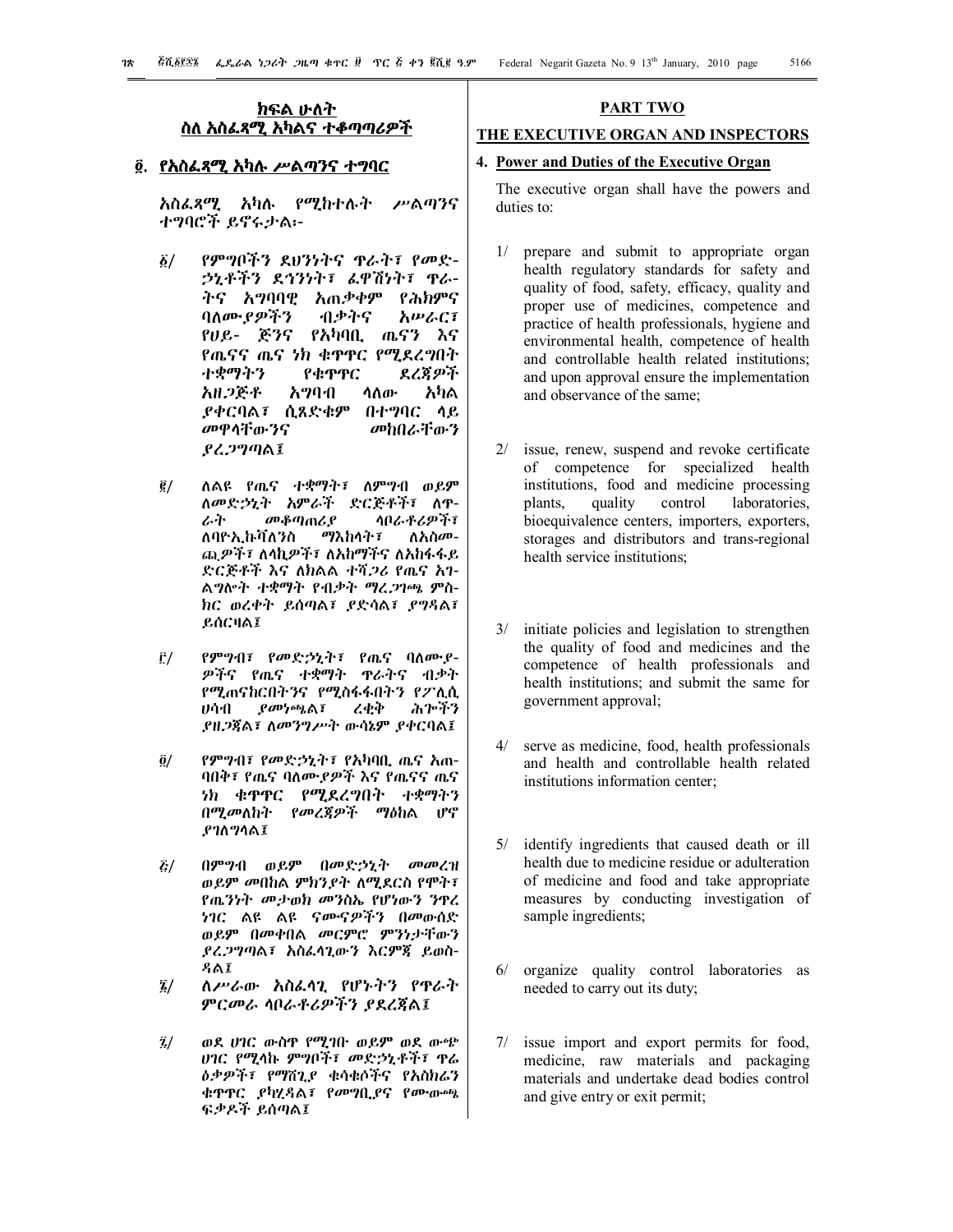- 8/ የሀገሪቱን የመድኃኒት መዘርዝር ያዘጋ-ጃል፣ በመዘርዝሩ የተካተቱትን መድኃ-ኒቶች፣ በደረጃ ይመድባል፣ መዘርዝሩን እንደአስፈላጊነቱ ይከልሳል፤
- 9/ የምዝገባ መስፈርቶችን መሠረት በማ-ድረግ መድኃኒቶችን ይገመግማል፣ ይመዘግባል፣ ምዝገባውን ያድሳል፣ ያግዳል፣ ይሰርዛል፤
- 0/ የምግቦችን ደህንነት፣ ጥራት እና የመድኃ-ኒቶችን ደህንነታቸው፣ ፈዋሽነታቸውና ጥራታቸውን ገበያ ላይ ከዋሉ በኋላ ለማረ-ጋገጥ የድህረ ገበያ ቅኝት በማካሄድ ተገቢ-ውን የቁጥጥር ሥራ ያካሂዳል አስፈላጊውን አርምጃም ይወስዳል፤
- 01/ የሕክምና ሙከራ ጥያቄዎችን እየመረ-መረ ይፈቅዳል፣ ሂደቱ በመልካም የሕክምና ስርዓት መሠረት መፈፀሙን ይከታተላል፣ ውጤቱንም ይገመግማል፣ ለሀገሪቱ በሚጠቅም ሁኔታ ጥቅም ላይ እንዲውሉ ይፈቅዳል፣ አስፈላጊ ሲሆንም የሕክምና ሙከራውን ያግዳል ወይም ያስቆማል፤
- 02/ የናርኮቲክ መድኃኒቶች፣ ሳይኮትሮፒክ ንጥረ ነገሮች እና ፕሪከርሰር ኬሚካሎች ማምረትን፣ ማስመጣትን፣ መላክን፣ ማከ-ፋፈልን፣ ለህሙማን ማዘዝን፣ ማደልን፣ አጠቃቀምን፣ መመዝገብንና ሪፖርት ማድ-ረግን ይቆጣጠራል፣ አለአግባብ መጠቀምን ይከላከላል፣ ለዓለም አቀፍ ናርኮቲክ ቁጥጥር ቦርድ ሪፖርት ያቀርባል፤
- 03/ ትምባሆ ማስመጣትን፣ ስርጭትን፣ ሽያጭን፣ አጠቃቀምን፣ አስተሻሸግና መለያ አሰጣጥን፣ ማስተዋወቅንና አወጋገድን ይቆጣጠራል፤
- 04/ ወደ አገር በሚገቡ አውሮፕላኖች ላይ ከጤና አጠባበቅና ተላላፊ በሽታዎች ቁጥጥር ጋር ተያያዥነት ያለው ኢንስፔክሽን ያካሂዳል፣ እንዲሁም ከአገር በሚወጡ አውሮፕላኖች ላይ ርጭት ያካሂዳል ሰርተፊኬትም ይሰጣል፤
- 05/ በመግቢያና መውጫ ኬላዎች ላይ ወደ አገር ውስጥ በሚገቡ ወይም በሚወጡ አለም አቀፍ መንገደኞች ላይ ተላላፊ በሽታዎችን በተመለከተ ቁጥጥር ያካሂዳል፣ እንደ አስፈላጊነቱም ወደ አገር ውስጥ አንዳይገቡ፣ ከአገር እንዳይወጡ ወይም እንዲገለሉ ያደርጋል፤ ከአንድ ክልል በላይ የሆነ የወረርሽኝ በሽታ ሲከሰት አስፈላጊ የመከላከልና የመቆጣጠር ሥራ መካሄዱን ያረጋግጣል፤
- 8/ prepare pharmacopoeia for the country, structure the medicines included in the pharmacopoeia into different categories, revise the pharmacopoeia whenever necessary;
- 9/ evaluate and register medicines on the basis of registration requirements, and renew, suspend and revoke such registrations;
- 10/ undertake and coordinate post marketing surveillance in order to ensure the safety and quality of food and safety, efficacy and quality of medicines that are put into use and take appropriate measures;
- 11/ authorize conducting clinical trial, monitor the process as to its conduct in accordance with good medical procedure, evaluate the results and authorize the use of the result in such a way that it benefits the public; suspend or stop the clinical trial where necessary;
- 12/ monitor and control manufacture, import, export, distribution, prescribing, dispensing, use, recording and reporting of narcotic drugs, psychotropic substance and precursor chemicals, prevent their abuse and report the same to the International Narcotic Control Board;
- 13/ regulate the content, manufacture, import, export, distribution, sales, use, packaging and labeling, advertisement and promotion, and disposal of tobacco products;
- 14/ undertake inspection on planes entering the country to ensure the protection of health and control of communicable diseases and undertake fumigation and give certificate for planes departing the country;
- 15/ undertake control of communicable diseases at entry and exit port on international travelers and, where necessary, prohibit them from entry or exit or subject them to be quarantined; ensure that necessary preventive and control measures are taken in the case of outbreak of trans-regional communicable diseases;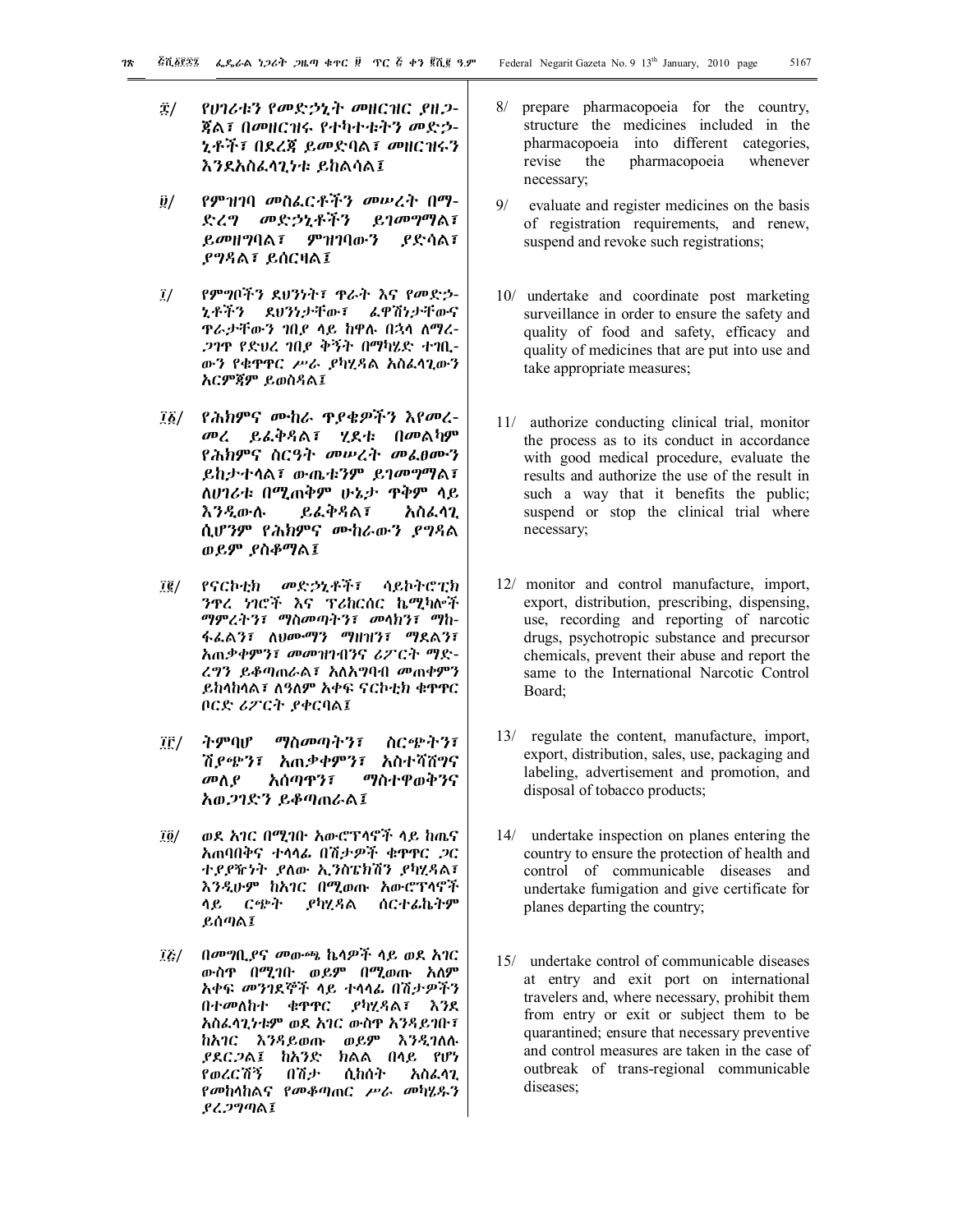- ፲፮/ በበቂ መጠን የማይገኙ የጤና ባለሙያዎች፣ ለአማራጭና ተደጋጋፊ ህክምና ባለሙያዎች እና በግልም ሆነ በቡድን ከውጭ የህክምና አገልግሎት ለመስጠት ለሚመጡ የጤና ባለሙያዎች የሙያ ፈቃድ ይሰጣል፣ ያድሳል፣ ያግዳል፣ ይሰርዛል፤
- 07/ የአገልግሎት ጊዜያቸው ያበቃ ምግቦች፣ መድኃኒቶችና ጥሬ ዕቃዎቻቸው በአግባቡ መወገዳቸውን ያረጋግጣል፤
- ፲፰/ ከተለያዩ ተቋማት የሚወጡ ክልል ተሻ-ጋሪ የደረቅና ፍሳሽ ቆሻሻ አያያዝና አወጋገድ በሕዝብ ጤና ላይ ጉዳት የማያስከትል መሆኑን ያረጋግጣል፣ ይቆጣጠራል፤
- 09/ ሕገወጥ ምግቦችን፣ መድኃኒቶችና የጤና አገልግሎቶችን ይቆጣጠራል፣ አስፈላጊ እርምጃዎችንም ይወስዳል፤
- !/ ከአንድ ክልል በላይ ለህብረተሰቡ ለመጠጥ የሚቀርብ ውኃ የጥራት ደረጃውን የጠበቀ መሆኑን ያረጋግጣል፤
- !1/ በፌዴራል መንግሥት ስር ያሉ ጤና ነክ ቁጥጥር የሚደረግበት ተቋማት ተገቢውን የሐይጅንና አካባቢ ጤና አገልግሎት መስፈርት ማሟላታቸውን ያረጋግጣል፤
- !2/ በፌዴራልና በክልል ያለው የቁጥጥር ሥራ ተመጋጋቢና ተደጋጋፊ እንዲሆን ለማድረግ ለክልል የምግብ፣ የመድኃ-ኒትና የጤና ክብካቤ አስተዳደርና ቁጥ-ጥር ስራ አስፈላጊውን ድጋፍ ይሰጣል፡፡

## **5. ስለተቆጣጣሪዎች**

- 1/ አስፈጻሚው አካል የዚህን አዋጅ ድንጋጌ-ዎችና በምግብ፣ በመድኃኒትና በጤና ክብካቤ አስተዳደርና ቁጥጥር ላይ የወጡ ሌሎች ህጎችንና መመሪያዎችን ለማስፈጸም ተቆጣጣሪዎችን ይመድባል፡፡
- $\tilde{g}/$  በዚህ አንቀጽ ንዑስ አንቀጽ / $\tilde{g}/$  መሠ-ረት የተመደበ ተቆጣጣሪ የሚከተሉት ሥልጣንና ተግባራት ይኖሩታል፡-
	- ሀ/ የምግብና የመድኃኒት አስመጪ፣ ላኪ፣ አምራች፣ አከፋፋይና አጓጓዥ ድርጅቶችንና የጤናና ጤና ነክ ቁጥጥር የሚደረግበት ተቋማትን በማናቸውም ክፍት በሆኑበት ሰዓት በመግባት የመቆጣጠር፤
- 16/ issue, renew, suspend and revoke license to unsufficiently available health professionals, complementary and alternative medicine practitioners and health professionals coming privately or in group from abroad to deliver health service;
- 17/ ensure proper disposal of expired medicine and foods and their raw materials;
- 18/ ensure that handling and disposal of transregional solid and liquid wastes from different institutions are not harmful to public health;
- 19/ control illegal food, medicine and health services and take appropriate measures;
- 20/ ensure that the quality of trans-regional water supply for the public is up to the standard;
- 21/ ensure the availability of necessary hygienic requirements in controllable health related institutions under the federal government;
- 22/ provide the necessary support to state regulatory bodies on food, medicine and healthcare with a view to harmonizing federal and regional regulatory system.

## **5. Inspectors**

- 1/ The executive organ shall appoint inspectors to implement the provisions of this Proclamation and other laws and directives related with food, medicine and healthcare administration and control.
- 2/ An inspector appointed in accordance with sub-article (1) of this Article shall have the powers and duties to:
	- a) enter and inspect, during working hours, the establishments of food and medicine importers, exporters, producers, distributors and transporters and health and controllable health related institutions;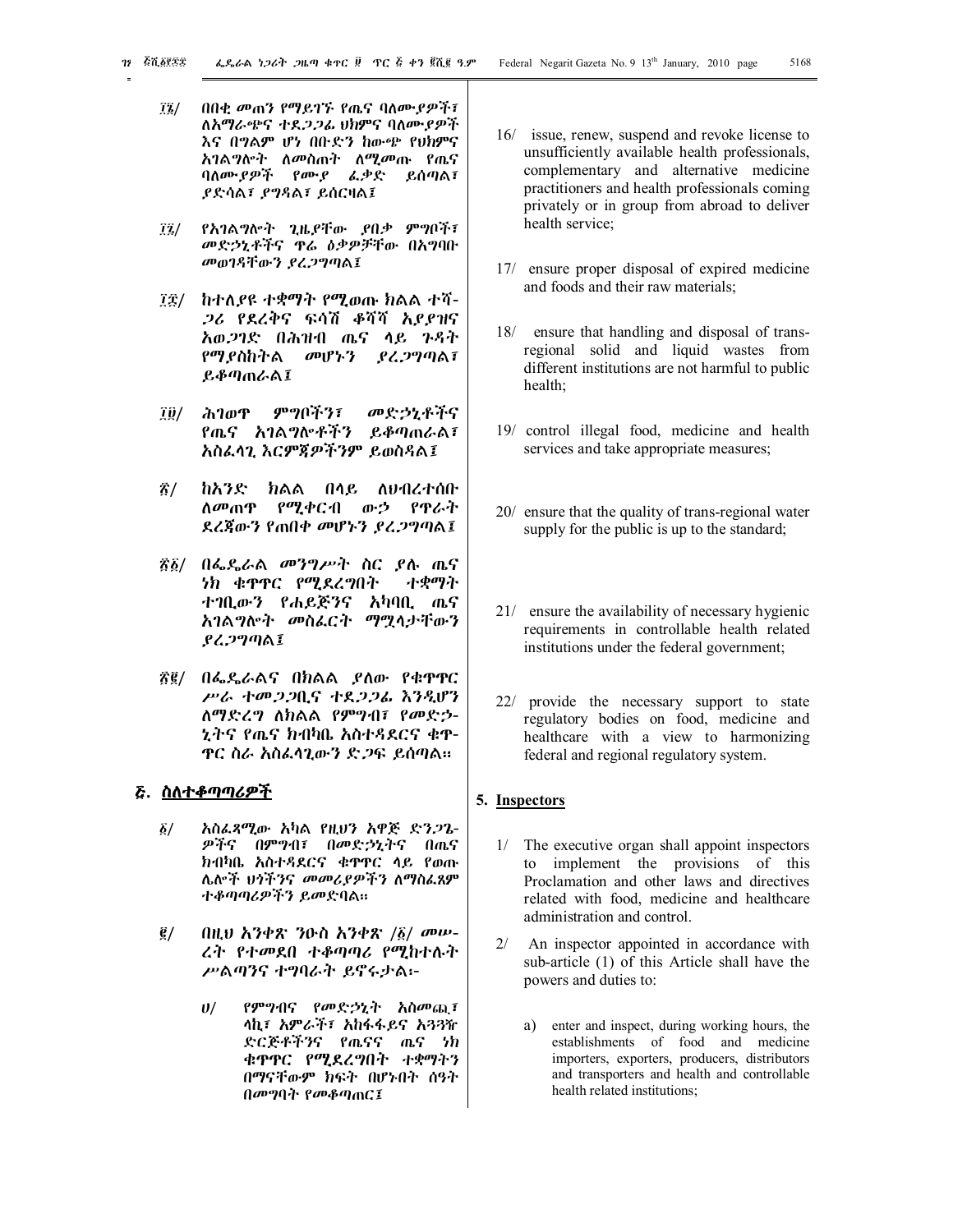- ለ/ በመግቢያና መውጫ ኬላዎች ምግቦ-ችን፣ መድኃኒቶችን፣ የመንገደኞች ክትባት ሰርተፊኬቶችን፣ አስክሬኖ-ችን፣ አውሮፕላኖችንና በሌሎች ጤና ነክ ጉዳዮች ላይ የቁጥጥር ሥራዎችን የማከናወን፤
- ሐ/ ጤናን አደጋ ላይ ሊጥል የሚችል ሁኔታ ተፈጥሯል የሚያሰኝ በቂ ምክንያት ሲኖረው ወደ ማንኛውም ግቢ ወይም ሕንፃ በመግባት ፍተሻ የማካሄድ፤
- መ/ ምርመራ ለማድረግ ወይም መረጃ ለማሰባሰብ አስፈላጊ ሆኖ ሲገኝ የም-ግቦችንና መድኃኒቶችን ናሙናዎችን የመውሰድ፣ ልኮችን የመውሰድ፣ ፎቶግራፎችን የማንሳትና መረጃዎ-ችን ፎቶኮፒ የማድረግ፤
- ሠ/ የተከለሱ፣ የተበላሹ፣ የተጭበረበሩ፣ የተበከሉ ወይም በማናቸውም ሌላ ምክንያት በተጠቃሚው ላይ ጉዳት ያደርሳሉ ተብለው በተጠረጠሩ ምግ-ቦችና መድኃኒቶች ላይ የላቦራቶሪ ምርመራ እንዲካሄድ የማድረግና ውጤቱ እስከሚታወቅ ድረስም በአገ-ልግሎት ላይ እንዳይውሉ ታሽገው እንዲቆዩ የማድረግ፤
- ረ/ ፍተሻ በሚካሄድበት ግቢ ወይም ሕንጻ ውስጥ የሚያገኝ ማንኛውም ዕቃ ወይም ማቴሪያል በጤና ላይ ጉዳት ሊያስከትል የሚችል ነው የሚያሰኝ በቂ ምክንያት ሲኖረው የፍተሻው ውጤት እስከሚታወቅ ዕቃው ወይም ማቴሪያሉ ተለይቶ እንዲቀመጥ የማዘዝ፤
- ሰ/ ምግቦችና መድኃኒቶች የአገልግሎት ዘመናቸው ሲያበቃ ወይም በዚህ አዋጅ መሠረት ጥቅም ላይ እንዳይ-ውሉ ሲወሰን በተገቢው መንገድ እንዲወገዱ መደረጋቸውን የመቆጣ-ጠር፡፡

# **ክፍል ሦስት የምግብ ደህንነትና ጥራት አስተዳደርና ቁጥጥር**

# **6. ስለምዝገባና ፈቃድ**

1/ ማንኛውም ምግብ አግባብ ባለው አካል ሳይፈቀድ መመረት፣ ወደ ሀገር ውስጥ መግባት፣ መላክ፣ መዘጋጀት፣ መከማ-ቸት፣ መከፋፈል፣ መጓጓዝ ወይም ለሽያጭ ወይም ለህብረተሰቡ ሊቀርብ አይችልም፡፡

- b) inspect foods, medicines, vaccination certificates, deed bodies, air crafts and other health related activities at ports of entry and exist;
- c) enter and inspect any premises or building which he has sufficient reason to believe that there exists a situation endangering public health;
- d) where it is necessary for conducting investigation or gathering evidence, take samples, measurements and photographs of foods and medicines and retain a photocopy of records;
- e) subject to quality control food and medicines that are adulterated, spoiled, counterfeit, contaminated or those suspected to be dangerous to the public and to order the quarantine of such items until the laboratory results are known;
- f) where he has sufficient reason to believe that any article or material found in any premise or building which is under investigation is likely to cause damage to health, order that it shall be kept separately until the investigation results are known;
- g) inspect the proper disposal of foods and medicines when they expire or when they are deemed to be unfit for use in accordance with this Proclamation.

#### **PART THREE**

# **FOOD SAFETY AND QUALITY ADMINISTRATION AND CONTROL**

# **6. Registration and License**

1/ Any food may not be manufactured, imported, exported, stored, distributed, transported or made available for sale or use to the public without permit of the appropriate organ.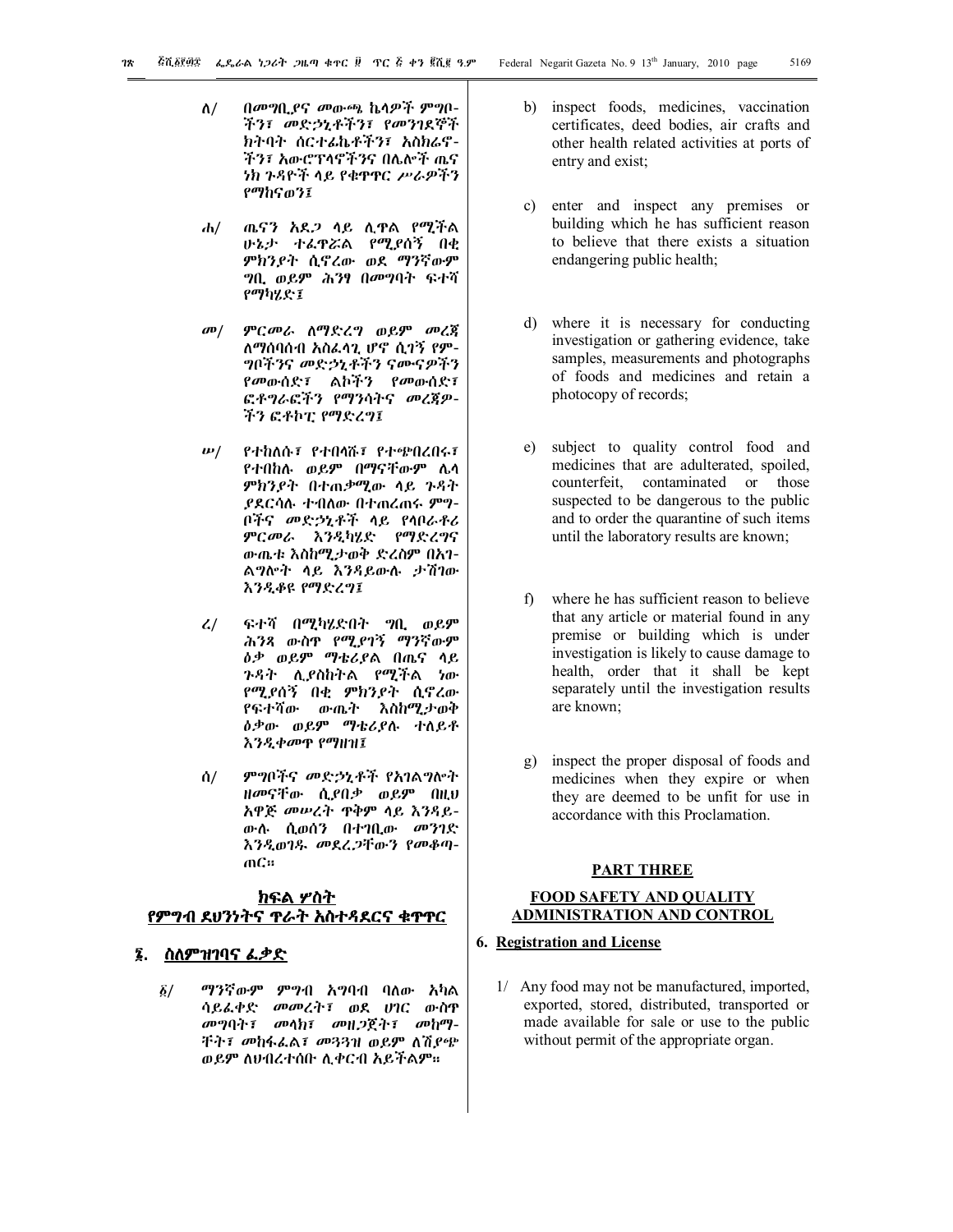2/ ማንኛውም የምግብ ማምረቻ ድርጅት ከአስፈጻሚ አካሉ ፈቃድ ሳያገኝና ሳያስመዘግብ በምግብ ማምረቻ ተቋሙ የምርት አይነትና ሂደት ላይ ለውጥ ማድረግ አይችልም፡፡

## **7. የምግብ ደህንነትና ጥራት አጠባበቅ**

- 1/ ማንኛውም ምግብ ወይም የምግቡ ጥሬ እቃ፣ ጭማሪ ወይም ማሸጊያ ዓለም አቀፍ እና አገር አቀፍ የጥራት ደረጃዎችን የሚያሟላ መሆኑ ካልተረጋገጠ በስተቀር ለአገልግሎት ሊውል አይችልም፡፡
- 2/ ማንኛውም ምግብ አግባብ ያለው አካል ያወጣውን ወይም የተቀበለውን መሥፈ-ርት ተከትሎ ጤናማ አጠባበቅ ሊደረ-ግለት ይገባል፡፡
- 3/ ማንኛውም ሰው የምግብ ጥራትን ለማረጋገጥ የሚያቋቁመው ላቦራቶሪ ከአስፈጻሚ አካሉ የብቃት ማረጋገጫ ምስክር ወረቀት ሳያገኝ አገልግሎት ሊሰጥ አይችልም፡፡
- 4/ ማንኛውም ሰው አግባብ ባለው አካል የተሰጠ የብቃት ማረጋገጫ የምስክር ወረቀት ሳይኖረው የምግብ አገልግሎት ተቋም ሊያካሂድ አይችልም፡፡
- $\xi/$  በዚህ አንቀጽ ንዑስ አንቀጽ /፬/ መሥ-ረት የተሰጠ የብቃት ማረጋገጫ ምስክር ወረቀት በየዓመቱ መታደስ አለበት፡፡
- 6/ ማንኛውም ምግብን በማምረት፣ በማዘጋጀት፣ በማከማቸት፣ ማከፋፈልና ማጓጓዝ ሥራ ላይ የተሰማራ ተቋም በተላላፊ በሽታ የተያዙ ከምርቱ ጋር ግንኙነት ያላቸው ሠራተኞች ቀጠሮ ማሰራት የተከለከለ ነው፡፡

#### **8. ስለምግብ ማሸጊያዎችና ገላጭ ጽሑፍ**

- 1/ ማንኛውም የታሸገ ምግብ አምራች፣ አስ-መጪ፣ አከፋፋይ ወይም ቸርቻሪ ምግቡ በአግባቡ ካልታሸገና ገላጭ ጽሑፍ ካልተደ-ረገበት በስተቀር ለገበያ ሊያቀርበው ወይም በማናቸውም አኳኋን ሊያሰራጨው አይችልም፡፡
- 2/ የማንኛውም የታሸገ ምግብ ገላጭ ጽሑፍ በአማርኛ ወይም በእንግሊዝኛ ቋንቋ የተጻፈ ሊሆን ይገባል፡፡

2/ Any food production institution shall not change the type and production process of the food without obtaining a permit from. And having it registered with, the executive organ.

## **7. Food Safety and Quality Control**

- 1/ No food or its raw material, additive or packaging material shall be put into use unless it complies with the international and national safety and quality standards.
- 2/ Any food shall be preserved in accordance with the standards set or adopted by the appropriate organ.
- 3/ Any person may not operate a laboratory established for food quality control unless it is receives certificate of competence from the executive organ.
- 4/ Any person may not operate a food catering service without obtaining a certificate of competence from the appropriate organ.
- 5/ A certificate of competence issued in accordance with sub-article (4) of this Article shall be renewed every year.
- 6/ It is prohibited for any institution that engages in food production, processing, storing, distribution and transportation to hire an employee having contact with the product and who is infected with communicable disease.

# **8. Packaging and Labeling**

- 1/ Any producer, importer, distributor or retailer of packed food shall not supply it to the market or distribute it otherwise unless it is duly packed and labeled.
- 2/ The label of any packed food shall be written either in Amharic or English language.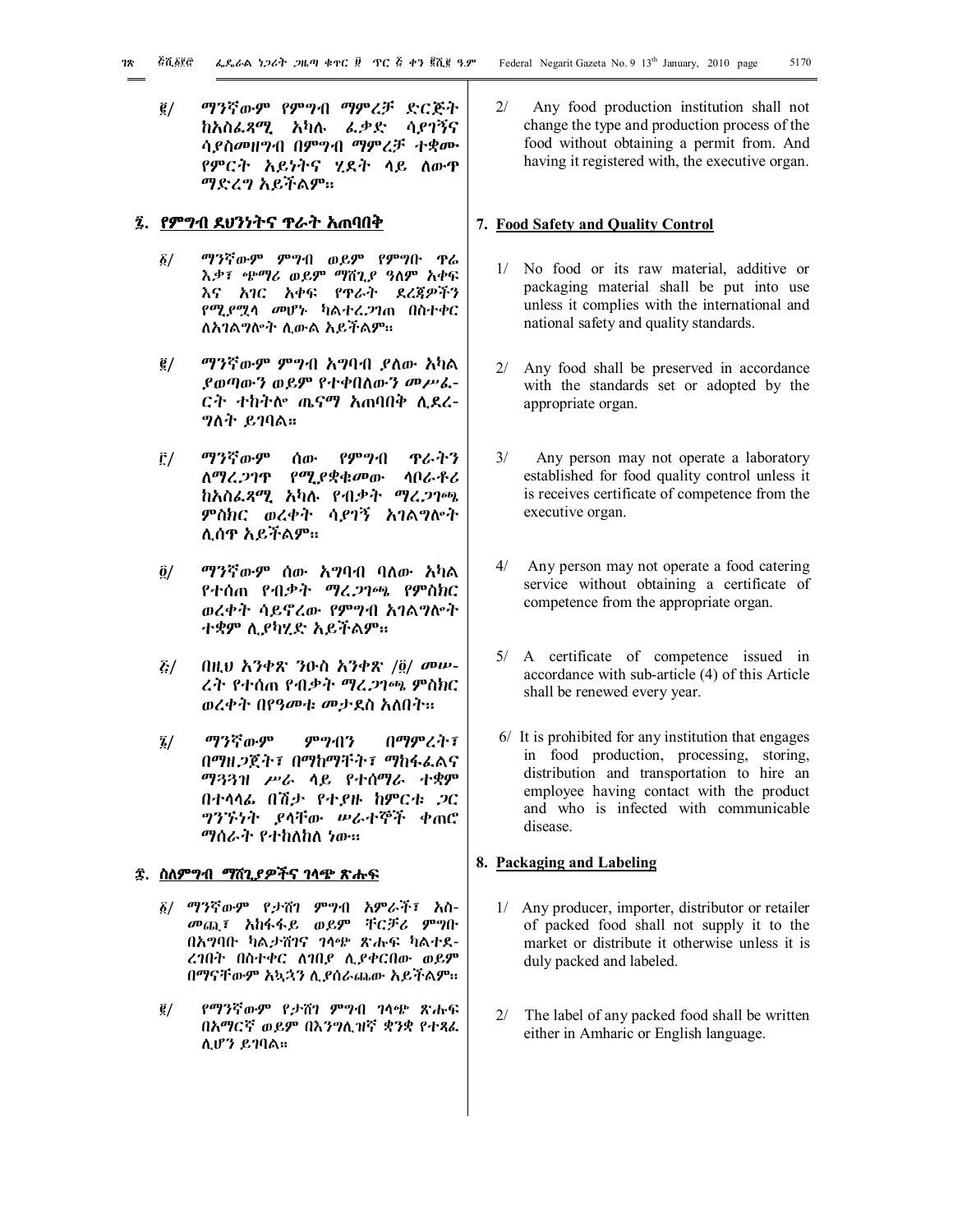# **9. ንጥረ ምግብ**

- 1/ ማንኛውም ሰው አግባብ ባለው አካል የወጣውን ደረጃ ካላሟላ በስተቀር በንጥረ ምግብ ምርት ስራ ላይ መሰማራት አይችልም፡፡
- 2/ ማንኛውም ሰው በአስፈጻሚ አካሉ ካልተፈቀደ በስተቀር የሚያመርታቸው የምግብ ምርቶች በንጥረ ምግብ የዳበሩ እንደሆኑ አድርጎ መግለጽ አይችልም፡፡
- 3/ ማንኛውንም በንጥረ ምግብ የዳበሩ የምግብ ምርት ማሸጊያ ላይ የንጥረ ምግቡ ዓይነትና ይዘት፣ የአጠቃቀም መመሪያና የአገልግሎት ጊዜ ማብቅያ በቀላሉ በማይለቅና በግለጽ መገለጽ ይኖርበታል፡፡
- 4/ ማንኛውም ሰው በሚያመርተው ወይም በሚያከፋፍለው የምግብ ጨው ውስጥ ደረጃውን የጠበቀ አዮዲን ያለበት መሆኑን ማረጋገጥ አለበት፡፡

# **0. ምግብን ወደ ሀገር ስለማስገባትና ወደ ውጭ ስለመላክ**

- 1/ ማንኛውም ወደ ሀገር ውስጥ የሚገባ የምግብ ምርት በሚመለከተው የሳኪው ሀገር<br>የመንግሥት አካል የተረ*ጋ*ገጠ የዋራትና *የመንግሥት አካ*ል *የተረጋገ*ጠ የጤናማነት ሰርተፊኬት አብሮት ማምጣት ይኖርበታል፡፡
- 2/ ወደ ውጭ ሀገር ለመላክ የጤናማነት ሰርተፊኬት ለሚያስፈልጋቸው ምግቦች አስፈጻሚ አካሉ የጤናማነት ማረጋገጫ ሰርተፊኬት ይሰጣል፡፡

## **01. ምግብን ማጭረር**

ምግብን በጨረራ የማከም ተግባር ሊካሄድ የሚችለው ይኸው ተግባር የሚጠይቀውን<br>የደህንነትና የጤና አጠባበቅ ሥርዓት የጤና አጠባበቅ በአስተማማኝ ሁኔታ ማሟላቱ በአስፈጻሚ አካሉ ሲረጋገጥ ነው፡፡

# **02. ስለመጠጥ ውኃ ጥራት አጠባበቅ**

- $\tilde{\mathfrak{g}}/$  አግባብ ባለው አካል ጥራቱ ካልተረ*ጋ*ገጠ በስተቀር የምንጭ፣ የጉድጓድ ወይንም የቧንቧ ውኃ አገልግሎት ለህብረተሰቡ መስጠት የተከለከለ ነው፡፡
- 2/ ማንኛውም ሰው ከአስፈጻሚ አካሉ ፈቃድ ሳያገኝ የማዕድን ውኃም ሆነ የታሸገ ውኃ ወደ ሀገር ውስጥ በማስገባት ወይም በአገር ውስጥ በማምረት ለሕብረተሰቡ ማቅረብ የተከለከለ ነው፡፡

# **9. Nutrition**

- 1/ No person may involve in the production of nutrition unless it fulfills the standards set by the appropriate organ.
	- 2/ No person may disclose the nutritious content in the food it produces without obtaining approval from the executive organ.
	- 3/ The type and content of nutrition, usage guide and shelf-life of nutritionally produced food shall be stated in an unfading and clearly mark on its package.
	- 4/ Any person who produces or distributes salt for human consumption shall ensure that it meets the standard requirement of iodine content.

# **10. Food Import and Export**

- 1/ Any imported food shall be accompanied by a certificate of quality and safety authenticated by the concerned government organ of the exporting country.
- 2/ The executive organ may issue safety certificate for export food that needs the same.

## **11. Food Irradiation**

Radiation treatment of food shall be carried out upon ascertaining by the executive organ that it is designed to meet the requirements of safety and good hygienic practice of food processing.

## **12. Water Quality Control**

- 1/ It is prohibited to supply water for public consumption from springs, wells or through pipes unless its quality is verified by the appropriate organ.
- 2/ It is prohibited to import or produce and distribute bottled mineral or plain water for public consumption unless its quality is verified by the executive organ.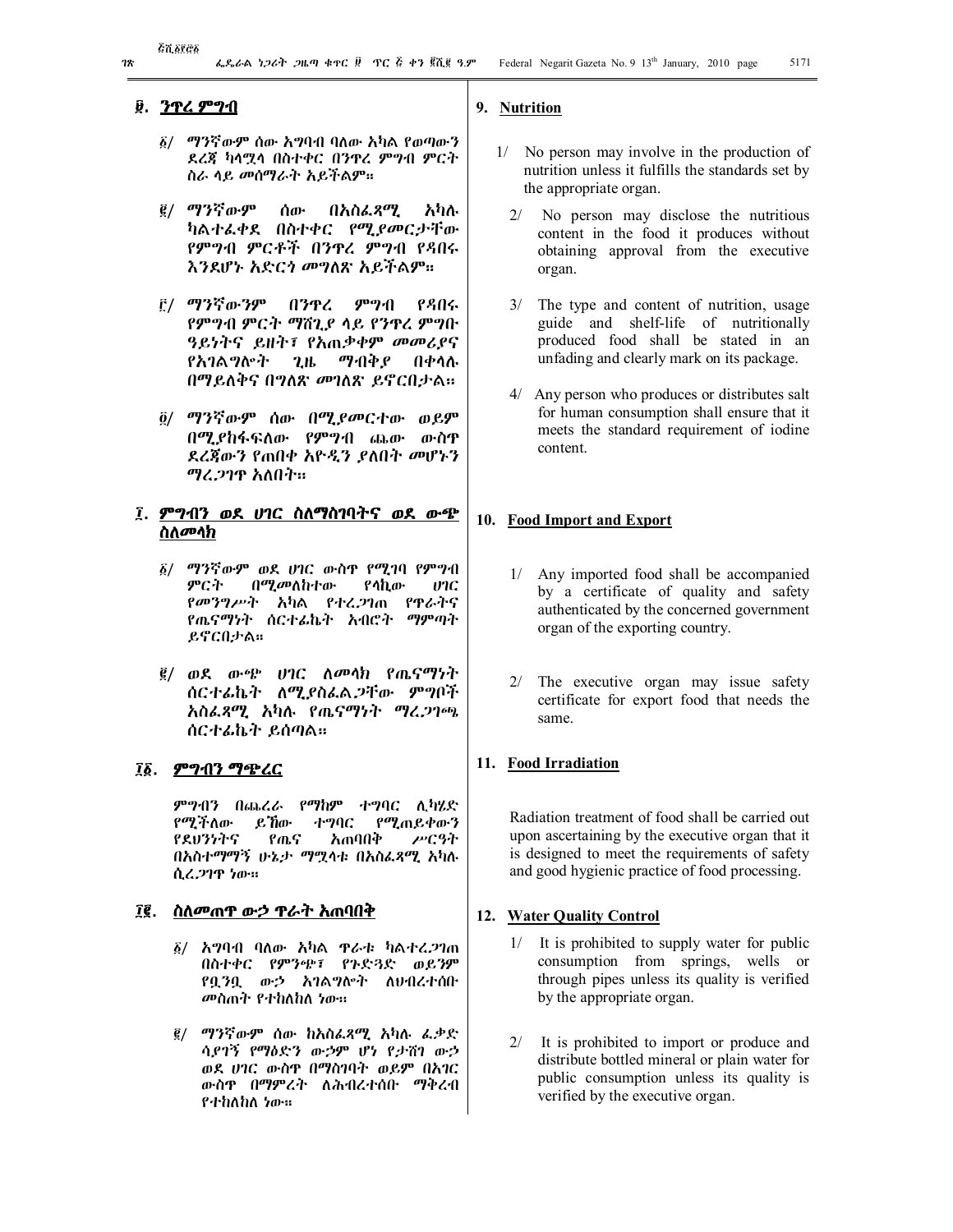## **ክፍል አራት**

# **ስለመድኃኒቶች አስተዳደርና ቁጥጥር**

# **03. ስለመድኃኒት ምዝገባ**

- 1/ ማንኛውም መድኃኒት ደህንነቱ፣ ፈዋ-ሽነቱና ጥራቱ ተገምግሞ በአስፈጻሚ አካሉ ሳይመዘገብ በአገር ውስጥ ተመር-ቶም ሆነ ከውጭ ወደ አገር ውስጥ ገብቶ በጥቅም ላይ ሊውል አይችልም፡፡
- $\bar{g}$ / የዚህ አንቀጽ ንዑስ አንቀጽ / $\bar{g}$ / ቢኖርም አስፈጻሚ አካሉ በአስገዳጅ ሁኔታዎች ምክንያት ያልተመዘገቡ መድኃኒቶች ወደ ሀገር ውስጥ እንዲገቡና በአገልግሎት ላይ እንዲውሉ ሊፈቅድ ይችላል፡፡
- 3/ የመድኃኒት ምዝገባ የምስክር ወረቀት መድኃኒቱ የምዝገባ መስፈርቶችን አሟልቶ አስከቀጠለ ድረስ በየአራት ዓመቱ ይታደሳል፡፡
- 4/ በዚህ አንቀጽ ንዑስ አንቀጽ /2/ የተመለከቱት አስገዳጅ ይህንን አዋጅ ለማስፈጸም በሚወጣ ደንብ የሚወሰን ይሆናል፡፡

# **04. የመድኃኒት ጥራት ደረጃና አግባባዊ አጠቃቀም**

- 1/ ማንኛውም መድኃኒት ወይም የመድኃኒቱ ዋሬ ዕቃ ወይም *ግ*ሸጊያ አግባብ ያለው<br>አካል ባወጣው ወይም በተቀበለው አካል ባወጣው ወይም በተቀበለው ፋርማኮፒያ የተካተቱ ወይም በእንዲህ ዓይነቱ ፋርማኮፒያ ውስጥ ያልተካተተ ሲሆን በአምራች ፋብሪካዎች የወጡና ዓለም አቀፍ ወይም አግባብ ባለው አካል ዕውቅና ያገኙ የጥራት ደረጃ መስፈርቶችን ማሟላት አለበት፡፡
- 2/ ማንኛውም መድኃኒት ጥቅም ላይ እንዲውል ሲፈቀድ የነበረውን የደኅንነት፣ የፈዋሽነት ወይም የጥራት ባህሪ አለመኖሩ ሲረጋገጥ ወይም የሚያስከትለው ጉዳት ከሚሰጠው ጥቅም አመዝኖ ሲገኝ መድኃኒቱ በጥቅም ላይ እንዳይውል ታግዶ ምዝገባው እንዲሰረዝ ይደረጋል፡፡

#### **PART FOUR**

#### **ADMINISTRATION AND CONTROL OF MEDICINE**

#### **13. Registration of Medicines**

- 1/ No medicine shall be produced locally or imported and put in use unless it is duly registered by the executive organ after being tested for its safety, efficacy and quality.
- 2/ Notwithstanding the provisions of subarticle (1) of this Article, the executive organ may, in unforeseen circumstances, give permits for the importation and use of medicines not registered.
- 3/ The certificate of registration of a medicine shall be renewed every four years where the medicine continues to meet the requirements of registration.
- 4/ Unforeseen circumstances mentioned under sub-article (2) of this Article shall be determined by Regulations to be issued pursuant to this proclamation.

# **14. Quality Standards and Appropriate Use of Medicine**

- 1/ Any medicine or raw material or packaging material of a medicine shall meet quality standards and requirements prescribed in the pharmacopoeia issued or adopted by the appropriate organ or, where it is not included in such pharmacopoeia, those standards and requirements prescribed by manufacturing companies and accorded with international or the appropriate organ's acceptance.
- 2/ Where any medicine lacks the expected use of safety, efficacy and quality for which its permit is granted , or its risk outweighs its benefit, its use shall be banned and its registration shall be revoked.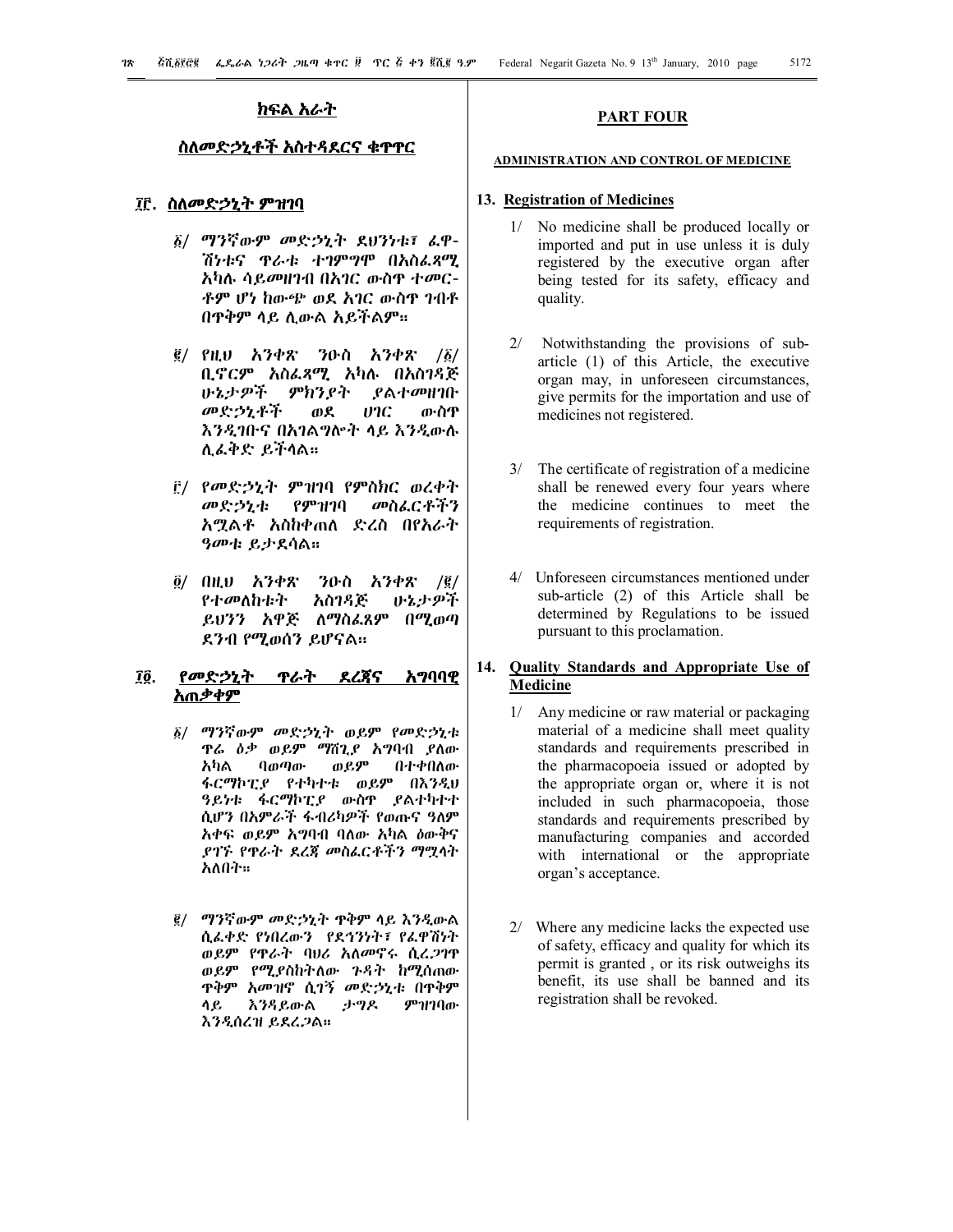3/ ማንኛውም መድኃኒት ጥቅም ላይ የሚውለው አስፈፃሚው አካል አግባባዊ የመድኃኒት አጠቃቀምን ለማረጋገጥ በሚያወጣው ደረጃዎችና የአሰራር መመሪያዎች መሠረት መሆን አለበት፡፡

# **05. ስለሕክምና ሙከራ**

- 1/ በዚህ አንቀጽ ንዑስ አንቀጽ /2/ እንደተጠበቀ ሆኖ፣ የሕክምና ሙከራ በሰው ላይ ለማድረግ የሚቻለው በአስፈጻሚ አካሉ ሲፈቀድ ብቻ ነው፡፡
- 2/ በሰው ላይ የሚደረግ የሕክምና ሙከራ የሚከናወነው ሰውየው በራሱ ላይ ሙከራው እንዲካሄድበት በጽሁፍ ከተስማማ ነው፡፡
- $\bar{r}$ / የዚህ አንቀጽ ንዑስ አንቀጽ /፩/ እና /፪/ ድንጋጌዎች ቢኖሩም በአጥቢና ነፍሰጡር እናቶች፣ ዕድሜያቸው ከ፲፰ ዓመት በታች በሆኑ ሰዎች ፣ በህግ ታራሚዎች፣ በአዕምሮ ሕመምተኞች ላይ የሕክምና ሙከራ ማድረግ የተከለከለ ነው፡፡
- 4/ በዚህ አንቀጽ ንዑስ አንቀፅ /3/ የተደነገገው እንደተጠበቀ ሆኖ በአስፈላጊ ሁኔታዎች ምክንያት በአጥቢና ነፍሰጡር እናቶች፣ እድሜያቸው ከ፲፰ ዓመት በታች በሆኑ ሰዎች፣ በሕግ ታራሚዎች፣ በአዕምሮ ሕመምተኞች እና በሙከራ አድራጊው ባለሙያ ወይም ድርጅት ሥር ባሉ ሰዎች ላይ የሕክምና ሙከራ ማድረግ የሚቻለው ይህን አዋጅ ለማስፈፀም በሚወጣ ደንብ መሠረት ከአስፈፃሚ አካል ልዩ ፈቃድ ሲገኝ ብቻ ነው፡፡
- 5/ የሕክምና ሙከራ እንዲያካሂድ ፈቃድ የተሰጠው ሰው የደረሰበትን ውጤት ለአስፈጻሚ አካሉ የማስታወቅ ግዴታ አለበት፡፡
- 6/ የሕክምና ሙከራ አድራጊው ባከናወነው የሕክምና ሙከራ ጉዳት ለደረሰበት ሰው በደረሰበት የጉዳት መጠን ልክ ተገቢውን ካሳ መክፈል አለበት፡፡

# **06. ስለመድኃኒት ማሸጊያዎችና ገላጭ ጽሑፍ**

1/ ማንኛውም የመድኃኒት አምራች፣ አስ-መጪ፣ አከፋፋይ ወይም ቸርቻሪ ወይም የጤና ተቋም መድኃኒቱ በአግባቡ ካልታ-ሸገና ገላጭ ጽሑፍ ካልደተረገበት በስተቀር ለገበያ ሊያቀርበው ወይም በማናቸውም አኳኋን ሊያሰራጨው አይችልም፡፡

3/ Any medicine shall be available for use in accordance with the standard and working directives to be issued by the executive organ to ensure the appropriate use of medicine.

# **15. Clinical Trial**

- 1/ A clinical trial shall, without prejudice to the provisions of sub-article (2) of this Article, be conducted on a human beings only when it is authorized by the executive organ.
- 2/ The clinical trial on a human being shall be conducted where the person gives consent in writing.
- 3/ Notwithstanding the provisions of subarticle (1) and (2) of this Article, a clinical trial may not be conducted on nursing and pregnant women, persons under the age of 18, prisoners and insane persons.
- 4/ Without prejudice to the provisions of subarticle (3) of this Article, a clinical trial may not be conducted on nursing and pregnant women, persons under the age of 18 , prisoners, insane persons and persons dependant on the professional or the institution conducting the clinical trial except where there is a necessary ground and a special permission from the executive organ in accordance with the regulation to be issued pursuant to this Proclamation.
- 5/ It shall be the duty of the person who is authorized to conduct the clinical trial to report to the executive organ the result of the clinical trial.
- 6/ A person who conducts the clinical trial shall pay compensation for the person subjected to the trial the actual damage the trial has caused to him.

#### **16. Packaging and Labeling**

1/ Any producer, importer, distributor, retailer or health institution of medicine shall not supply it to the market or distribute it otherwise unless it is duly packed and labeled.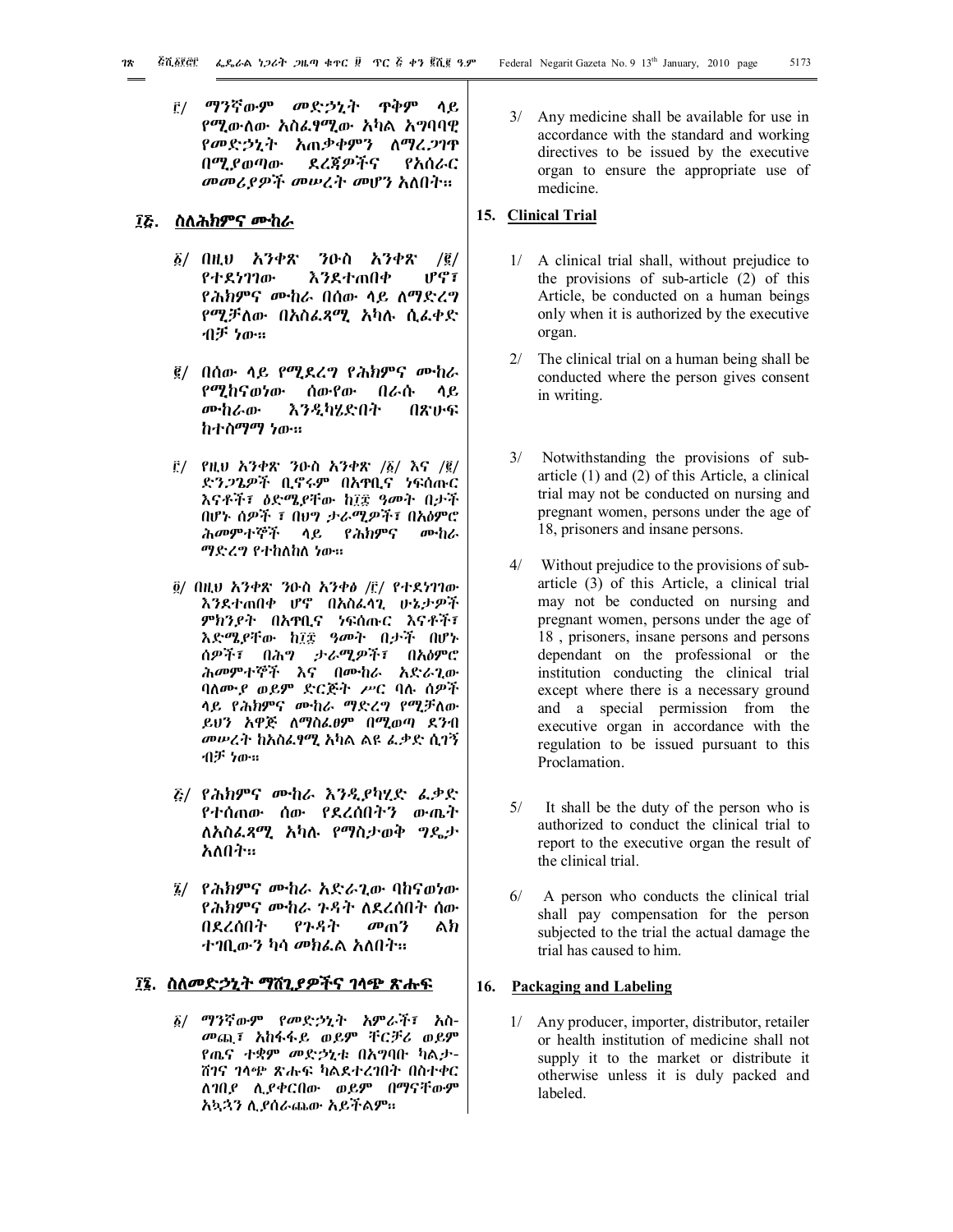$\ddot{\phantom{1}}$ 

2/ የማንኛውም መድኃኒት ገላጭ ጽሑፍ በአማርኛ ወይም በእንግሊዝኛ ቋንቋ የተጻፈ ሊሆን ይገባል፡፡

## **07. መርዞች፣ ጨረራ አፍላቂ መድሃኒቶች እና ፀረ-ተባዮች**

- 1/ ማንኛውም ሰው አግባብ ካለው አካል የብቃት ማረጋገጫ የምስክር ወረቀት ሳያገኝ መርዞችን ወይም ጨረራ አፍላቂ መድሃኒቶችን ማምረት፣ ማስመጣት፣ መላክ፣ ማከፋፈል ወይም መሸጥ አይችልም፡፡
- $\frac{1}{2}$  በዚህ አንቀጽ ንዑስ አንቀጽ / $\frac{1}{2}$ / መሠረት የብቃት ማረጋገጫ የምስክር ወረቀት የተሰጠው ማንኛውም ሰው ያመረታቸውን፣ ያከፋፈላቸውን ወይም የሸጣቸውን መርዞች ወይም ጨረራ አፍላቂ መድሃኒቶች በተመለከተ ሪከርድ መያዝና አግባብ ላለው አካል ሪፖርት ማድረግ አለበት፡፡
- 3/ ፀረ-ተባዮች፣ መርዞችና ጨረራ አፍላቂ መድሃኒቶች የሚታሸጉት፣ የሚጓጓዙት፣<br>የሚከማቹትና የሚሰራጩት በሰዎች፣ የሚከማቹትና የሚሰራጨት በእንሰሳትና በአካባቢ ላይ ሊያደርሱ የሚችሉትን አደጋ መቀነስ በሚያስችል ሁኔታ መሆን አለበት፡፡
- 4/ አስፈጻሚው አካል ፀረ-ተባዮችን ማምረት፣ ማጓጓዝ፣ ማከማቸት፣ አጠቃቀምና አወጋ-ገድ አስመልክቶ በህብረተሰቡ ጤና ላይ ጉዳት በማያስከትል ሁኔታ መከናወናቸውን ለማረጋገጥ አግባብ ካለው አካል ጋር በጋራ ይሰራል፡፡

## **ክፍል አምስት**

# **ስለናርኮቲክ መድኃኒቶች፣ ሣይኮትሮፒክ ንጥረ ነገሮችና ፕሪከርሰር ኬሚካሎች**

# **08. ልዩ ፈቃድ ስለማስፈለጉ**

- 1/ ማንኛውም ሰው ናርኮቲክ መድኃኒቶች፣ ሳይኮትሮፒክ ንጥረ ነገሮች ወይም ፕሪከ-ርሰር ኬሚካሎችን ለማስመጣት፣ ለመላክ፣ ለማምረት፣ ለማከፋፈል፣ ለማከማቸት ወይም ለመያዝ ከአስፈጻሚ አካሉ ልዩ ፈቃድ ማውጣት አለበት፡፡
- $\frac{1}{2}$  በዚህ አንቀጽ ንዑስ አንቀጽ / $\frac{1}{2}$ / መሠረት ልዩ ፈቃድ የሚሰጠው መድኃኒት ማስመጣ-ትን፣ መላክን፣ ማምረትን፣ ማከፋፈልን ወይም ማከማቸትን ወይም የጤና አገል-ግሎት መስጠትን በሚመለከት የብቃት ማረጋገጫ የምስክር ወረቀት ላለው ሰው ብቻ ይሆናል፡፡

2/ The label of any medicine shall be written either in the Amharic or English language.

## **17. Poisons, Radio active Pharmaceuticals and Pesticides**

- 1/ No person may, without obtaining a certificate of competence from the appropriate organ, produces, imports, exports, distributes or sales poisons or radio active pharmaceuticals.
- 2/ Any person issued with a certificate of competence pursuant to sub-article (1) of this Article shall keep records and submit reports to the appropriate organ on manufactured, imported, distributed or sold poisons or radio active pharmaceuticals.
- 3/ Packaging, transportation, storage and distribution of pesticides, poisons and radio active pharmaceuticals shall be in such a manner that minimizes danger to the life of human being, animals and the environment.
- 4/ The executive organ shall jointly work with the appropriate organ to ensure that the production, transportation, storage, usage and disposal of pesticides do not cause any health hazard.

## **PART FIVE**

#### **NARCOTIC DRUGS, PSYCHOTROPIC SUBS-TANCES AND PRECURSOR CHEMICALS**

#### **18. Requirement of Special Permit**

- 1/ Any person shall, to import, export, manufacture, distribute, store or possess narcotic drugs, psychotropic substances or precursor chemicals, be required to have a special permit issued by the executive organ.
- 2/ A special permit shall be issued pursuant to subarticle (1) of this Article only to a person who has obtained a certificate of competence with respect to the import, export, manufacturing, distribution or storage of medicine or the provision of health service.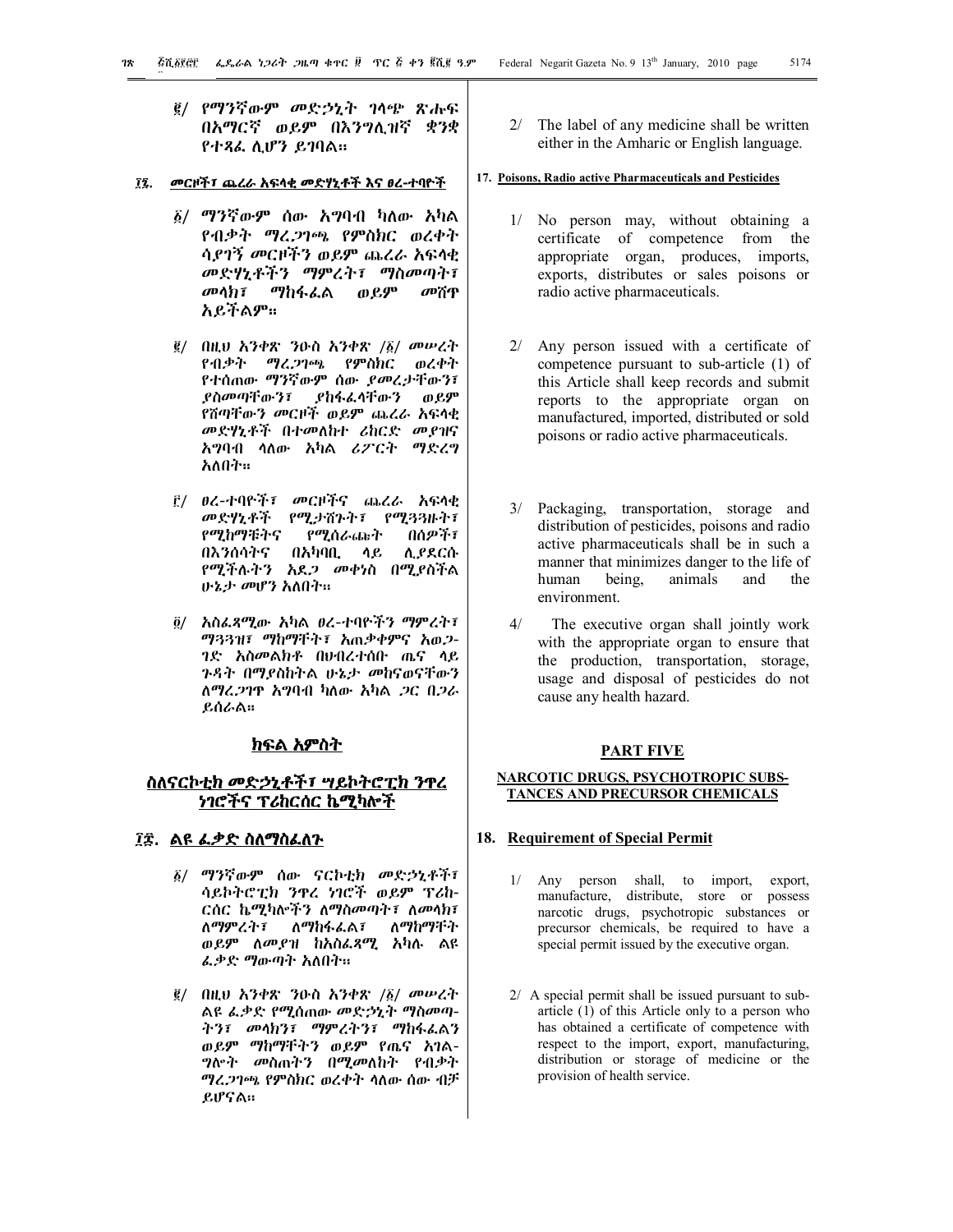- $\bar{E}$ / በዚህ አንቀጽ ንዑስ አንቀጽ /፩/ እና /፪/ ድንጋጌዎች መሠረት የናርኮቲክ መድኃ-ኒቶች፣ የሳይኮትሮፒክ ንጥረ ነገሮችን ወይም ፕሪከርሰር ኬሚካሎችን ለማስመጣት ወይም ለመላክ የሚሰጥ ልዩ ፈቃድ የሚያገለግለው ከተሰጠበት ቀን ጀምሮ በ፤ ቀናት ውስጥ አንድ ጊዜ ለማስመጣት ወይም ለመላክ ብቻ ይሆናል፡፡
- 4/ ናርኮቲክ መድኃኒቶችን፣ ሳይኮትሮፒክ ንጥረ ነገሮችን ወይም ፕሪከርሰር ኬሚካሎችን፡-
	- ሀ/ በፖስታ ቤት ወይም በመርከብ ማስመጣት ወይም መላክ፣ ወይም
	- ለ/ ከሌሎች መድኃኒቶች ወይም ዕቃዎች ጋር አሽጐ ማስመጣት ወይም መላክ፣ አይፈቀድም፡፡

## **09. ስለ መድኃኒት አስተዛዘዝ ሥርዓት**

- 1/ የናርኮቲክ መድኃኒቶችንና የሳይኮት-ሮፒክ ንጥረ ነገሮችን ማዘዝ የሚችለው ልዩ ፈቃድ የተሰጠው የሕክምና ባለሙያ እንዲሰራ በተፈቀደለት ጤና ተቋም ብቻ ይሆናል፡፡
- 2/ ማንኛውም የሕክምና ባለሙያ የናርኮ-ቲክ መድኃኒቶችንና ሳይኮትሮፒክ ንጥረ ነገሮችን ለራሱ ማዘዝ አይችልም፡፡
- 3/ ናርኮቲክ መድኃኒት ወይም ሳይኮትሮ-ፒክ ንጥረ ነገር የሚታዘዘው በልዩ የመ-ድኃኒት ማዘዣ ወረቀት ብቻ ይሆናል፡፡

# **!. ስለአያያዝና ሪፖርት አቀራረብ**

- 1/ የናርኮቲክ መድኃኒቶችና ሳይኮትሮፒክ ንጥረ ነገሮች የእነዚሁ ኢንቮይሶች፣ መዝገቦችና የማዘዣ ወረቀቶች ቁልፍ ባለው የብረት ሳጥን ውስጥ ወይም በተለየ ክፍል ውስዋ *መቀመ*ዋና<br>ቁልፉም በተራቀደለት የመድ*ኃኒ*ት በተፈቀደለት የመድኃኒት ባለሙያ እጅ መያዝ አለበት፡፡
- 2/ ማንኛውም ልዩ ፈቃድ የተሰጠው ሰው ስለናርኮቲክ መድኃኒቶች፣ ሳይኮትሮ-ፒክ ንጥረ ነገሮች ወይም ፕሪከርሰር ኬሚካሎች አስፈጻሚ አካሉ ባወጣው መመሪያ መሠረት ሪኮርድ መያዝና ሪፖርት ማቅረብ አለበት፡፡
- 3/ A special permit issued pursuant to sub-article (1) and (2) of this of this Article for the import or export of narcotic drugs, psychotropic substances or precursor chemicals shall apply for a specific consignment and shall be valid for 90 days from the date of its issuance.
- 4/ It shall be prohibited to import or export narcotic drugs, psychotropic substances or precursor chemicals:
	- a) through post office or by ship; or
	- b) as packed with other medicines or goods.

#### **19. Prescriptions Procedure**

- 1/ Only a medical practitioner who has a special permit and in the health institution where he is authorized to work shall prescribe narcotic drugs and psychotropic substances.
- 2/ No medical practitioner may prescribe narcotic drugs and psychotropic substances for himself.
- 3/ The prescription of a narcotic drug or psychotropic substance shall be in a special prescription paper.

#### **20. Storage and Reporting**

- 1/ Narcotic drugs and psychotropic substances and invoices, registers, and prescriptions shall be stored in a lockable metal cupboard or in a special room the key of which shall at all times remain in the hands of the authorized medical practitioner.
- 2/ Any person issued with a special permit shall keep records and submit reports regarding narcotic drugs, psychotropic substances or precursor chemicals in accordance with directives issued by the executive organ.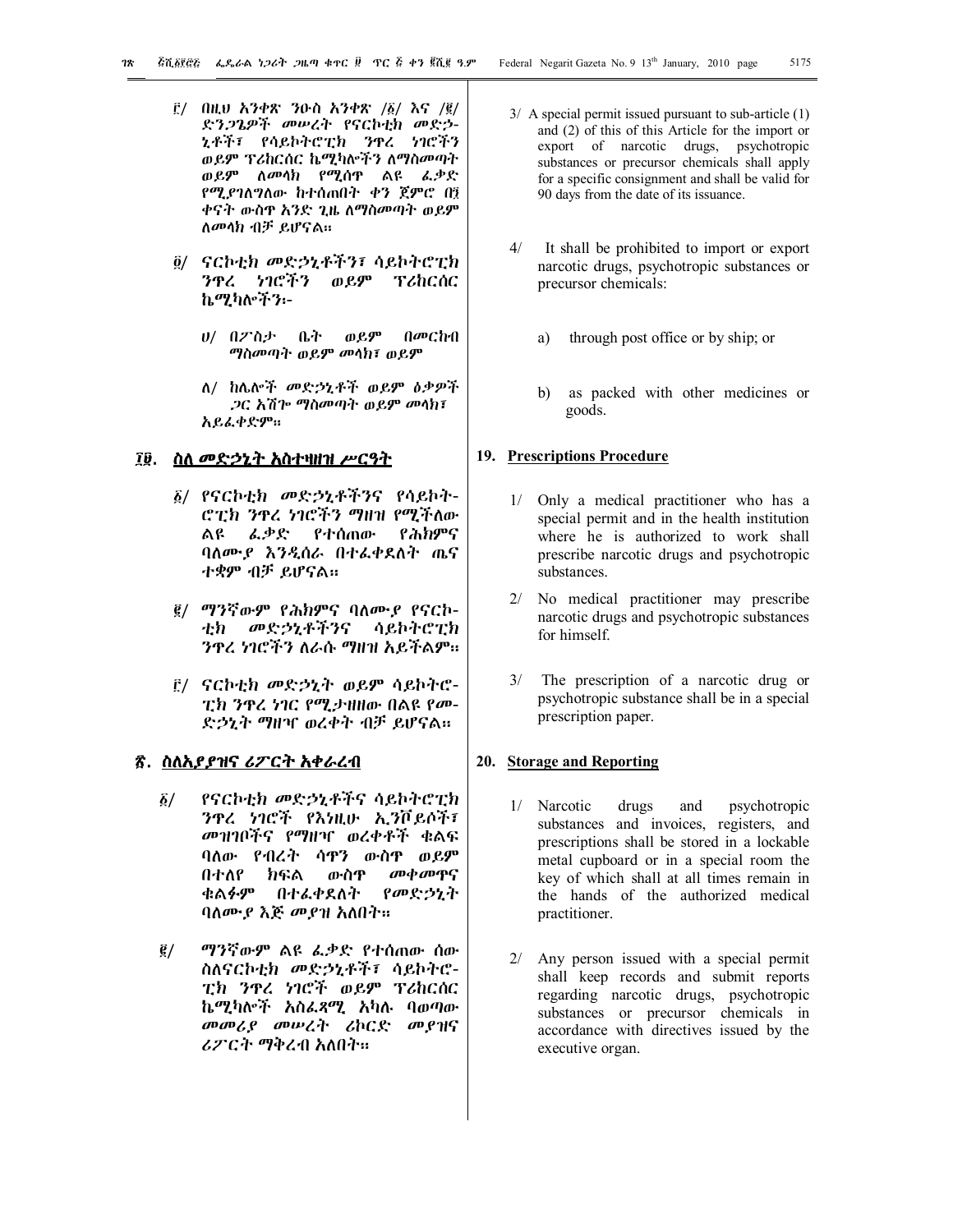## **!1. ስለአወጋገድና ሥራ ስለማቋረጥ**

- 1/ ማንኛውም ጉዳዩ የሚመለከተው ሰው የተበ-ላሹ፣ የአገልግሎት ጊዜያቸው ያለፈባቸውን ወይም በሕገወጥነት የተያዙ ናርኮቲክ መድ-ኃኒቶችን፣ ሳይኮትሮፒክ ንጥረ ነገሮችን ወይም ፕሪከርሰር ኬሚካሎችን በተለየ ቦታ ይይዛል፣ አስፈጻሚ አካሉ በሚያወጣው መመሪያ መሠረትም እንዲወገዱ ይደረጋል፡፡
- 2/ ማንኛውም ልዩ ፈቃድ የተሰጠው ሰው ሥራውን ሲያቋርጥ በእጁ ስለሚገኙ ናርኮቲክ መድኃኒቶች፣ ሳይኮትሮፒክ ንጥረ ነገሮች ወይም ፕሪከርሰር ኬሚካሎችና ስለነዚሁ ኢንቮይሶች፣ መዝገቦችና ማዘዣ ወረቀቶች አስፈጻሚ አካሉ ባወጣው መመሪያ መሠረት አስፈላጊውን መፈጸም አለበት፡፡

#### **!2. ስለትምባሆ ቁጥጥር**

- 1/ ማንኛውም ሰው ትምባሆ ወደ አገር ውስጥ ለማስገባት ወይም ለማከፋፈል ከአስፈጻሚው አካል ልዩ ፈቃድ ማግኘት አለበት፡፡
- 2/ የትምባሆ ማስመጣት፣ ማከፋፈል፣ ሽያጭ፣ አጠቃቀም፣ አስተሻሸግና ገላጭ ጽሁፍ፣ የማስተዋወቅና የአወጋገድ ተግባራት ይህንን አዋጅ ለማስፈጸም በሚወጣ ደንብ መሠረት ይሆናል፡፡

## **ክፍል ስድስት**

# <u>የሐይጅን፣ አካባቢ ጤና አጠባበቅና ተሳሳፊ</u> **በሽታዎች ቁጥጥር**

# **!3. ስለሥራ አካባቢ ጤንነትና ደህንነት**

- 1/ ማንኛውም ቀጣሪ የሥራ ነክ ጤና አጠባበቅ አገልግሎቶች ለሰራተኞቹ መቅረባቸውን ማረጋገጥ አለበት፡፡
- 2/ አስፈጻሚ አካሉ ስለሥራ ነክ ጤና አጠባበቅና ስለ መሳሪያ አጠቃቀም ተገቢውን መመሪያ ያወጣል፡፡

#### **21. Disposal and Cessation of Business**

- 1/ Any concerned person shall keep damaged, expired or seized narcotic drugs, psychotropic substances or precursor chemicals in a separate place and shall dispose them in accordance with directives issued by the executive organ.
- 2/ Any person issued with a special permit and who ceases to operate his business shall deal with the stocks of narcotic drugs, psychotropic substances or precursor chemicals and invoices, registers and prescriptions related to same in accordance with directives issued by the executive organ.

#### **22. Control of Tobacco**

.

- 1/ Any person shall be required to have a special permit to import, export or whole sale tobacco products.
- 2/ Content, manufacture, import, export, distribution, sales, use, advertisement and promotion, packaging and labeling and disposal of tobacco products shall be in conformity with regulations issued under this Proclamation.

## **PART SIX**

# **HYGINE, ENVIRONMENTAL HEALTH AND CONTROL OF COMMUNICABLE DISEASES**

# **23. Occupational Health and Safety**

- 1/ Any employer shall ensure the availability of occupational health services to his employees.
- 2/ The executive organ shall issue appropriate directive on occupational health and use of machinery.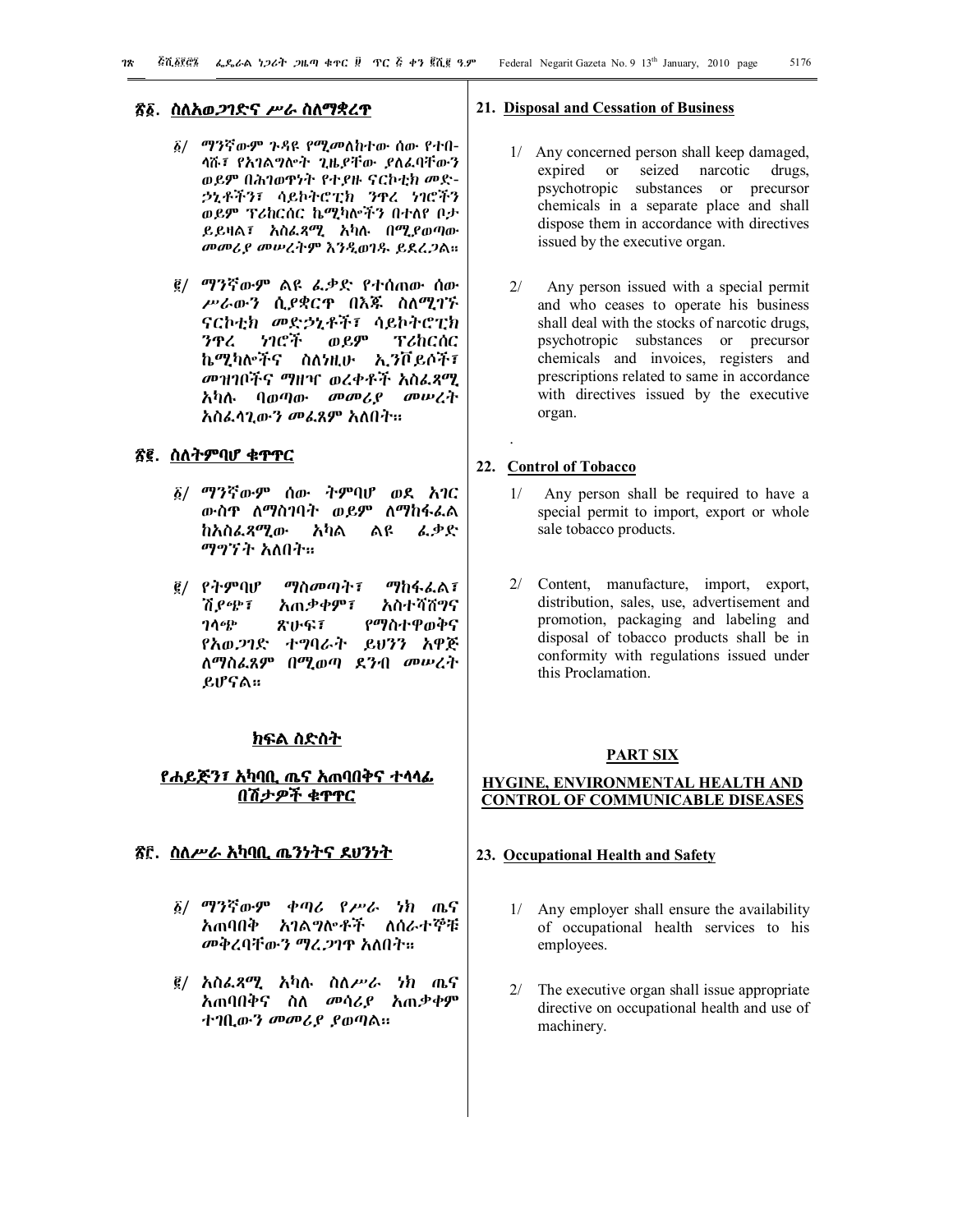# **!4. ስለአደገኛ ኬሚካሎች**

- 1/ ማንኛውንም ኬሚካል ከምግብ ጋር ወይም አካባቢን በሚበክልና በህብረተሰብ ጤና ላይ ጉዳት በሚያደርስ መልኩ ማጓጓዝ ወይም ማከማቸት የተከለከለ ነው፡፡
- 2/ አደገኛ ኬሚካሎችን በማዘጋጀት፣ በማጓጓዝና በማከማቸት ሥራ ላይ የተሰማራ ማንኛውም ሰው አካባቢን እንዳይበክልና በሕብረተሰቡ ጤና ላይ ጉዳት እንዳያደርስ አስፈጻሚ አካሉ የሚያወጣውን መስፈርት ማሟላት አለበት፡፡

# **!5. ስለግንባታ ሥራዎች**

ለማንኛውም አገልግሎት የሚውል ግንባታ የሚያካሂድ ማንኛውም ሰው አስፈጻሚ አካሉ ከሕዝብ ጤና አጠባበቅ አንጻር የሚያወጣቸውን መስፈርቶች ማክበር አለበት፡፡

# **!6. በመግቢያና መውጫ ኬላዎች ስለሚደረግ የጤና አጠባበቅ ቁጥጥር**

- 1/ ማንኛውም ወደ ሀገር የሚገባ ወይም ከሀገር የሚወጣ መንገደኛ ሀገሪቱ በተቀበለቻቸው <mark>ዓለም አ</mark>ቀፍ የጤና አጠባበቅ መስፈርቶች<br>*መሠረት ለዓለ*ም አቀፍ መንገደኞች *መሠረት* ለዓለም አቀፍ የሚጠየቀውን ክትባት የመውሰድ፣ በመግቢያና መውጫ ኬላ ላይ ሲጠየቅ የክትባት ደብተሩን ለሚመለከተው የጤና ኃላፊ የማሳየትና በተላላፊ በሽታ ሲጠረጠርም ለምርመራ የመተባበር ግዴታ አለበት፡፡
- 2/ አግባብነት ያለው የጤና ማስረጃ ያልያዘ ወይም በህብረተሰቡ ጤና ላይ ከፍተኛ ጉዳት ሊያመጣ የሚችል ወረርሽኝ ካለበት ቦታ የመጣ ሰው ወደ ሀገር አንዳይገባ ሊታገድ ይችላል፡፡
- 3/ በመግቢያ ወይም በመውጫ ኬላ ላይ የተጠረጠረ ሰው ሲያጋጥም የሚመለከተው ኃላፊ ወዲያውኑ በአቅራቢያው ለሚገኘው የጤና ድርጅት የማሳወቅ ግዴታ አለበት፡፡
- 4/ የጤና የምስክር ወረቀት ሳይያዝና መከላከያ ሳይደረግ እንስሳትን ከመንገደኞች ጋር ማጓጓዝ የተከለከለ ነው፡፡

#### **24. Dangerous Chemicals**

- 1/ It shall be prohibited to transport or store chemicals with foods or in a manner which can cause pollution to the environment and endangering public health.
- 2/ Any person who produces, transports or stores dangerous chemicals shall fulfill the requirements set by the executive organ in order not to affect the environment and public health.

## **25. Constructions**

Any person constructing a building for any service shall fulfill the public health requirements set by the executive organ.

#### **26. Health Control at Entrance and Exit Ports**

- 1/ Any passenger coming to or leaving Ethiopia shall be obliged to take vaccination required for international passengers in accordance with international public health requirements adopted by Ethiopia and to show, at ports of entry and exit, his certificate whenever requested by the relevant health authority and, where suspected of any communicable disease, to cooperate for medical examination.
- 2/ Any person without having an appropriate health certificate or coming from an epidemic area may not be allowed to enter Ethiopia.
- 3/ The appropriate officer at any port of entry or exit shall have the duty to report any suspected passenger of any communicable disease to the nearest health office.
- 4/ It shall be prohibited to transport animals together with passengers without valid health certificate and protection.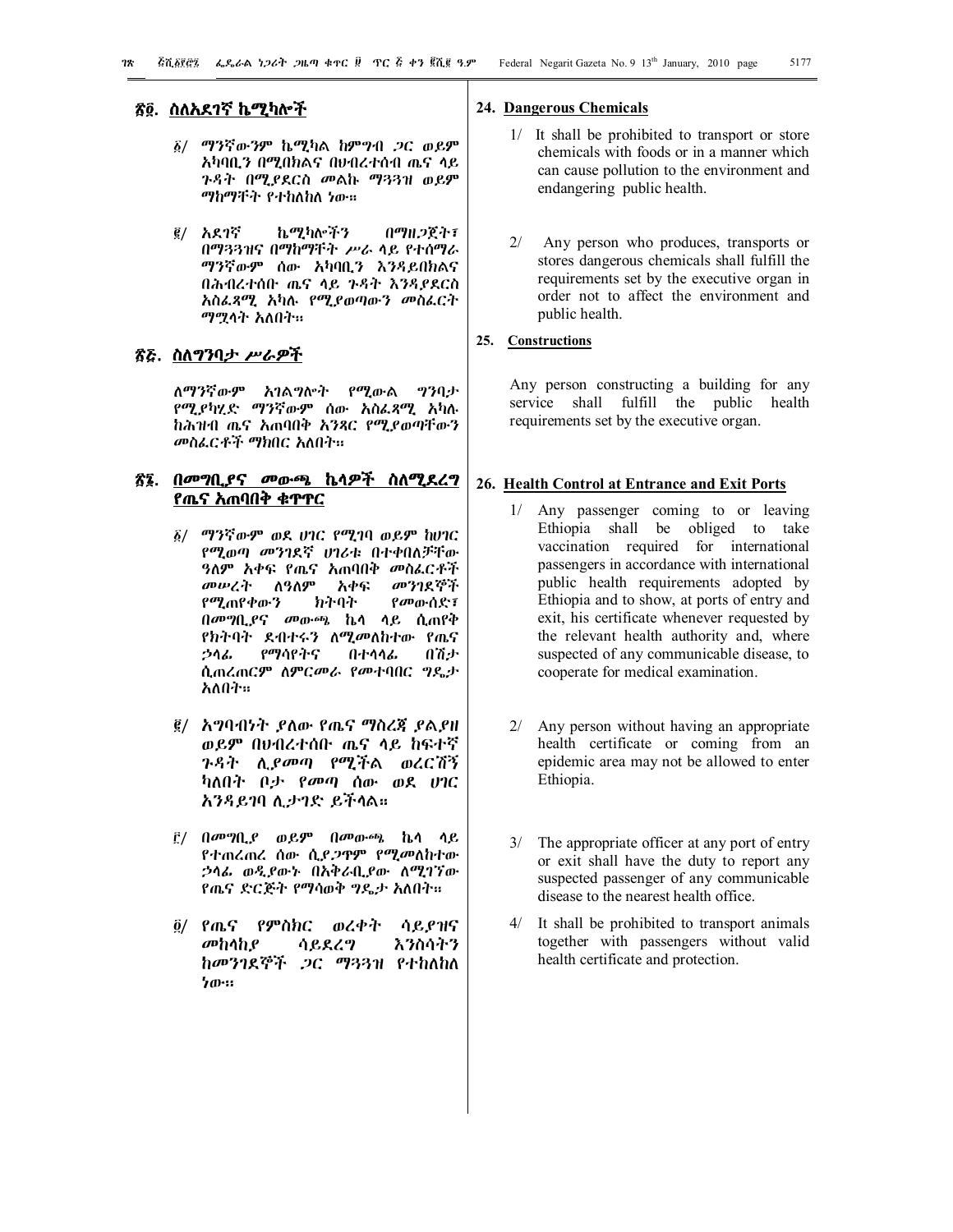# **!7. ስለተላላፊ በሽታዎች**

- 1/ ማንኛውም የጤና ባለሙያ በአቅራቢ-ያው የተላላፊ በሽታን መኖር ባወቀ ጊዜ ይህንኑ ወዲያውኑ በቅርቡ ላለው የጤና አገልግሎት ተቋም የማሳወቅ ግዴታ አለበት፡፡ የጤና ተቋሙም አስፈላጊውን እርምጃ እየወሰደ ለህብረተሰብ ጤና ድንገተኛ አደጋ ቁጥጥር አካል ወዲያውኑ ማሳወቅ አለበት፡፡
- 2/ አግባብ ያለው የጤና ባለሙያ በወረ ርሽኝ ተላላፊ በሽታ የተያዘን ወይም የተጠረጠረን ማንኛውም ሰው ለተወሰነ ጊዜ ተገልሎ እንዲቆይ ማድረግ አለበት፡፡
- 3/ በወረርሽኝ ተላላፊ በሽታ የተጠረጠረ <mark>ማንኛውም ሰው ለምርመራ፣ ለሕክምና</mark><br>ወይም ለክትባት ፊቃደኛ መሆን ወይም ለክትባት አለበት፡፡
- 4/ ቤተሰቦች ወይም አሳዳጊዎች ህጻናትን ከተላላፊ በሽታዎች ለመከላከል የማስከተብ ግዴታ አለባቸው፡፡

# **!8. ከእንስሳት ወደ ሰው ስለሚተላለፉ በሽታዎች**

- 1/ ማንኛውም ሰው በወረርሽኝ መልኩ ከእንስሳት ወደ ሰው በሚተላለፉ በሽታዎች የተጠቃ ከሆነ ወይም በዚሁ<br>በሽታ - መያዙ - ከተጠረጠረ - ወይም ከተጠረጠረ ወይም በሽታው ከተከሰተበት አካባቢ ከመጣ በሽታውን ለመከላከል ሲባል ለሚደረግ ቁዋዋር የመተባበር ግዴታ አለበት።
- 2/ ማንኛውም የጤና አገልግሎት ተቋም ከእንስሳት ወደ ሰው ለሚተላለፉ በሽታዎች በደረጃው ተገቢውን አገልግሎት የመስጠትና ከአቅሙ በላይ ከሆነ ህክምና ማግኘት ወደሚችልበት ጤና ተቋም በወቅቱ የመላክ ግዴታ አለበት፡፡
- 3/ ማንኛውም የጤና አገልግሎት ተቋም ከእንስሳት ወደ ሰው የሚተላለፉ በሽታዎችን አስመልክቶ በየጊዜው የሚወጡ የመከላከልና የመቆጣጠሪያ መመሪያዎችን ተግባራዊ ማድረግ አለበት፡፡

#### **27. Communicable Diseases**

- 1/ Any health professional who happens to know the existence of communicable disease in his vicinity shall have the duty to report immediately to the nearest health service institution. The institution which has received such report shall take the necessary measures and report same to public health emergency control body.
- 2/ The appropriate health professional shall quarantine a person infected or suspected of epidemic disease for a limited period of time.
- 3/ Any person suspected of epidemic disease shall cooperate for medical examination, treatment or vaccination.
- 4/ Parents or guardians shall have the duty to cause the vaccination of children for the protection of communicable disease.

# **28. Zoonosis**

- 1/ Any person who is infected or suspected of zoonosis or has come from the area where such disease occurs shall have the duty to cooperate for any control activity.
- 2/ Every health institution shall have the duty to render the appropriate service for zoonsis in accordance with its level of competence and immediately refer to the appropriate health institution where it is not capable of providing the service.
- 3/ Every health institution shall observe zoonosis prevention and control directives to be issued from time to time.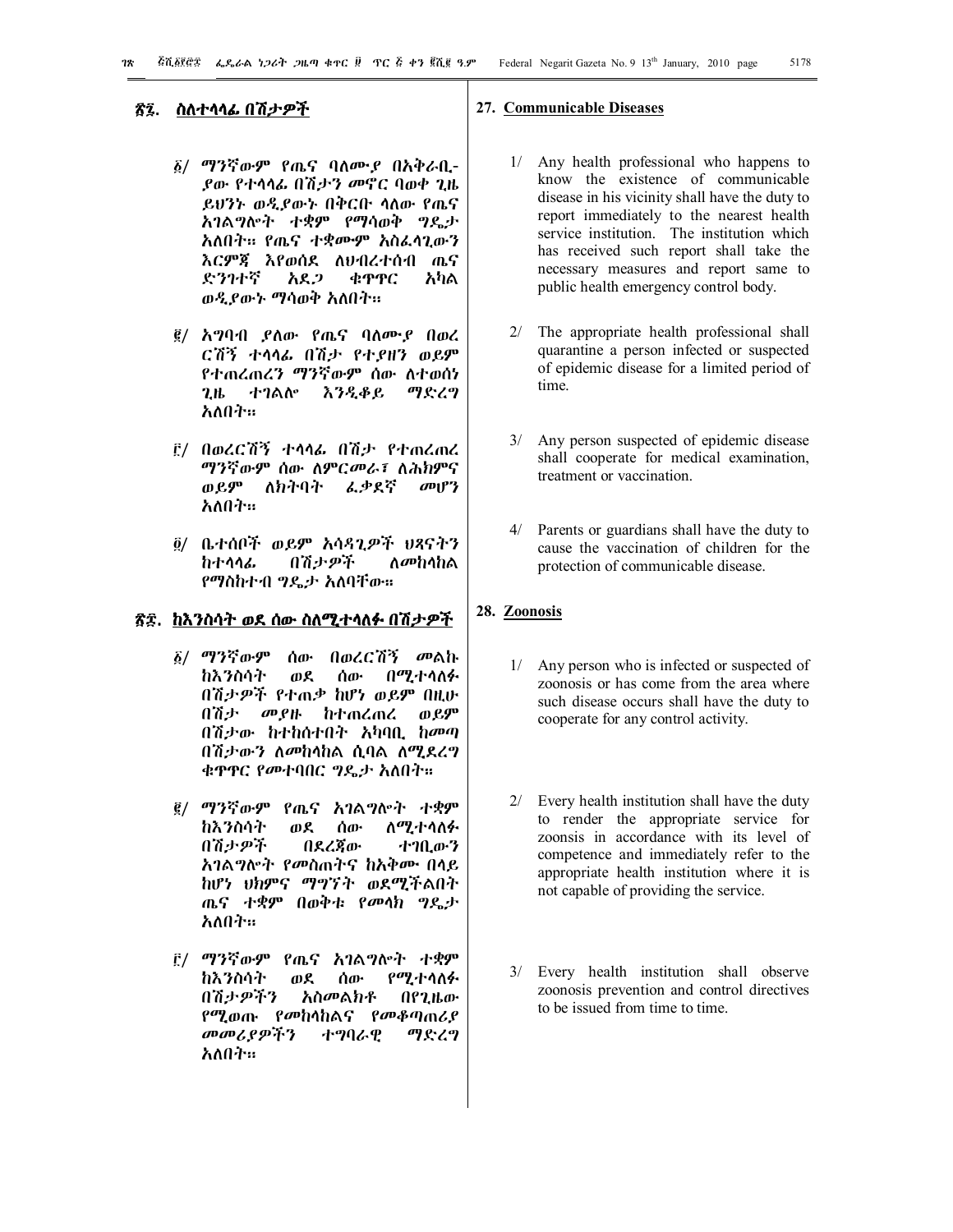## **!9. የአስክሬን አያያዝና ዝውውር**

- 1/ በአስፈጻሚ አካሉ ካልተፈቀደ በስተቀር አስክሬንን ወይም አጽምን ወደ ሀገር ውስጥ እንዲገባ ወይም ከሀገር እንዲወጣ ማድረግ የተከለከለ ነው፡፡
- 2/ ማንኛውም ሰው አስክሬንን ወይም አጽ ምን ለመቅበር፣ ቆፍሮ ለማውጣት፣ ለማዘዋወር አስፈጻሚ አካሉ ያወጣውን የጤና አጠባበቅ መስፈርት ማሟላት አለበት፡፡

# **". ስለቆሻሻ አያያዝና አወጋገድ**

- 1/ ማንኛውም ሰው ደረቅ፣ ፍሳሽ ወይም ሌሎች ቆሻሻዎችን አካባቢን በሚበክልና በጤንነት ላይ ጉዳት በሚያደርስ ሁኔታ ማከማቸት ወይም ማስወገድ የለበትም፡፡
- 2/ ከጤና ወይም ምርምር ተቋም የሚወጣ ደረቅ፣ ፍሳሽ ወይም ሌላ ቆሻሻ በከፍ-ተኛ ጥንቃቄ መያዝ አለበት፣ አወጋገ-ዱም አስፈጻሚ አካሉ ያወጣቸውን ደረጃዎች ማሟላት አለበት፡፡
- 3/ ከፍሳሽ ቆሻሻ ማጠራቀሚያዎች፣ ከማስረ-ጊያዎችና ከኢንዱስትሪ የሚወጣውን ጤና የሚበክል ያልታከመ ፍሳሽ ቆሻሻ ወደ አካባቢ፣ ወደ ውኃ አካላት ወይም ወደ ውኃ አካላት መገናኛዎች መልቀቅ የተከለከለ ነው፡፡

# **"1. የመጸዳጃ ቤት እንዲኖር ስለማድረግ**

- 1/ ማንኛውም ለሕዝብ አገልግሎት የሚ-ሰጥ ተቋም ንጽህናው የተጠበቀ በቂ የመጸዳጃ ቤት የማዘጋጀትና ለደንበኞች ክፍት የማድረግ ግዴታ አለበት፡፡
- 2/ ማንኛውም የከተማ ወይም የገጠር አስ-ተዳደር የሕዝብ መጸዳጃ ቤት እንዲ-ኖርና ንጽህናውም ሁልጊዜ የተጠበቀ እንዲሆን የማድረግ ግዴታ አለበት፡፡

# **"2. የመታጠቢያ ስፍራዎችንና የመዋኛ ገንዳዎ ችን ስለመቆጣጠር**

1/ የሕዝብ መታጠቢያ ስፍራ፣ መዋኛ ገንዳ፣ የተፈጥሮ እንፋሎት ወይም የፍል ውኃ መታጠቢያ አዘጋጅቶ ለሕዝብ አገልግሎት የሚያቀርብ ማንኛውም ድርጅት አስፈጻሚ አካሉ ያወጣውን መስፈርት ማሟላት አለበት፡፡

#### **29. Disposal and Transport of Dead Body**

- 1/ It is prohibited to allow dead body or human remains either to enter or leave the country without the approval of the executive organ.
- 2/ Any person shall observe the requirements set by the executive organ to bury, exhume or transport dead body or human remains..

#### **30. Waste Handling and Disposal**

- 1/ No person shall collect or dispose solid, liquid or other wastes in a manner contaminating the environment and harmful to health .
- 2/ Any wastes generated from health or research institutions shall be handled with special care and their disposal procedures shall meet the standards set by the executive organ.
- 3/ It is prohibited to discharge untreated waste generated from septic tanks, seepage pits, and industries into the environment, water bodies or water convergences.

#### **31. Availability of Toilet facilities**

- 1/ Any institution providing public service shall have the obligation to organize clean and adequate toilet facilities and keep it open to its customers.
- :2/ Any city or rural administration shall be responsible to provide public toilet and ensure its cleanliness.

#### **32. Control of Bathing Places and Pools**

1/ Any person providing a public bathing place, swimming pool, natural steam bath or hot spas shall fulfill the requirements set by the executive organ.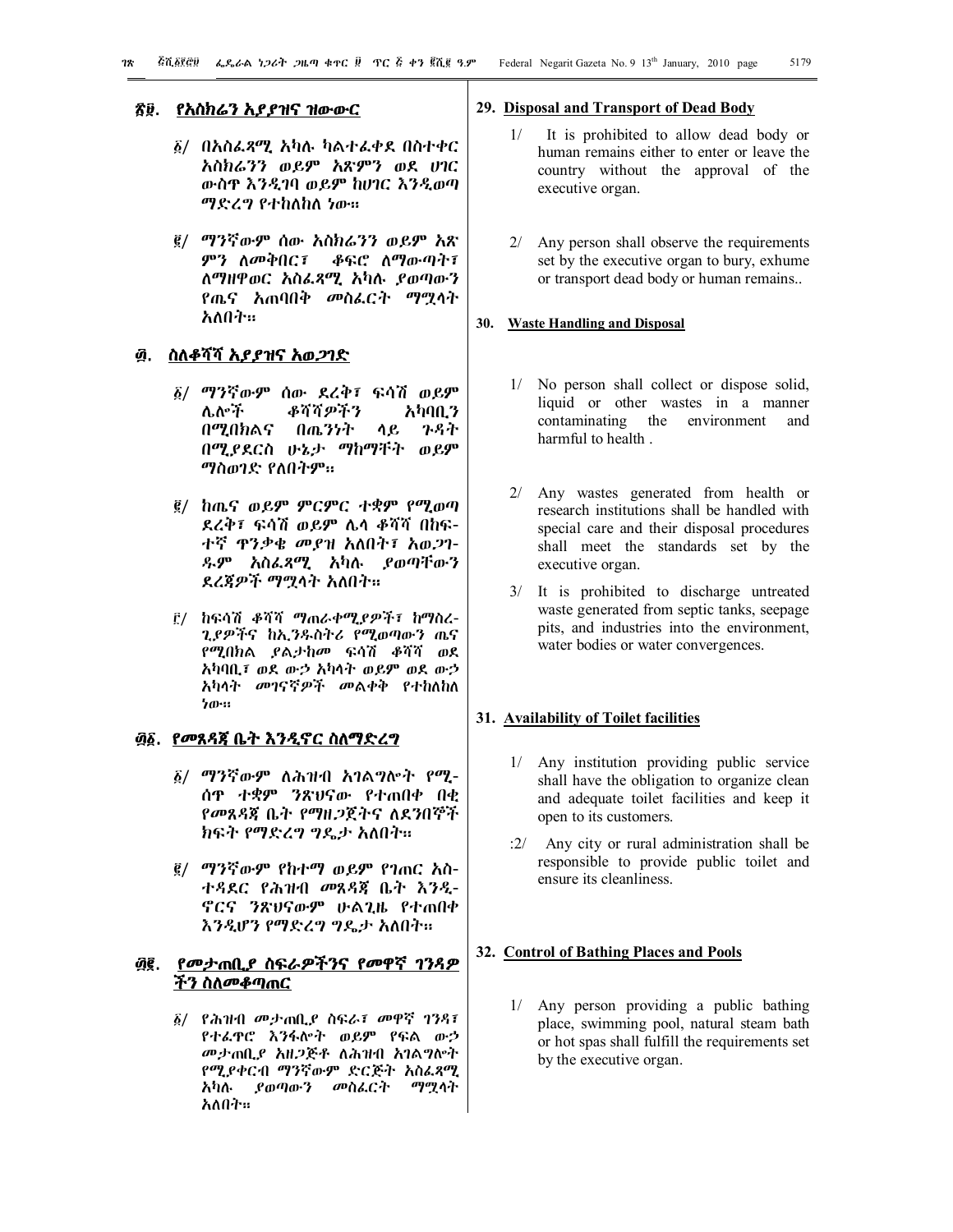2/ የሕዝብ መታጠቢያ ወይም የመዋኛ ቦታ አዘጋጅቶ አገልግሎት የሚሰጥ ማንኛውም ሰው አገልግሎቱን የማይታይ ወይም ግልጽ የሆነ የቆዳ ሕመም ወይም ቁስል ላለባቸው ሰዎች መፍቀድ የለበትም፡፡

# **ክፍል ሰባት ስለጤና ባለሙያዎች**

# **"3. የሙያ ፈቃድ አስፈላጊነት**

- 1/ ማንኛውም ሰው እንደ ጤና ባለሙያ ለመስራት አግባብ ካለው አካል የሙያ ፈቃድ ማግኘት አለበት፡፡
- 2/ ለማንኛውም የጤና ባለሙያ የተሰጠ የሙያ ሥራ ፈቃድ በየአምስት ዓመቱ የሙያ ሥነ-ምግባርና ሙያዊ ብቃቱ ተገምግሞ መታደስ አለበት፡፡
- 3/ የሙያ ፈቃዱ የታገደበት ወይም የተሰረዘበት የጤና ባለሙያ በጤና ባለሙያነቱ ሊሰራ አይችልም፡፡
- 4/ የሙያ ፈቃዳቸው የታገደባቸውና የተሰ-ረዘባቸውን ባለሙያዎች በተመለከተ አግባብ ያለው አካል ለሕዝብ መረጃ ማድረስ አለበት፡፡

# **"4. የአገልግሎት ደረጃና ወሰን**

ማንኛውም የጤና ባለሙያ በአስፈጻሚ አካሉ በተቀመጠው የአገልግሎት ደረጃና በተወ-ሰነው የሙያ ወሰን መሠረት መሥራት አለበት፡፡

## **"5. ሥነ-ምግባር**

- 1/ ማንኛውም የጤና ባለሙያ አግባብ ባለው የሙያ ሥነ-ምግባር መሠረት ግዴታውን መወጣት አለበት፡፡
- 2/ የጤና ባለሙያዎች አጠቃላይ የሥነ-ምግባር ሁኔታ ይህንን አዋጅ ለማስፈጸም በሚወጣ የጤና ባለሙያዎች የሥነ-ምግባር ደንብ ይወሰናል፡፡

# **"6. ሪፖርት ስለማድረግ**

1/ ሙያዊ ስህተት መፈጸሙን ያወቀ የጤና ባለሙያ ወይም ማንኛውም ሰው አግባብ ላለው ተቆጣጣሪ አካል ሪፖርት ማድረግ አለበት፡፡

2/ Any person providing a public bathing or swimming pool shall not allow his service to persons with an invisible or physically visible skin disease or lesions.

## **PART SEVEN**

## **HEALTH PROFESSIONALS**

#### **33. Requirement of Professional License**

- 1/ No person shall practice as a health professional without having obtained a professional practice license issued by the appropriate organ.
- 2/ Professional practice license given to any health professionals shall be renewed every five years upon ethical and competence evaluation.
- 3/ A health professional whose license has been suspended or revoked shall be prohibited to practice his profession.
- 4/ The appropriate organ shall notify to the public the list of health professionals whose licenses have been suspended and revoked.

## **34. Standards of Care and Scope of Practice**

Any health professional shall practice his profession in accordance with the standards of health care and scope of professional practice set by the executive organ.

#### **35. Code of Conduct**

- 1/ Any health professional shall perform his professional duties in accordance with the relevant code of ethics.
- 2/ The code of conduct for health professionals shall be determined by regulations to be issued pursuant to this Proclamation.

#### **36. Duty to Report**

1/ Any health professional or other person who is aware of the existence of professional mal-practice shall report the same to the appropriate regulatory organ.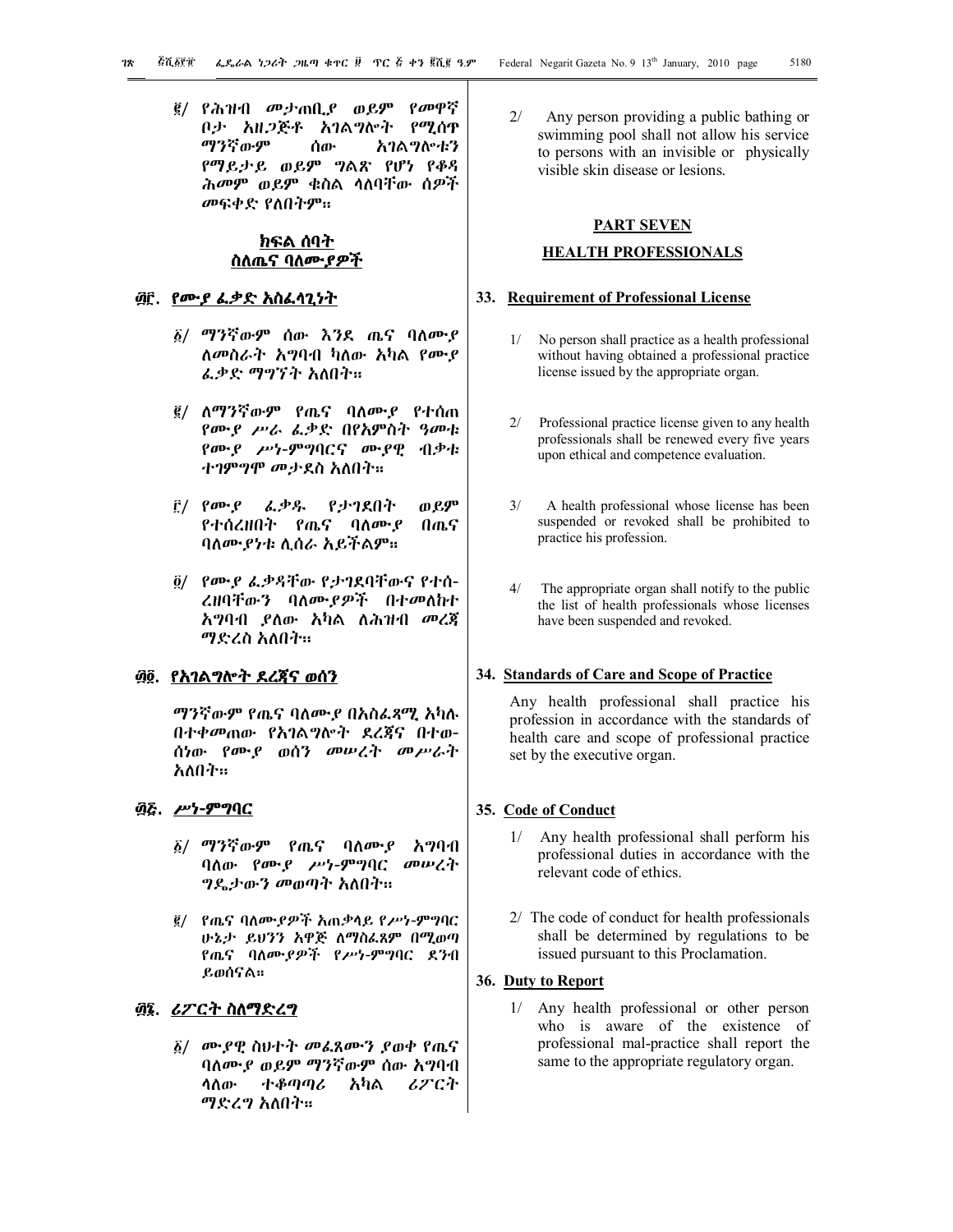2/ ማንኛውም የጤና ባለሙያ ሪፖርት መደረግ አለባቸው ተብለው በህብረተሰብ ጤና ድንገተኛ አደጋ ቁጥጥር አካል የተለዩ ተላላፊ በሽታዎች መኖራቸውን ባወቀ ወይም በጠረጠረ ጊዜ ባፋጣኝ ለህብረ-ተሰብ ድንገተኛ አደጋ ቁጥጥር አካል ማሳወቅ አለበት፡፡

# **"7. የታካሚዎች መረጃ እና የጤና ተቋማት ግዴታዎች**

- 1/ ማንኛውም የጤና ባለሙያ በጤና ተቋም ውስጥ ከታካሚ ጋር በተደረገ በእያንዳ-ንዱ ግንኙነት የተገኙ የግል ጤና መረ-ጃዎችን አሟልቶ መመዝገብ አለበት፡፡
- 2/ ማንኛውም የጤና አገልግሎት ተቋም በዚህ አንቀጽ ንዑስ አንቀጽ  $/6/1$ መሠረት የተመዘገቡ የታካሚዎች የግል ጤና መረጃዎች በአግባቡ መያዛቸውንና መጠበቃቸውን የማረጋገጥ ግዴታ አለበት፡፡
- 3/ ህጋዊ በሆነ ምክንያት ካልተጠየቀ በስተቀር ማንኛውም የታካሚ የግል ጤና መረጃ በምስጢር መጠበቅ አለበት፡፡
- $\tilde{g}/$  በዚህ አንቀፅ ንዑስ አንቀጽ /፫/ የተደነገገው እንደተጠበቀ ሆኖ በንዑስ አንቀጽ /1/ እና /2/ መሠረት የተገኘና የተያዘ የታካሚዎች የጤና መረጃ በወቅቱ ተጠናቅሮ አግባብ ላለው አካል ሪፖርት መደረግ አለበት፡፡

# **"8. የድንገተኛ ሕክምናና ሪፈራል**

- 1/ ማንኛውም የጤና ባለሙያ የሙያ ደረ-ጃው በሚፈቅደው መሠረት የድንገተኛ ሕክምና አገልግሎት የመስጠት ሀላፊ-ነት አለበት፡፡
- 2/ የጤና ባለሙያው በሚሰራበት የጤና ተቋም ደረጃ መሠረት ተገቢውን የድን-ገተኛ ሕክምና አገልግሎት መስጠት ያልቻለ እንደሆነ ታካሚውን ተፈላጊ-ውን አገልግሎት ሊያገኝ ወደሚችልበት አግባብ ያለው የጤና ተቋም ሪፈራል ስርአቱን በመከተል ወዲያውኑ ሪፈር ማድረግ አለበት፡፡

2/ Any health professional who is aware of or suspects the existence of communicable diseases identified as reportable diseases by public health emergency control organ shall immediately report same to the public health emergency control organ.

## **37. Information of Patients and Obligations of Health Institutions**

- 1/ Any health professional shall fully record personal health information generated during each encounter with a patient within a health institution.
- 2/ Any health institution shall have the duty to ensure that the records of personal health information referred to in sub-article (1) of this Article are kept and maintained properly.
- 3/ Any personal health information of a patient shall be confidential unless it is requested for a legitimate purpose authorized by law.
- 4/ Without prejudice to sub-article (3) of this Article, patients' health information generated and maintained in accordance with sub-articles (1) and (2) shall be aggregated and reported to the appropriate organ on time.

## **38. Emergency Treatment and Referral**

- 1/ Any health professional shall have the duty to render emergency medical treatment within the scope of his professional practice.
- 2/ Where a health professional is not capable of providing the necessary emergency medical treatment in accordance with the health institution's standard, he shall immediately refer the patient, in accordance with the referral system. to an appropriate health institution which is capable of providing the necessary treatment.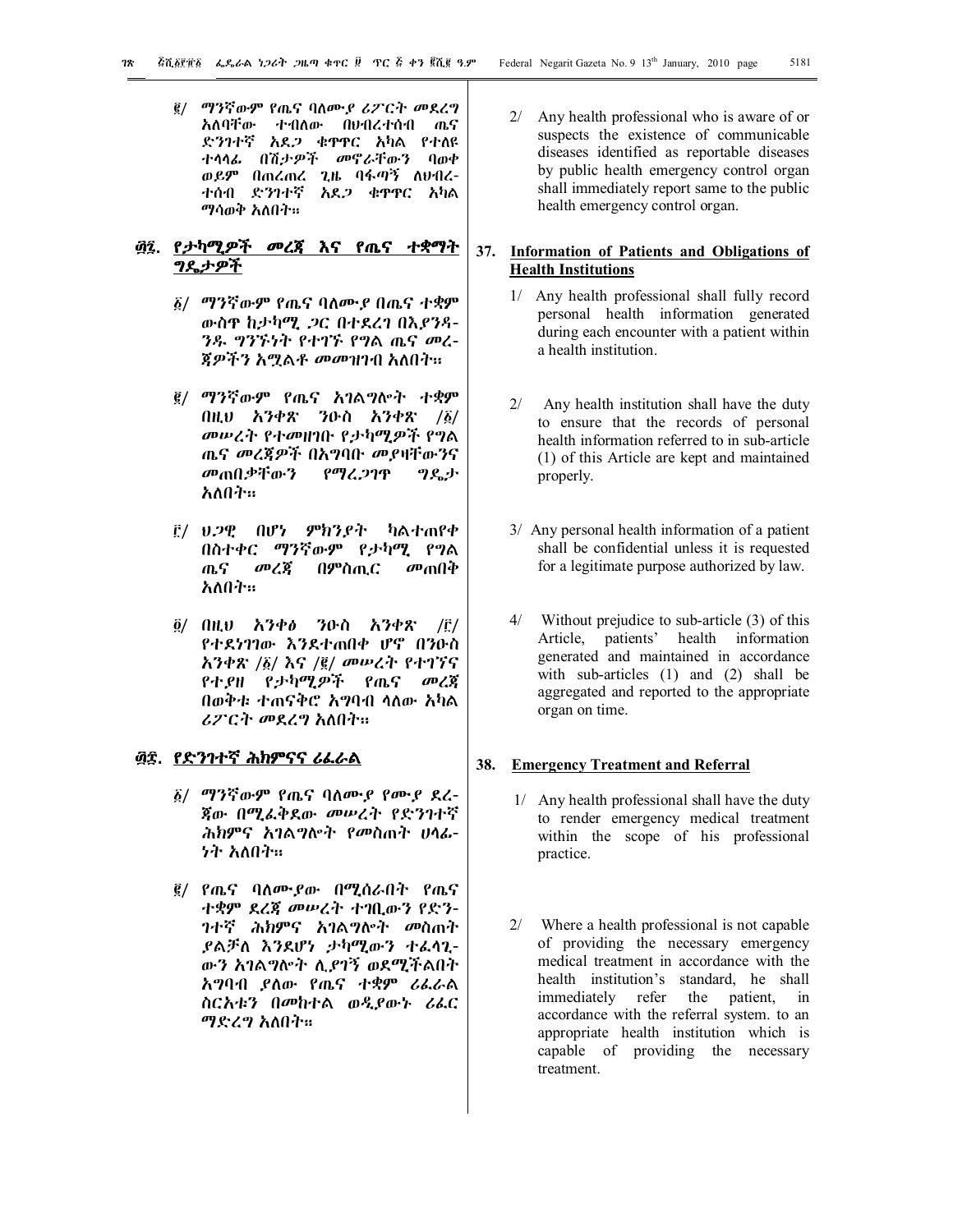# **"9. መድኃኒት ስለማዘዝና ማደል**

- 1/ መድኃኒቶችን ማዘዝ የሚችለው አግባብ ባለው አካል የሙያ ሥራ ፈቃድ የተሰ-ጠው የሕክምና ባለሙያ ብቻ ይሆናል፡፡
- 2/ ማንኛውም የሕክምና ባለሙያ መድኃ-ኒት የሚያዘው የመድኃኒት አስተዛዘዝ ሥርዓትን በመከተልና ደረጃውን ጠብቆ በተዘጋጀ የመድኃኒት ማዘዣ ወረቀት ላይ ይሆናል፡፡
- 3/ መድኃኒቶች የሚታደሉት በመድኃኒት ባለሙያ ይሆናል፡፡
- $\tilde{g}$ / በዚህ አንቀፅ በንዑስ አንቀፅ /፫/ የተደነገገው እንደተጠበቀ ሆኖ በጤና ኤክስቴንሽን ባለሙያዎችና በአስገዳጅ ሁኔታዎች በሌሎች የጤና ባለሙያዎች መድኃኒቶች ስለሚታደሉበት ሁኔታ አስፈፃሚ አካሉ በሚያወጣው መመሪያ ሊፈቀድ ይችላል፡፡
- 5/ ማንኛውም መድኃኒት ለማደል ፈቃድ የተሰጠው ባለሙያ የመድኃኒት እደላ ሥርዓትን መሠረት በማድረግ በቂ መረጃና ግንዛቤ በመስጠት በጥንቃቄ ማደል አለበት፡፡
- 6/ በመድኃኒት አስተዛዝ ስርዓት መሠረት ያለሀኪም ትዕዛዘዝ ከሚሰጡ መድኃኒቶች በስተቀር ማንኛውም በመድኃኒት ማደል ሥራ ላይ የተሰማራ ባለሙያ ያለመድኃኒት ማዘዣ ወረቀት መድኃኒቶችን ማደል አይችልም፡፡

# **#. ቅድመ ወይም ድህረ ምረቃ ተማሪዎች**

- 1/ ማንኛውም የጤና ተቋም የቅድመ ወይም ድህረ ምረቃ ተማሪዎች የሚማሩትን ትምህርት በተግባር እንዲለማመዱ ሲፈቀድ የጤና ተቋሙና ትምህርት ቤቱ ልምም-ዳቸውን የመከታተል ኃላፊነት አለባቸው፡፡
- $\frac{2}{3}$ / የዚህ አንቀጽ ንዑስ አንቀጽ / $\frac{2}{9}$ / ቢኖርም የቅድመ ወይም ድህረ ምረቃ ተማሪ በታካሚ ላይ ለሚያደርሰው ጉዳት ተጠያቂ ሊሆን ይችላል፡፡

#### **39. Prescribing and Dispensing of Medicines**

- 1/ Medicine shall only be prescribed by a medical practitioner who is licensed by the appropriate organ.
- 2/ Any medical practitioner shall prescribe medicine following prescription procedures and on a standard prescription paper.
- 3/ Medicines shall be dispensed by medical professional .
- 4/ Without prejudice to sub-article (3) of this Article, the executive organ, in accordance with the directive to be issued, may permit as to the dispensation of medicines by health extension professionals and, in compelling circumstances, by other health professionals.
- 5/ Any licensed professional dispenser of medicine shall dispense medicines with care by rendering enough information and understanding based upon dispensing procedures.
- 6/ Any professional dispenser of medicine may not dispense medicines without prescription issued in accordance with medicine prescribing procedures, except medicines dispensed without prescription.

# **40. Interns or Residents**

- 1/ Any health institution which let interns or residents to practice the respective stream of their studies, the institution and the school shall be duty bond to follow up their training and practice.
- 2/ Notwithstanding sub-article (1) of this Article, any intern or resident may be held responsible for any injury he causes to a patient.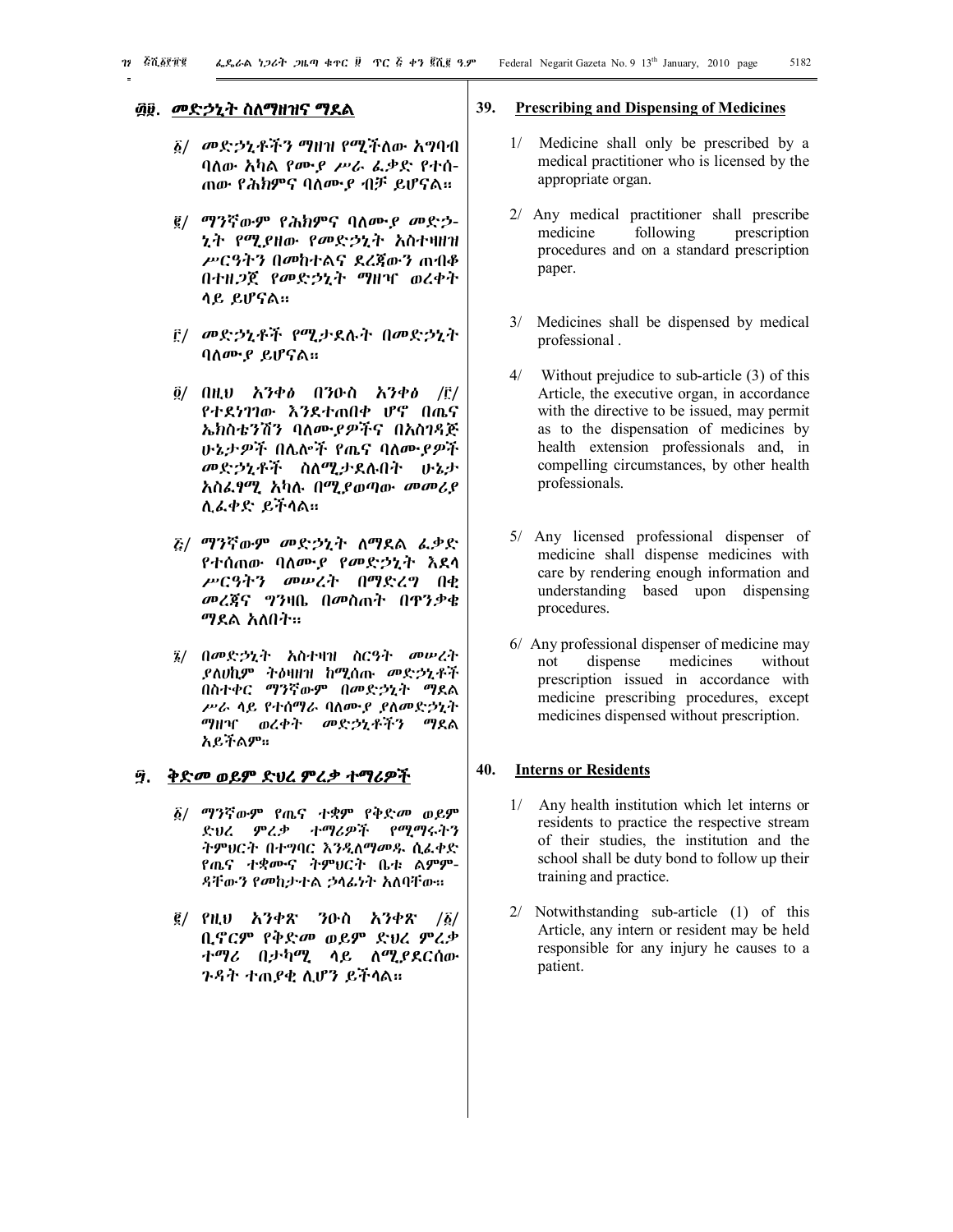# **ክፍል ስምንት**  <u>ስለጤናና ጤና ነክ ቁዋዋር የሚደረግባቸው</u> **ተቋማት**

# **#1. የብቃት ማረጋገጫ ምስክር ወረቀት አስፈላጊነት**

- 1/ የጤና ተቋምን ለማቋቋም ወይም የመድኃኒት ንግድ ሥራ ላይ መሰማራት የሚፈልግ ማንኛውም ሰው አግባብ ካለው አካል የብቃት ማረጋገጫ ምስክር ወረቀት ማግኘት አለበት፡፡
- $\bar{g}$ / በዚህ አንቀጽ ንዑስ አንቀጽ / $\bar{g}$ / መሠረት የተሰጠ የብቃት ማረጋገጫ ምስክር ወረቀት በየዓመቱ መታደስ አለበት፡፡

# **#2. የጤና አገለግሎት ተቋም ደረጃ**

አስፈጻሚ አካሉ የጤና ተቋማት የሚሰጡ-ትን አገልግሎት ዓይነትና ደረጃ ይወስናል፡፡

## **#3. ሥራ ስለማቋረጥ**

ማንኛውም የጤና ተቋም ወይም የመድኃኒት ንግድ ድርጅት ሥራውን ሲያቋርጥ በይዞታው ስለሚገኙ መድኃኒቶችና ስለእነዚሁ ኢንቮይሶች፣ መዝገቦችና ማዘዣ ወረቀቶች አስፈጻሚ አካሉ ባወጣው መመሪያ መሠረት አስፈላጊውን መፈጸም አለበት፡፡

# **#4. ስለ ጤና ነክ ቁጥጥር የሚደረግበት ተቋም**

ማንኛውም ጤና ነክ ቁጥጥር የሚደረግበት ተቋም በአስፈጻሚ አካሉ የወጡ የጤና አጠባበቅ ደረጃዎችን ማሟላት አለበት፡፡

# **ክፍል ዘጠኝ ስለባህላዊና ተደጋጋፊ ወይም አማራጭ ሕክምና**

## **#5. ባህላዊ፣ ተደጋጋፊ ወይም አማራጭ መድኃኒት**

ማንኛውም በአገር ውስጥ የሚመረት ወይም ከውጭ የሚመጣ ባህላዊ፣ ተደጋጋፊ ወይም አማራጭ መድኃኒት በአስፈጻሚ አካሉ ተገምግሞ ሳይመዘገብ አገልግሎት ላይ ሊውል አይችልም፡፡

#### **PART EIGHT HEALTH ANDCONTROLLABLE HEALTH RELATED INSTITUTIONS**

#### **41. Requirement of Certificate of Competence**

- 1/ A person requiring to establish health institution or medicine trade of service or to undertake change within the institution shall obtain certificate of competence from the appropriate organ.
- 2/ A certificate of competence issued in accordance with sub-article (1) of this Article shall be renewed every year.

# **42. Standard of Health Institutions**

The executive organ shall determine the categories and standards of services to be provided by health institutions.

#### **43. Cessation of Business**

Any health institution or medicine trade establishment which ceases to operate its business shall deal with the stocks of medicines and invoices, registers and prescriptions related to same in accordance with directives issued by the executive organ.

#### **44. Controllable Health Related Institutions**

Any controllable health related institution shall meet the standards of hygienic requirements set by the executive organ.

# **PART NINE TRADITIONAL AND COMPLEMENTARY OR ALTERNATIVE MEDICINE**

# **45. Registration**

Any locally produced or imported traditional, complementary or alternative medicine may not be put into use unless evaluated and registered by the executive organ.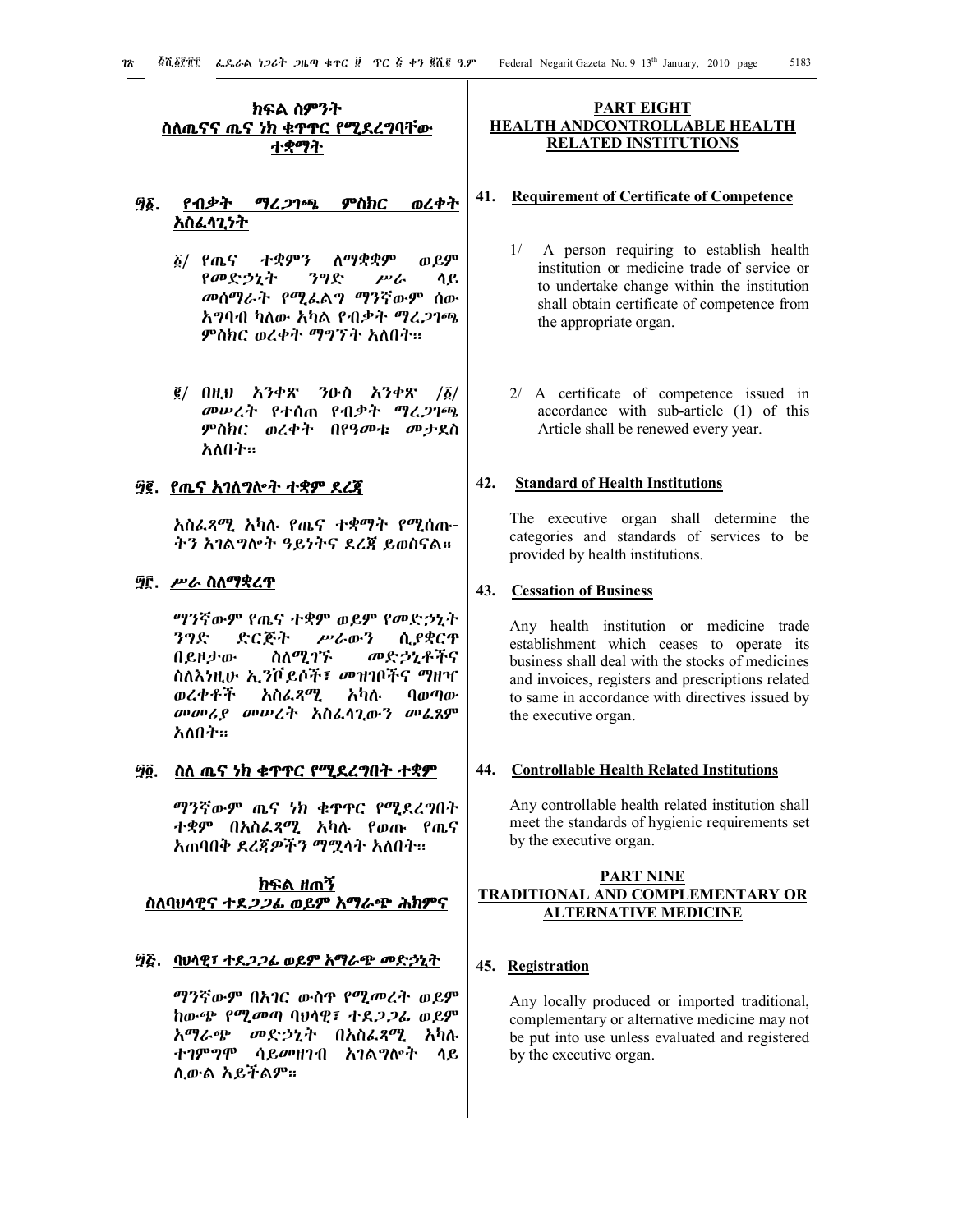## **#6. የባህላዊ፣ የተደጋጋፊ ወይም የአማራጭ**  <u>ሕክምና ባለሙያ</u>

- 1/ ማንኛውም ሰው አግባብ ካለው አካል የሙያ ፈቃድ ሳያገኝ በባህላዊ፣ በተደጋጋፊ ወይም በአማራጭ ሕክምና ሊሰማራ አይችልም፡፡
- 2/ የባህላዊ፣ የተደጋጋፊ ወይም አማራጭ *ሕክምና የሙያ ፌቃድ በየአ*ምስት<br>*ዓመቱ የ*ባለፌቃዱ *የሙያ ሥነ-*ዓመቱ የባለፈቃዱ የሙያ ምግባርና ብቃት እየተገመገመ መታደስ አለበት፡፡
- 3/ ፈቃዱ የታገደበት ወይም የተሰረዘበት የባህላዊ፣ የተደጋጋፊ ወይም የአማራጭ ሕክምና ባለሙያ አገልግሎት ሊሰጥ አይችልም፡፡

## **#7. ባህላዊ፣ ተደጋጋፊ ወይም አማራጭ ሕክምና አገልግሎት መስጫ ቦታ**

- 1/ ማንኛውም ሰው አግባብ ባለው አካል ከተፈቀደለት ቦታ ውጭ የባህላዊ፣ የተደጋጋፊ ወይም የአማራጭ ሕክምና አገልግሎት መስጠት አይችልም፡፡
- 2/ ማንኛውም ሰው አግባብ ባለው ባለሥልጣን የተሰጠ የብቃት ማረጋገጫ የምስክር ወረቀት ሳይኖረው ባህላዊ፣ ተደጋጋፊ ወይም አማራጭ መድኃኒት ማምረት፣ ማስመጣት፣ መላክ፣ ማከፋፈል ወይም መሸጥ አይችልም፡፡
- $\overline{r}$ / በዚህ አንቀጽ ንዑስ አንቀጽ / $\overline{e}$ / መሠረት የተሰጠ የብቃት ማረጋገጫ የምስክር ወረቀት በየዓመቱ መታደስ አለበት፡፡

# **ክፍል አስር አስተዳደራዊ እርምጃዎች እና የቅሬታ አቀራረብ**

#### **#8. አስተዳደራዊ እርምጃዎች**

1/ አግባብ ባለው አካል የብቃት ማረጋገጫ ምስክር ወረቀት ወይም የሙያ ሥራ ፈቃድ የተሰጠው ማንኛውም ሰው ይህንን አዋጅ ወይም ለአዋጁ አፈጻጸም የወጣን ደንብ ወይም መመሪያ በመተላለፍ ሲሰራ የተገኘ እንደሆነ የተሰጠው የምስክር ወረቀት ወይም ፈቃድ ሊታገድ ወይም ሊሰረዝ ይችላል፡፡

#### **46. License Requisite**

- 1/ No person shall practice as a traditional or complementary or alternative medicine practitioner with out having obtained a practice license issued by the appropriate organ.
- 2/ A traditional, complementary or alternative medicine practitioner's license shall be renewed every five years upon ethical and competence evaluation of the licensee.
- 3/ A traditional, complementary or alternative medicine practitioner whose license has been suspended or revoked shall be prohibited to practice his profession.

# **47. Traditional, Complementary or Alternative Medicine Service Premises**

- 1/ Any person may not render traditional, complementary or alternative medicine service out of the premises approved by the appropriate organ.
- 2/ No person shall manufacture, import, export, distribute or sell traditional, complementary or alternative medicine without obtaining a certificate of competence from the appropriate organ.
- 3/ A certificate of competence issued pursuant to sub-article (2) of this Article shall be renewed every year.

## **PART TEN ADMINISTRATIVE MEASURES AND COMPLAINTS'HANDLING**

# **48. Administrative measures**

1/ A certificate of competence or license issued by the appropriate organ may be suspended or revoked where the holder thereof works in violation of this Proclamation or regulations or directives issued hereunder.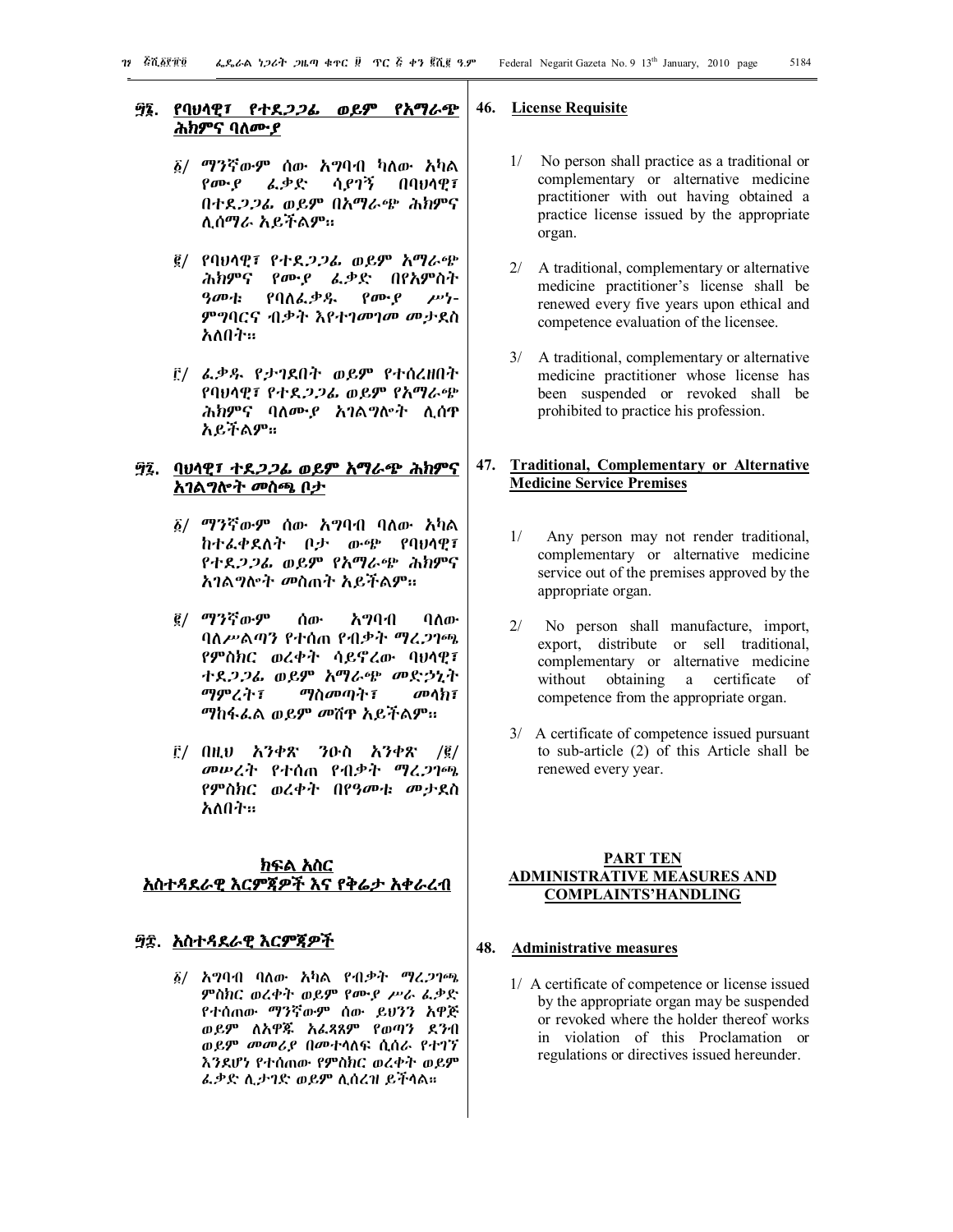- 2/ አግባብ ያለው አካል ማንኛውም መድኃኒት ወይም ምግብ ለአገልግሎት ብቁ አለመሆኑን ሲያረጋግጥ መድኃኒቱን ወይም ምግቡን ለመያዝና በባለቤቱ ወይም በባለይዞታው ወጪ እንዲወገድ ወይም ወደ መጣበት አገር እንዲመለስ ሊያደርግ ይችላል፡፡
- 3/ ማንኛውም ሰው የብቃት ማረጋገጫ ምስክር ወረቀት ሳይኖረው በጤና አገልግሎት ወይም በመድኃኒት ንግድ ሥራ ተሰማርቶ ከተገኘ አግባብ ያለው አካል ተቋሙን በማሸግ ተገቢውን እርምጃ ይወስዳል፡፡

# **#9. ስለቅሬታ አቀራረብ**

- 1/ ማንኛውም የብቃት ማረጋገጫ ምስክር ወረቀት ወይም የሙያ ፈቃድ የተከለከለ የምስክር ወረቀቱ ወይም ፈቃዱ የታገደበት ወይም የተሰረዘበት ሰው ቅሬታውን እርምጃው ከተወሰደበት ቀን ጀምሮ በ፴ ቀናት ውስዋ አግባብ ያለው አካል ላቋቋመው ቅሬታ ሰሚ አካል ማቅረብ ይችላል፡፡
- $\bar{g}$ / በዚሁ አንቀጽ ንዑስ አንቀጽ / $\bar{g}$ / መሠረት ቅሬታ የቀረበለት አካል በ፴ ቀናት ውስጥ ውሳኔ መስጠት አለበት፡፡

# **ክፍል አስራ አንድ**  ልዩ ልዩ ድን*ጋጌዎ*

## **\$. ስለንግድ ማስታወቂያዎች**

- 1/ የምግብ፣ የመድኃኒት ወይም የጤና አገልግሎት የንግድ ማስታወቂያ በመገናኛ ብዙሃን ወይም በማናቸውም መንገድ የሚተላለፍበት ሁኔታ አስፈጻሚ አካሉ በሚያወጣው መመሪያ ይወሰናል፡፡
- 2/ ማንኛውም የመገናኛ ብዙኃን ወይም ማስታወቂያ አስተላላፊ አካል አስፈጻሚ አካሉ ያወጣውን መመሪያ አክብሮ የመሥራት ግዴታ አለበት፡፡
- 3/ አስፈጻሚ አካሉ የምግብ፣ የመድኃኒት ወይም የጤና አገልግሎት የንግድ ማስታወቂያ አስመልክቶ የሚወጣው መመሪያ ሥራ ላይ መዋሉን ያረጋግጣል፡፡
- 2/ Where the appropriate organ ascertains that any medicine or food is not safe for use, it may seize the medicine or food and dispose or send it back to the country of origin at the expense of its owner or possessor.
- 3/ The appropriate organ shall close any health institution or medicine trade establishment operated without having a certificate of competence and take appropriate actions.

# **49. Complaints Handling**

- 1/ Any person who is aggrieved of the denial, suspension or revocation of a certificate of competence or license may lodge his compliant within 30 days from the date of decision to the grievance haring body established by the appropriate organ.
- 2/ The body received a complaint in accordance with sub-article (1) of this Article shall render its decision within 30 days.

## **PART ELEVEN MISCELLANEOUS PROVISIONS**

#### **50. Commercial Advertisement**

- 1/ Commercial advertisement of food, medicine or health service through mass media or other means shall be determined by directive issued by the executive organ.
- 2/ Any mass media or advertising organ shall be obliged to respect the directive issued.
- 3/ The executive organ shall ensure the implementation of the food, medicine or health service commercial advertisement directive.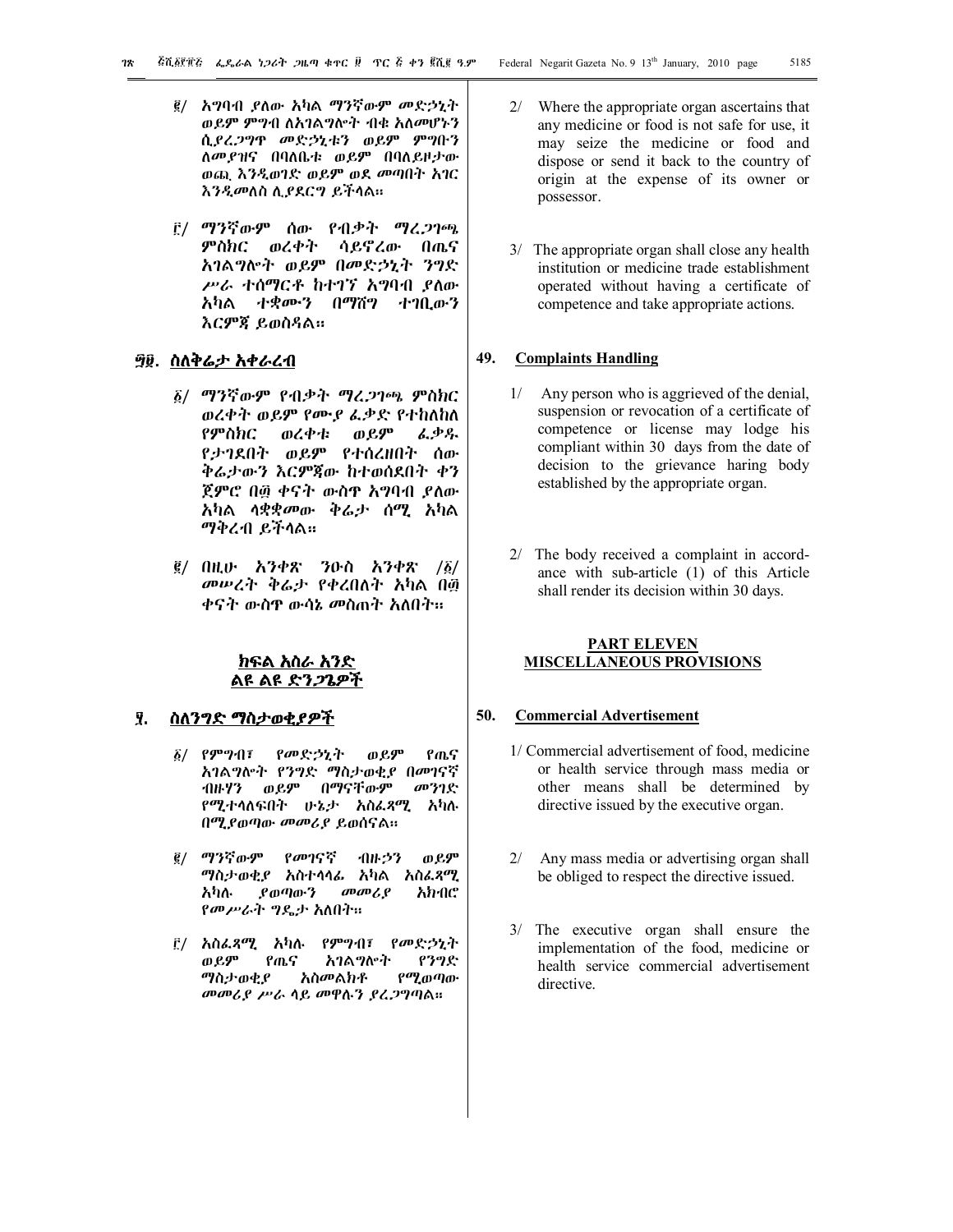## **\$1. መረጃ ስለመስጠት**

- 1/ የምግብ፣ የመድኃኒት፣ የጤናና ጤና ነክ ቁጥጥር የሚደረግባቸው አገልግሎት የሚሰጡ ተቋሞች አግባብ ያለው አካል በሚያወጣው መመሪያ መሠረት ስለሥራቸው መረጃ የማቅረብ ግዴታ ይኖርባቸዋል፡፡
- 2/ የክልል ተቆጣጣሪ ወይም ውክልና የተሰጣቸው አካላት ስለሰጡት፣ ስላገዱት እና ስለሰረዙት የብቃት ማረጋገጫ የምስክር ወረቀት እና የሙያ ፈቃድ ለአስፈጻሚ አካሉ መረጃ የማስተላለፍ ግዴታ አለባቸው፡፡

#### **\$2. የመተባበር ግዴታ**

አስፈጻሚ አካሉ በዚህ አዋጅ የተሰጠውን ኃላፊነት በብቃት መወጣት እንዲችል ጉዳዩ የሚመለከታቸው የፌዴራልና የክልል መንግሥት አካላት የመተባበር ግዴታ አለባቸው፡፡

# **\$3. ቅ ጣ ት**

- 1/ በወንጀል ሕጉ የበለጠ የሚያስቀጣ ካልሆነ በስተቀር፣
	- ሀ/ ማንኛውም የሙያ ፈቃድ የተሰጠው ሰው፣
		- /1/ በዚህ አዋጅ አንቀጽ 5 ንዑስ አንቀጽ /2//ሀ/ መሠረት ተቆጣጣሪ የቁጥጥር ተግባሩን እንዳያከናውን እንቅፋት የፈ ጠረ እንደሆነ ከአንድ *ዓመት*<br>በማደንስና ከአምስት *ዓመት* በማ*ያን*ስና ከአምስት በማይበልጥ እሥራት ወይም ከብር ፲ሺ በማያንስና ከብር ፶ሺ በማይበልጥ መቀጮ ይቀጣል፤
		- /2/ አግባብ ያለውን አካል ሳያስ-ፈቅድ ፈቃዱን በማናቸውም *መንገድ* ለሌላ ሰው ካስተላለ*ፌ*<br>ከሁለት *ዓመት* በማ*ደን*ስና ከሁለት ዓመት በማያንስና ከአምስት ዓመት በማይበልጥ እሥራት እና ከብር \$ሺ በማያ-ንስና ከብር ፩፻ሺ በማይበልዋ መቀጮ ይቀጣል፤

#### **51. Submission of Information**

- 1/ Food, medicine, health and controllable health related service rendering institutions shall submit periodical information regarding their services in accordance with directives of the appropriate organ.
- 2/ State regulatory or delegated organs shall submit report to the executive organ on license/certificate of competence and professional license they have issued, suspended and revoked.

## **52. Duty to Cooperate**

 The concerned federal and regional bodies shall have the duty to cooperate with the executive organ with a view to facilitating the effectively discharging its duties under this Proclamation.

# **53. Penalty**

- 1/ Unless a higher penalty is provided under the Criminal Code:
	- a) Any licensed person who:
		- (1) impedes the work of inspector assigned pursuant to sub-article (2) (a) of Article 5 of this Proclamation shall be punishable with imprisonment for not less than one year and not exceeding five years or with a fine not less than Birr 10,000 and not exceeding Birr 50,000 or with both;
		- (2) transfers the certificate of competence or license issued to him to any person by way of any means without the permission of the executive organ shall be punishable with imprisonment of not less than two years and not exceeding five years and a fine of not less than Birr 50,000 and not exceeding Birr 100,000;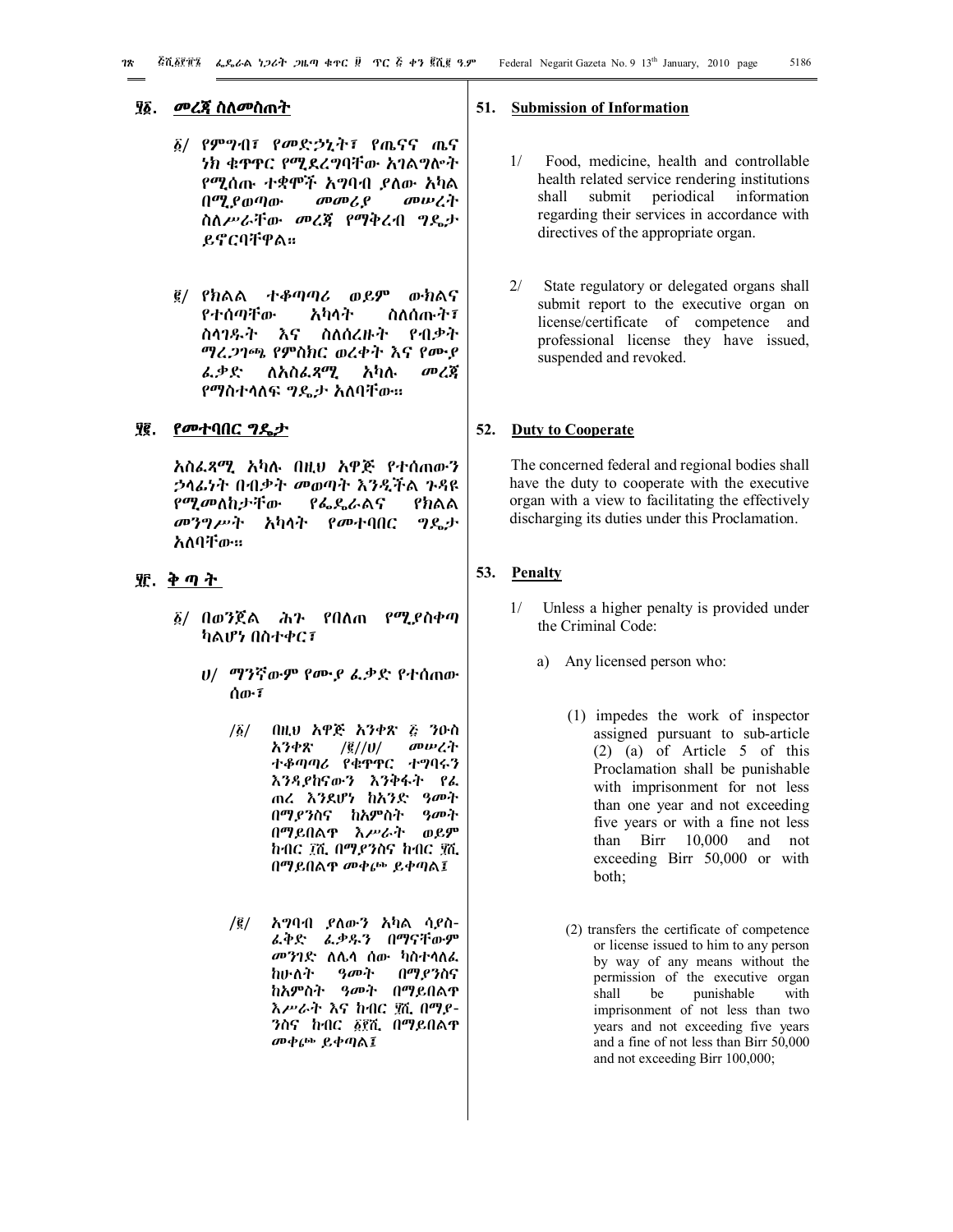- ለ/ ማንኛውም ፈቃድ የተሰጠው የመድኃኒት አምራች፣ አስመጪ፣ ላኪ ወይም ጅምላ አከፋፋይ ፈቃድ ለሌለው ሰው መድኃኒት ካከፋፈለ ከአምስት ዓመት በማያንስና ከሰባት ዓመት በማይበልጥ እሥራት እና ከብር ያሺ በማዖንስና ከብር ፩፻ሺ በማይበልጥ መቀጮ ይቀጣል፤
- ሐ/ ማንኛውም ሰው የብቃት ማረጋገጫ ምስክር ወረቀት ሳይኖረው በመድኃ ኒት ንግድ ወይም ጤና አገልግሎት ከተሰማራ ከአምስት ዓመት በማያን ስና ከሰባት ዓመት በማይበልጥ እስራት እና ከብር ያሺ በማይንስና ከብር ፩፻ሺ በማይበልጥ መቀጮ ይቀጣል፤
- መ/ የዚህን አዋጅ አንቀጽ ፲፩ በመጻረር የሕክምና ሙከራ ያካሄደ ማንኛውም ሰው ከአምስት ዓመት በማያንስና ከሰባት ዓመት በማይበልጥ እሥራት እና ከብር ያሺ በማያንስና ከብር ፩፻ሺ በማይበልጥ መቀጮ ይቀጣል፤
- ሠ/ የዚህ አዋጅ አንቀጽ !2 ወይም \$ በመጻረር የንግድ ማስታወቂያዎችን ያስተላለፈ ማንኛውም ሰው ከስድስት ወር በማያንስና ከአንድ ዓመት በማይበልጥ እሥራት ወይም ከብር 5ሺ በማያንስና ከብር ፲ሺ በማይበልዋ መቀጮ ወይም በሁለቱም ይቀጣል፤
- ረ/ ማንኛውም ሰው የናርኮቲክ መድኃኒ-ቶች ወይም ሳይኮትሮፒክ ንዋረ ነገሮች<br>ሕገ-ወዋ እጠቃቀም ለመገፋፋት *ሕገ-ወ*ዋ አጠ*ቃቀ*ም<br>በማናቸውም *መንገ*ድ በማናቸውም መንገድ ካስተዋወቀ ወይም ሌሎች እንዲያስተዋውቁ ካደረገ ወይም ከፈቀደ ወይም ፕሪከርሰር ኬሚካሎች ከሚኖራቸው አግባብነት ያለው ጠቀሜታ ውጭ በሆነ ሁኔታና ለሕገ-ወጥ የናርኮቲክና ሳይኮትሮፒክ መድኃኒቶች ማምረት ተግባር ያዋለ እንደሆነ ከሰባት ዓመት በማያንስና ከአስራ አምስት ዓመት በማይበልጥ እሥራት እና ከብር ፴ሺ በማያንስና ከብር \$ሺ በማይበልጥ መቀጮ ይቀጣል፤
- ሰ/ በዚህ አዋጅ አንቀጽ ፯ ንዑስ አንቀጽ /1/ ወይም /2/ ስለምግብ ደህንነትና ጥራት ወይም አንቀጽ 8 ስለምግብ ማሸጊያዎችና ገላጭ ጽሁፍ የተደነገ-ገውን የተላለፈ ማንኛውም ሰው ከሁለት ዓመት በማያንስና ከአምስት ዓመት በማይበልጥ እሥራት እና ከብር ፳ሺ በማያንስና ከብር \$ሺ በማይበልጥ መቀጮ ይቀጣል፤
- b) Any licensed medicine manufacturer, importer, exporter or wholesaler who sales medicine to a person without a certificate of competence or license shall be punishable with imprisonment of not less than five years and not exceeding seven years and with a fine of not less than Birr 50,000 and not exceeding Birr 100,000;
- c) Any person who trades medicines without a certificate of competence shall be punishable with imprisonment for not less than five years and not exceeding seven years and with a fine of not less than Birr 50,000 and not exceeding Birr 100,000;
- d) Any person who conduct clinical trail in violation of Article 15 shall be punishable with punishable with imprisonment of not less five years and not exceeding seven years and with a fine of not less than Birr 50,000 and not exceeding birr 100,000;
- e) Any person who advertises in violation of Article 22 or 50 of this Proclamation shall be punishable with imprisonment of not less than six months and not exceeding one year or with a fine of not less than Birr 5,000 and not exceeding Birr 10,000 or with both;
- f) Any person who advertises by way of any means to encourage the abuse of narcotic drugs or psychotropic substances or causes or allows such advertising or causes the illegal production of narcotic drugs or psychotropic substances through the inappropriate use of precursor chemicals shall be punishable with imprisonment of not less than seven years and not exceeding fifteen years andwith a fine of not less than Birr 30,000 and not exceeding Birr, 50,000;
- g) Any person who violates the provisions of Article 7 (1) or (2) about food safety and quality or Article 8 about food packaging and labeling of this Proclamation shall be punishable with imprisonment of not less than two years and not exceeding five years and with a fine of not less than Birr 20, 000 and not exceeding Birr 50,000;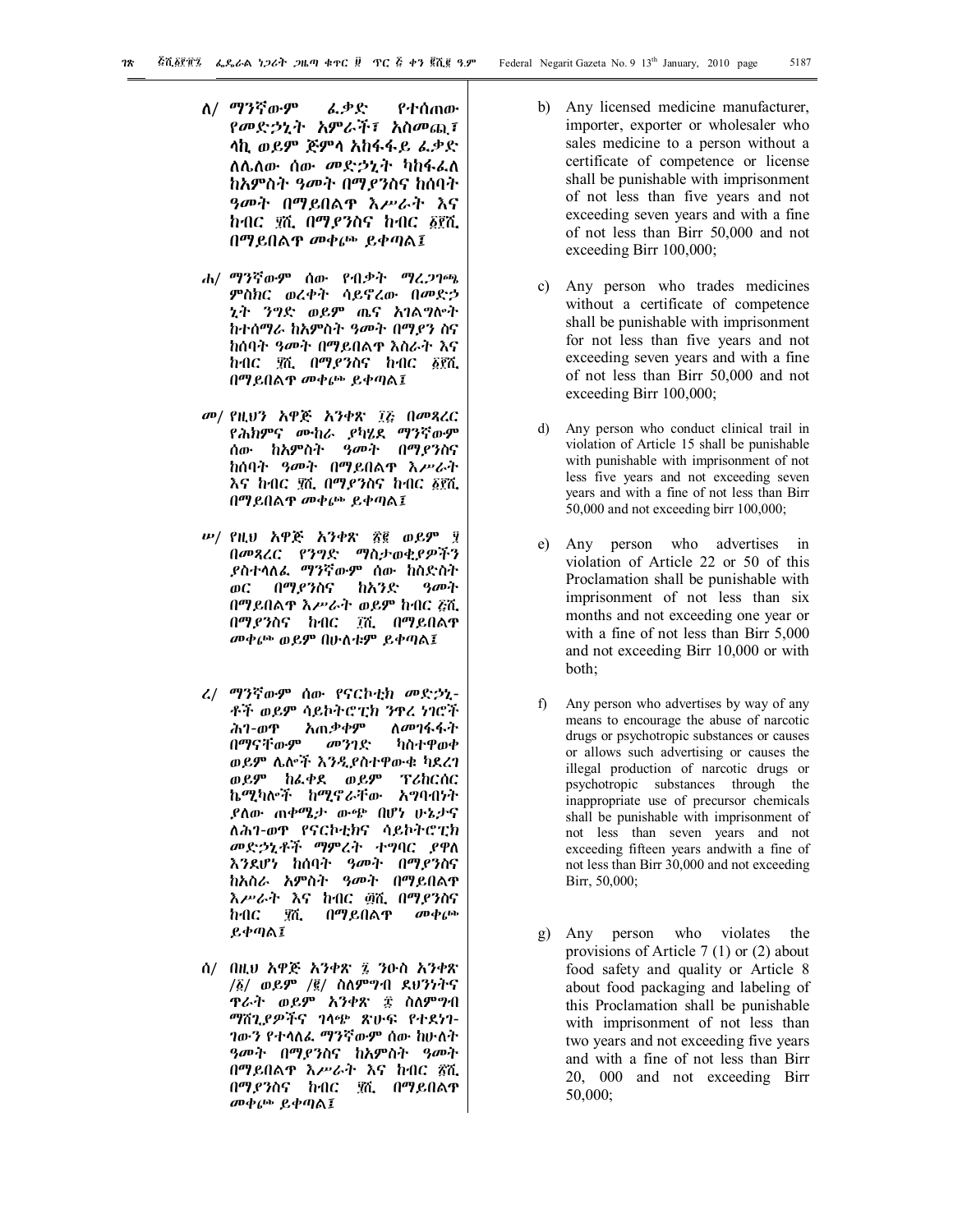- ሸ/ የዚህን አዋጅ አንቀጽ ፮ ስለምግብ ምዝገባና ፌቃድ፣ አንቀጽ ፱ ስለንዋረ ምግብ ደረጃና ገላጭ ጽሑፍ ወይንም አንቀጽ ፲፩ ምግብን ስለማጭረር ድንጋጌ የተላለፈ ማንኛውም ሰው ከአንድ ዓመት በማያንስና ከሦስት ዓመት በማይበልጥ እሥራት ወይም ከብር 7ሺ በማያንስና ከብር ፳ሺ በማይበልጥ መቀጮ ወይም በሁለቱም ይቀጣል፤
- ቀ/ የዚህን አዋጅ፣
	- *δ/ አንቀፅ ፲*፪ ስለመጠዋ ውኃ ጥራት አጠባበቅ ድንጋጌን የተላለፈ ማንኛውም ሰው ከሦስት ዓመት በማይበልጥ እሥራት ወይም ከብር ፳ሺ በማያንስና ከብር #ሺ በማይበልጥ መቀጮ ወይም በሁለቱም ይቀጣል፤
	- ፪/ አንቀጽ ፳፬ ስለአደገኛ ኬሚ-ካሎች ድንጋጌ የተላለፈ ማንኛውም ሰው ከአምስት ዓመት በማይበልጥ እሥራት ወይም ከብር ፶ሺ በማያ-ንስና ከብር ፩፻ሺ በማይበልዋ መቀጮ ወይም በሁለቱም ይቀጣል፤
- በ/ የዚህን አዋጅ አንቀጽ ፳፫ ንዑስ አንቀጽ /፩/ ስለ*ሥራ ነክ* ጤና አጠባበቅ<br>አገልግሎቶች ድን*ጋ*ጌ የተላለፈ አገልግሎቶች ማንኛውም ሰው ከሦስት ዓመት በማይ-በልዋ እሥራት ወይም ከብር ፳ሺ በማያንስና ከብር #ሺ በማይበልጥ መቀጮ ወይም በሁለቱም ይቀጣል፤
- ተ/ የዚህን አዋጅ አንቀጽ ፳፩ ስለግንባታ ሥራ መስፈርቶች ድንጋጌ የተላለፈ ማንኛውም ሰው ከሦስት ወር በማያንስና ከአንድ ዓመት በማይበልጥ እሥራት ወይም ከብር ፩ሺ በማያንስና ከብር ፲ሺ በማይበልጥ መቀጮ ወይም በሁለቱም ይቀጣል፤
- ቸ/ የዚህን አዋጅ አንቀጽ ፴፩ መጸዳጃ ቤት ስለማዘጋጀት ወይም አንቀጽ *፴፪* ስለመታጠቢ*ያ* ስፍራዎችና መዋኛ ገንዳዎች ድንጋጌ የተላለፈ ማንኛውም ሰው ከብር ፫ሺ በማያንስና ከብር 5ሺ በማይበልጥ መቀጮ ይቀጣል፤
- h) Any person who violates Article 6 about registration and licensing of food, Article 9 about standards for nutrition and labeling or Article 11 about food irradiation of this Proclamation shall be punishable with imprisonment of not less than one year and not exceeding three years or with a fine of not less Birr 5, 000 and not exceeding Birr 10,000 or with both;
- i) Any person who violates:
	- 1/ Article 12 about water quality control of this Proclamation shall be punishable with imprisonment of not less than three years or with a fine of not less than Birr 20,000 and not exceeding Birr 40,000 or with both;
	- 2/ Article 24 about dangerous chemicals of this Proclamation shall be punishable with imprisonment of not less than five years or with a fine of not less than Birr 50,000 and not exceeding Birr 100,000 or with both;
- j) Any person who does not provide occupational health services under Article 23 (1) of this Proclamation shall be punishable with imprisonment of not less than three years or with a fine of not less than Birr 20,000 and not exceeding Birr 40,000 or with both;
- k) Any person who violates construction standards under Article 25 of this Proclamation shall be punishable with imprisonment of not less than three months and not exceeding one year or with a fine of not less than three years or with a fine of not less than Birr 5,000 and not exceeding Birr 10,000 or with both;
- l) Any person who violates Article 31 about organizing toilet facilities or Article 32 about bathing places and pools of this Proclamation shall be punishable with a fine of not less than Birr 3,000 and not exceeding Birr 5,000;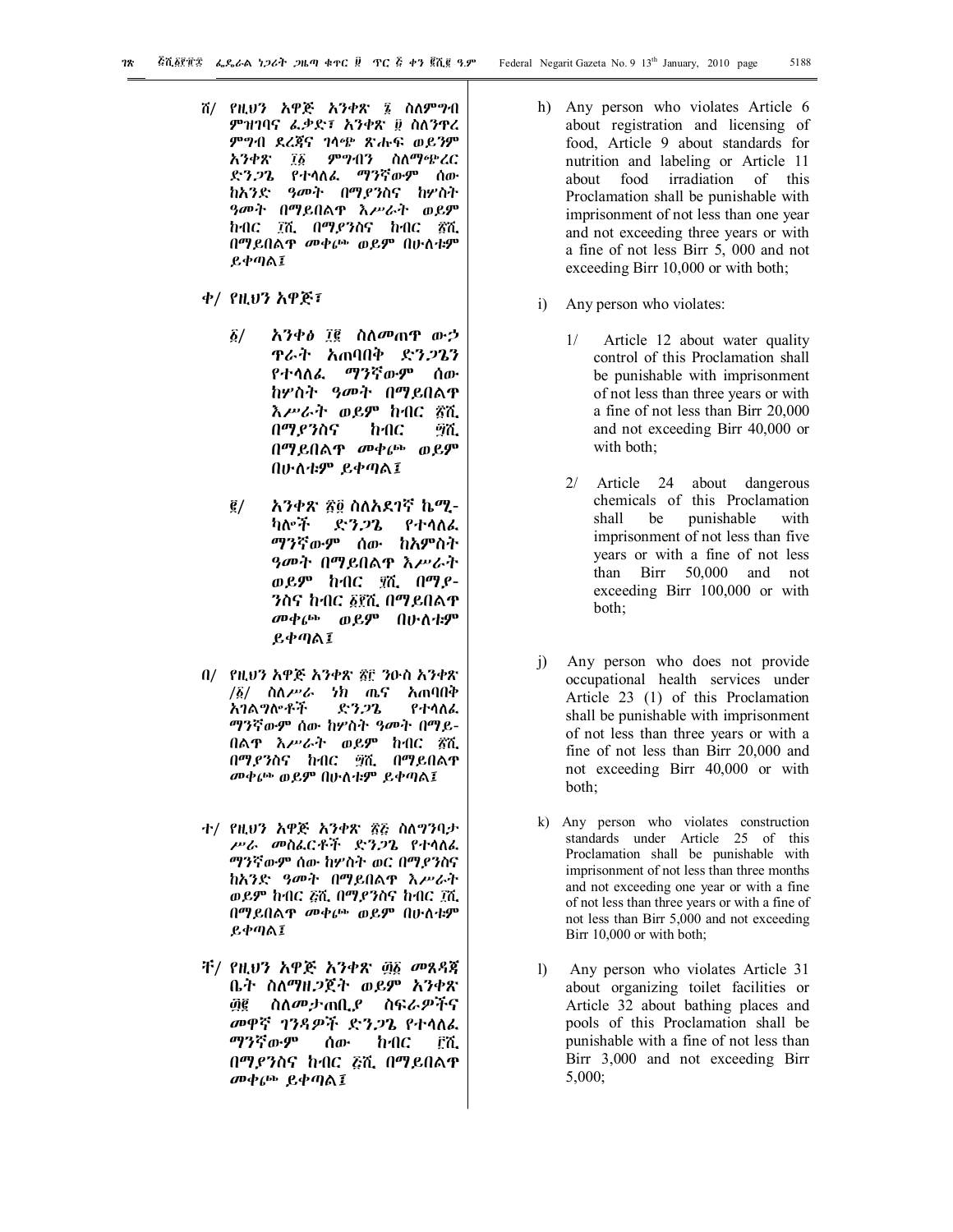- *ኅ*/ የዚህን አዋጅ አንቀጽ ፴፫ ስለሙ*ያ* ፌቃድ ወይም አንቀጽ ፴፬ ስለአገልግሎት ደረጃና ወሰን ድንጋጌ የተላለፈ ማንኛውም የጤና ባለሙያ ከሁለት ዓመት በማያንስና ከአምስት ዓመት በማይበልጥ እሥራት ይቀጣል፤
- ነ/ ማንኛውም ሰው የዚህን አዋጅ፣
	- $\tilde{g}/$  አንቀጽ ፳፯ ንዑስ አንቀጽ / $\tilde{g}/$ ተላላፊ በሽታን ስለማሳወቅ ወይም /2/ በወረርሽኝ ተላላፊ በሽታ የተያዘ ወይም የተጠረ-ጠረን ሰው ስለመለየት ድንጋጌ ከተላለፈ ከስድስት ወር በማይ-በልጥ እሥራት ወይም ከብር 3ሺ በማይበልጥ መቀጮ ወይም በሁለቱም ይቀጣል፣
	- <u>፪/ አንቀጽ ፴፮ ሪፖርት ስለማድረግ</u> ድንጋጌ ከተላለፈ ከስድስት ወር በማያንስና ከሁለት ዓመት በማይበልጥ እሥራት ወይም ከብር ሯሺ በማያንስና ከብር ፲ሺ በማይበልጥ መቀጮ ወይም በሁለቱም ይቀጣል፤
	- <u>፫/ አንቀጽ ፴፯ ስለታካሚዎች መረጃ</u> እና የጤና ተቋማት ግዴታዎች ድንጋጌ ከተላለፈ ከአንድ ዓመት በማይበልጥ እሥራት ወይም ከብር ፲ሺ በማይበልዋ መቀጮ ወይም በሁለቱም ይቀጣል፤
- ኘ/ የዚህን አዋጅ አንቀጽ ፵፩ ስለባህላዊ፣ ተደጋጋፊ ወይም አማራጭ መድኃኒት ምዝገባ፣ አንቀጽ ፵፮ ስለባህላዊ፣ ተደጋጋፊ ወይም አማራጭ ባለሙያ ፌቃድ ወይም አንቀጽ ፵፯ ስለባህላዊ፣ ተደጋጋፊ ወይም አማራጭ ሕክምና አገልግሎት መስጫ ቦታ ድንጋጌ የተላለፈ ማንኛውም ሰው ከአንድ ዓመት በማያንስና ከሦስት ዓመት በማይበልጥ እሥራት እና ከብር 5ሺ በማያንስና ከብር ፩ሺ በማይበልዋ መቀጮ ይቀጣል፡፡
- 2/ ማንኛውም አግባብ ያለው አካል ሠራ-ተኛ ወይም ኃላፊ መደለያ በመቀበል ወይም በዝምድና ወይም አግባብ ባልሆነ ሌላ ግንኙነት በዚህ አዋጅ ወይም አዋጁን ለማስፈጸም በወጣ ደንብ ወይም መመሪያ ከተደነገገው ውጭ፣
- m) Any health professional who violates requirements of professional license under Article 33 or standards of care and scope of practice under Article 34 of this Proclamation shall be punishable with imprisonment of not less than two years and not exceeding five years;
- n) Any person who violates:
	- 1/ the duty to report communicable diseases under sub-article (1) or the duty to quarantine a person infected or suspected of epidemic disease under sub-article (2) of Article 27 of this Proclamation shall be punishable with imprisonment of not exceeding six months or fine of not exceeding Birr 3,000 or with both;
	- 2/ the duty to report under Article 36 of this Proclamation shall be punishable with imprisonment of not less than six months and not exceeding 2 years or with a fine of not less than Birr 5,000 and not exceeding birr 10,000 or with both;
	- 3/ the duty with respect to patients' information and of health institutions under Article 37 of the Proclamation<br>shall be punishable with punishable imprisonment of not exceeding one year or fine of not exceeding Birr 10,000 or with both;
- Any person who violates Article 45 about traditional, complementary or alternative medicine registration, Article 46 about traditional, complementary or alternative medicine practitioner licensing or Article 47 about traditional, complementary or alternative medicine service premises of the Proclamation shall be punishable with imprisonment of not less than one year and not exceeding three years and with a fine of not less than Birr 5,000 and not exceeding birr 10,000.
- 2/ Any employee or official of the appropriate organ who, by taking bribes or through nepotism or other illegal relationships, and in violation of this Proclamation or regulations or directives issued hereunder: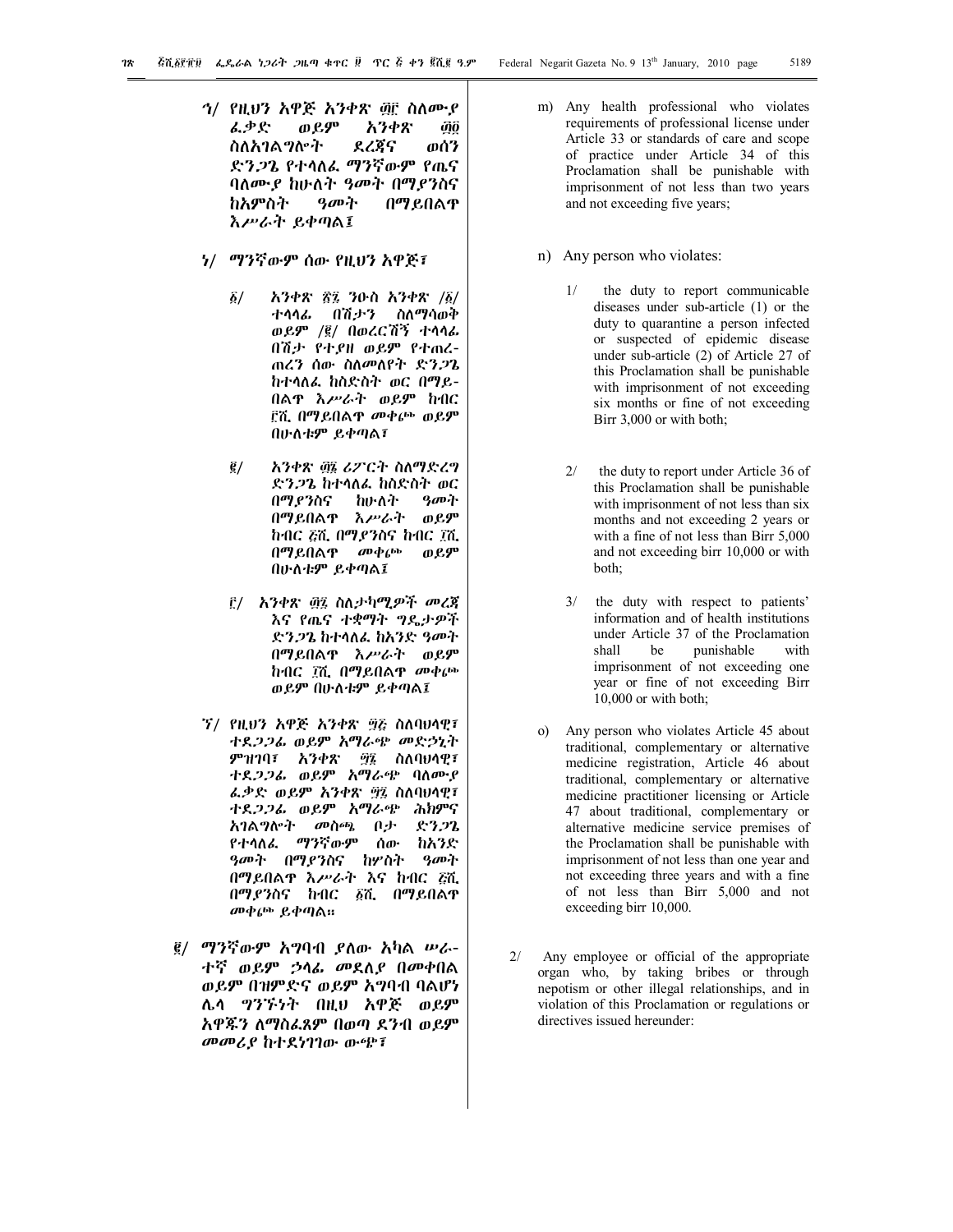- ሀ/ መድኃኒትን፣ ምግብን ወይም የጤና ወይም ጤና ነክ ቁጥጥር የሚደረግበት ተቋም አገልግሎትን በሚመለከት የብ-ቃት ማረጋገጫ የምስክር ወረቀት ወይም የሙያ ሥራ ፈቃድ የሰጠ ወይም ያደሰ ወይም እንዲሰጥ ወይም እንዲታደስ ያደረገ፣ ወይም
- ለ/ የመድኃኒት ወይም ምግብ ምርት ወይም መድኃኒት ወይም ምግብ ለማ-ምረት የሚያገለግል ጥሬ ዕቃ ተገቢውን የደህንነት፣ የፈዋሽነትና የጥራት ደረጃ ግምገማ ሳያደርግ አገልግሎት ላይ እንዲውል የፈቀደ ወይም እንዲፈቀድ ያደረገ፣

እንደሆነ በወንጀል ሕጉ የበለጠ የሚያስቀጣ ካልሆነ በስተቀር ከሰባት ዓመት በማያንስና ከ፲፩ ዓመት በማይበልዋ እሥራት እና ከብር "ሺ በማያንስና ከብር \$ሺ በማይበልጥ መቀጮ ይቀጣል፡፡

- 3/ በዚህ አንቀጽ ንዑስ አንቀጽ /2/ የተመ-ለከተው ቅጣት መደለያ በሰጠው ባለ-ጉዳይ ላይም ተፈጻሚ ይሆናል፡፡
- $\delta$ / በዚህ አንቀጽ ንዑስ አንቀጽ / $\bar{e}$ / የተመለከተን ጥፋት በመፈጸም ተግባር የተሳተፈና ጉዳዩ ወደ ፍርድ ቤት ከመቅረቡ በፊት ስለተፈጸመው ጥፋትና ስለተባባሪዎቹ ሚና በቂ መረጃ የሰጠን ሰው የፍትህ ሚኒስቴር በዚህ ሕግ መሠ-ረት ክስ እንዳይመሠረትበት ሊያደርግ ይችላል፡፡

#### **\$4. ስለተሻሩና ተፈጻሚነት ስለማይኖራቸው ሕጐች**

- 1/ የሚከተሉት በዚህ አዋጅ ተሽረዋል፤
	- ሀ/ የመድኃኒት አስተዳደርና ቁጥጥር አዋጅ ቁጥር ፩፻፸፮/፲፱፻፺፩፣ እና
	- ለ/ የሕዝብ ጤና አጠባበቅ አዋጅ ቁጥር *፪፻/፲፱፻፺*፪፡፡
- 2/ ይህን አዋጅ የሚቃረን ማናቸውም ሕግ፣ ደንብ፣ መመሪያ ወይም የአሠ-ራር ልምድ በዚህ አዋጅ ውስጥ የተ-መለከቱ ጉዳዮችን በሚመለከት ተፈ-ጻሚነት አይኖረውም፡፡

## **\$5. ደንብና መመሪያ የማውጣት ሥልጣን**

1/ የሚኒስትሮች ምክር ቤት ይህን አዋጅ ለማስፈጸም የሚያስፈልጉ ደንቦችን ሊያወጣ ይችላል፡፡

- a) issues or renews or causes the issuance or renewal of a certificate of competence or professional license with respect to medicine, food or health or controllable health related institution services; or
- b) authorizes or causes the authorization of the use of food or medicine or raw materials without making adequate evaluation, where relevant, of their quality, safety and efficacy;

 shall, unless a higher penalty is provided under the criminal code, be punishable with imprisonment of not less than seven years and not exceeding fifteen years and with a fine not less than Birr 30,000 and not exceeding birr 50,000.

- 3/ The penalty provided for under sub-article (2) of this Article shall also be applicable to a person who has given the bribe.
- 4/ If a person who participated in the commission of an offence provided for under sub-article (2) of this Article gives, before the case is submitted to a court, adequate information on the commission of the offense and the role of the major participants, the Ministry of Justice may exempt the person from prosecution pursuant to this Proclamation.

# **54. Repeal and Inapplicable Laws**

- 1/ The following laws are hereby repealed:
	- a) the Drug Administration and Control Proclamation No. 176/1999; and
	- b) the Public Health Proclamation No. 200/2000.
- 2/ No law, regulation, directive or practice shall, in so far as it is inconsistent with this Proclamation, be applicable with respect to matters provided for by this Proclamation.

## **55. Power to Issue Regulations and Directives**

1/ The Council of Ministers may issue regulations necessary for the implementation of this Proclamation.